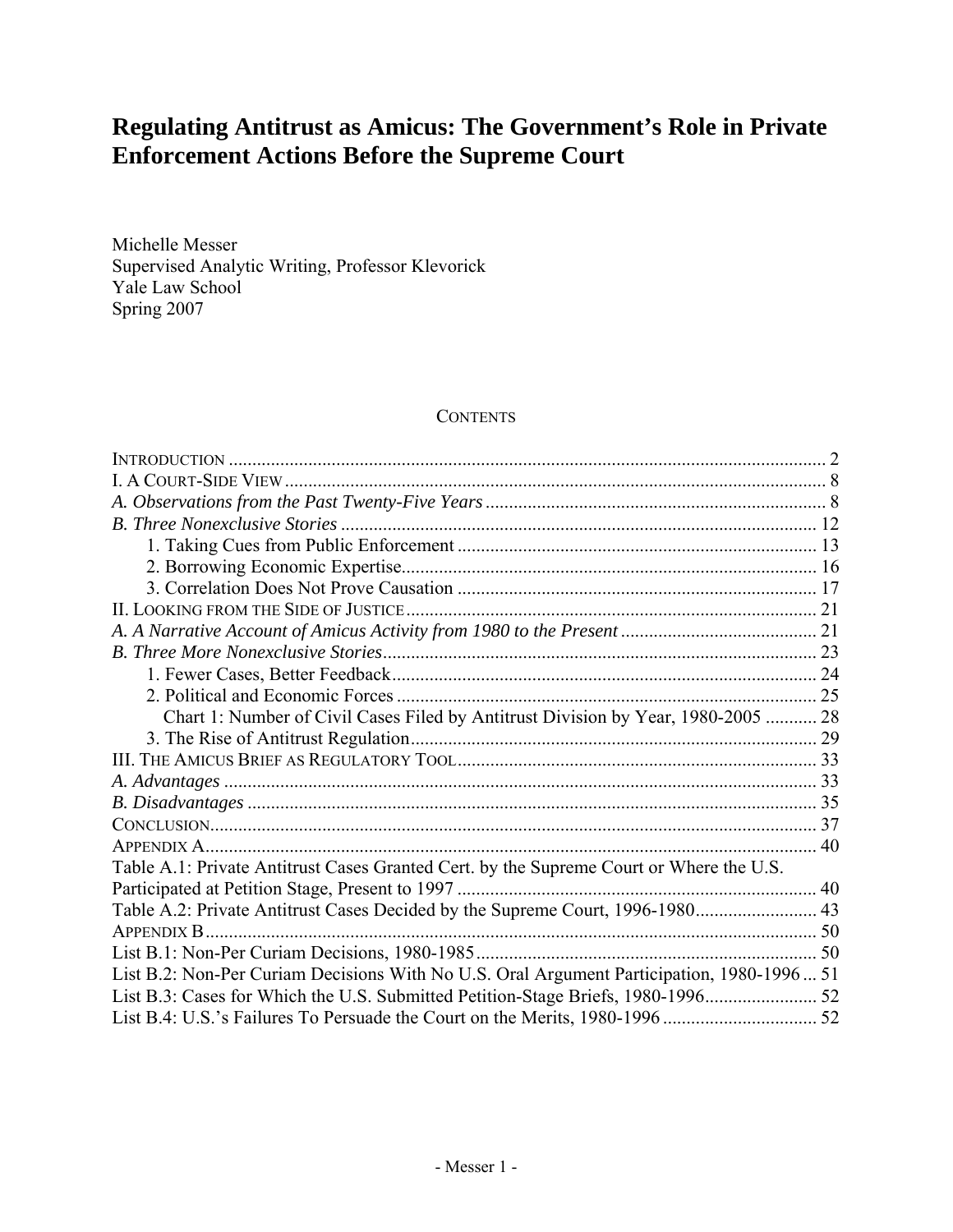#### **INTRODUCTION**

 Three antitrust cases were argued before the United States Supreme Court in its 2005 Term. For each one, the United States submitted a merits brief asking the Court to reverse the decision below and then appeared at oral argument to defend its position. In the end, all three decisions came out as reversals, just as the Government had wished. This sequence of events, other than showing an impressive record for the Government, would be unremarkable were the United States actually a party to any of the three lawsuits. But it was not—the three antitrust cases of the 2005 Term arose as private lawsuits.<sup>1</sup> What's more, the Court *invited*<sup>2</sup> the United States to present its views at the petition stage for one of the three 2005 Term cases;<sup>3</sup> the Solicitor General's Office obliged and submitted a brief in which it urged that certiorari be granted. And yet, in the antitrust arena, this pattern of Government participation and influence within wholly private actions that reach the Court is not in any way unusual, at least not in recent years. Indeed, the refrain has already begun to play out in the current Term: in the four antitrust cases that the Court has heard, all private, the United States submitted merits briefs in support of the petitioners<sup>4</sup> and presented its views in the oral arguments.<sup>5</sup> In two of these, before granting

 $\overline{a}$ 

<sup>&</sup>lt;sup>1</sup> Ill. Tool Works Inc. v. Indep. Ink, Inc., 126 S. Ct. 1281 (2006); Texaco, Inc. v. Dagher, 126 S. Ct. 1276 (2006); Volvo Trucks N. Am., Inc. v. Reeder-Simco GMC, Inc., 546 U.S. 164 (2006); *see* Brief of the United States as Amicus Curiae in Support of Petitioners, *Indep. Ink*, 126 S. Ct. 1281 (No. 04-1329), 2005 WL 1864121; Brief of the United States as Amicus Curiae Supporting Petitioners, *Dagher*, 126 S. Ct. 1276 (No. 04-805), 2005 WL 2237543; Brief for the United States as Amicus Curiae Supporting Petitioner, *Volvo Trucks*, 546 U.S. 164 (No. 04-905), 2005 WL 1248280. For transcripts of the oral arguments with the United States participating, see 2005 WL 3370426 (*Indep. Ink*), 2006 WL 147631 (*Dagher*), and 2005 WL 3036314 (*Volvo Trucks*). 2

 $\lambda$  According to one former Solicitor General, such "invitations" from the Court are actually regarded as orders, with sixty days marking the respectable time period in which to respond with a brief. Interview with Drew S. Days, III, Professor of Law, Yale Law School, in New Haven, Conn. (Mar. 31, 2006). *See also* Catherine G. O'Sullivan, *Participation by the United States as Amicus Curiae in Private Antitrust Litigation: An Overview of the Process*, ABA Antitrust Section Spring Meeting (2004), *available at* http://www.abanet.org/antitrust/at-committees/atstate/pdf/programs/spring-04/saec-osullivan.pdf. 3

<sup>&</sup>lt;sup>3</sup> Texaco, Inc. v. Dagher, 543 U.S. 1143 (2005) (order inviting Solicitor General to submit views of the United States).

<sup>&</sup>lt;sup>4</sup> Brief for the United States as Amicus Curiae Supporting Petitioner, Leegin Creative Leather Prods. v. PSKS Inc., No. 06-480 (U.S. Jan. 22, 2007), 2007 WL 173650; Brief for the United States as Amicus Curiae Supporting Vacatur, Credit Suisse Sec. (USA) LLC v. Billing, No. 05-1157 (U.S. Jan. 22, 2007), 2007 WL 173649; Brief for the United States as Amicus Curiae Supporting Petitioner, Bell. Atl. Corp. v. Twombly, No. 05-381 (U.S. Aug. 25,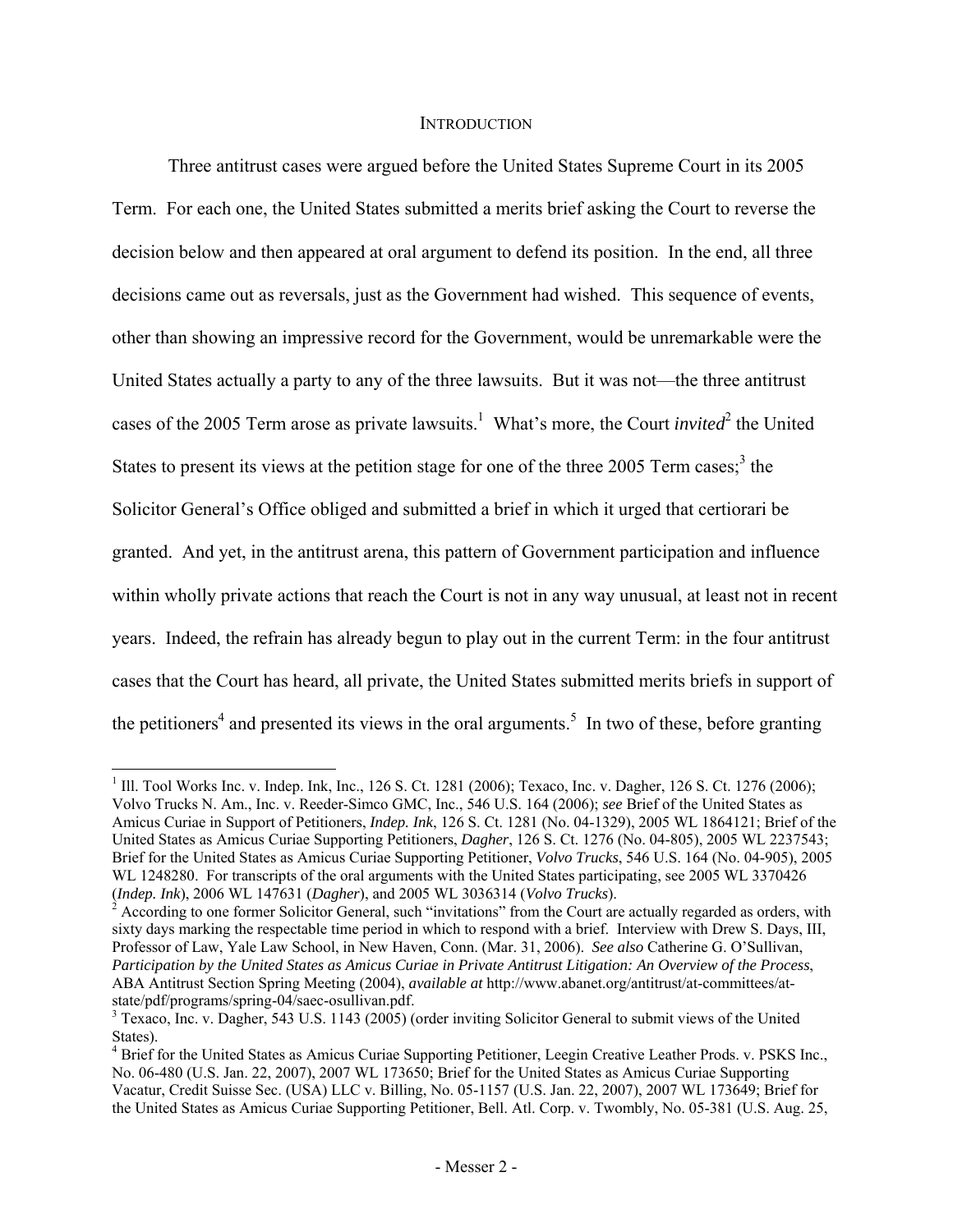certiorari, the Court invited the views of the United States. As one might guess given the Court's subsequent decision on the petitions, the United States submitted briefs advocating review in both cases.<sup>6</sup> And in the one case it has thus far decided, the Court followed the disposition recommended by the United States.7

To be sure, government involvement as amicus in private actions before the Court is not

unique to the antitrust context. $8$  Once the Court has granted review, "the Solicitor General

frequently files amicus briefs on the merits in cases involving issues of public importance."<sup>9</sup>

Moreover, the striking degree of influence this participation has exerted<sup>10</sup> in recent antitrust cases

has been noted by others as a historical matter across all of the Solicitor General's amicus

filings.<sup>11</sup> Nonetheless, as this paper will show, the Government's amicus success in private

antitrust cases still seems to stand out, as the rate of success—namely, the percentage of cases in

l 2006), 2006 WL 2482696; Brief for the United States as Amicus Curiae Supporting Petitioner, Weyerhaeuser v. Ross-Simmons Hardwood Lumber Co., 127 S. Ct. 1069 (2007) (No. 05-381), 2006 WL 2452373.

<sup>5</sup> Transcripts of the oral arguments are available at 2007 WL 967032 (*Billing*), 2007 WL 967030 (*Leegin*), 2006 WL 3422211 (*Twombly*), and 2006 WL 3422209 (*Weyerhaeuser*). 6 *See* Brief for the United States as Amicus Curiae, *Billing*, No. 05-1157 (U.S. Nov. 9, 2006), 2006 WL 3309862;

Brief for the United States as Amicus Curiae, Weyerhaeuser, 127 S. Ct. 1069 (No. 05-381), 2006 WL 1491286.<br><sup>7</sup> See Weyerhaeuser, 127 S. Ct. 1069.<br><sup>8</sup> According to Professor Days, invitations to the Solicitor General to exp

granting certiorari are commonly extended in private cases brought under dual enforcement statutory schemes, because the outcome of the private suit will have an impact on government enforcement. Beyond the antitrust context, invitations to the Solicitor General at the petition stage are also extended especially often in civil rights lawsuits. Interview with Drew S. Days, III, *supra* note 2.

<sup>&</sup>lt;sup>9</sup> U.S. Dep't of Justice, Office of the Solicitor General, http://www.usdoj.gov/osg/briefs/help.html#brieftypes (last visited Jan. 25, 2007).

<sup>&</sup>lt;sup>10</sup> As discussed *infra* Subsection I.B.3, whether the correlation reflects the Government's influence or merely an independent convergence in the Court's and Government's views in these cases is, as a technical matter, impossible to discern. Still, I use "influence" here to reflect the impression one gets from the above observations. Moreover, given that the Court often requests the Solicitor General's views, it seems reasonable to assume that those views carry at least some persuasive value.

<sup>&</sup>lt;sup>11</sup> For example, in the 1983 Term, cases in which the Government filed an amicus brief supporting the certiorari petition stood a seventy-eight percent chance of receiving review, up from two percent otherwise. LINCOLN CAPLAN, THE TENTH JUSTICE: THE SOLICITOR GENERAL AND THE RULE OF LAW 4 (1987). A study analyzing all Supreme Court decisions from the 1946 through 1995 Terms found that petitioners fortunate enough to receive amicus support from the Solicitor General won at a rate as high as seventeen percent above the benchmark rate for petitioners, with the differential never dropping below twelve percent above the benchmark in any decade of the sample. Joseph D. Kearney & Thomas W. Merrill, *The Influence of Amicus Curiae Briefs on the Supreme Court*, 148 U. PA. L. REV. 743, 803 (2000). For a brief descriptive study in the antitrust context, see John Thorne, *A Short Note on Government Amicus Briefs in Antitrust Cases*, ABA Antitrust Section Spring Meeting (2004), *available at* http://www.abanet.org/antitrust/at-committees/at-state/pdf/programs/spring-04/saec-thorne.pdf.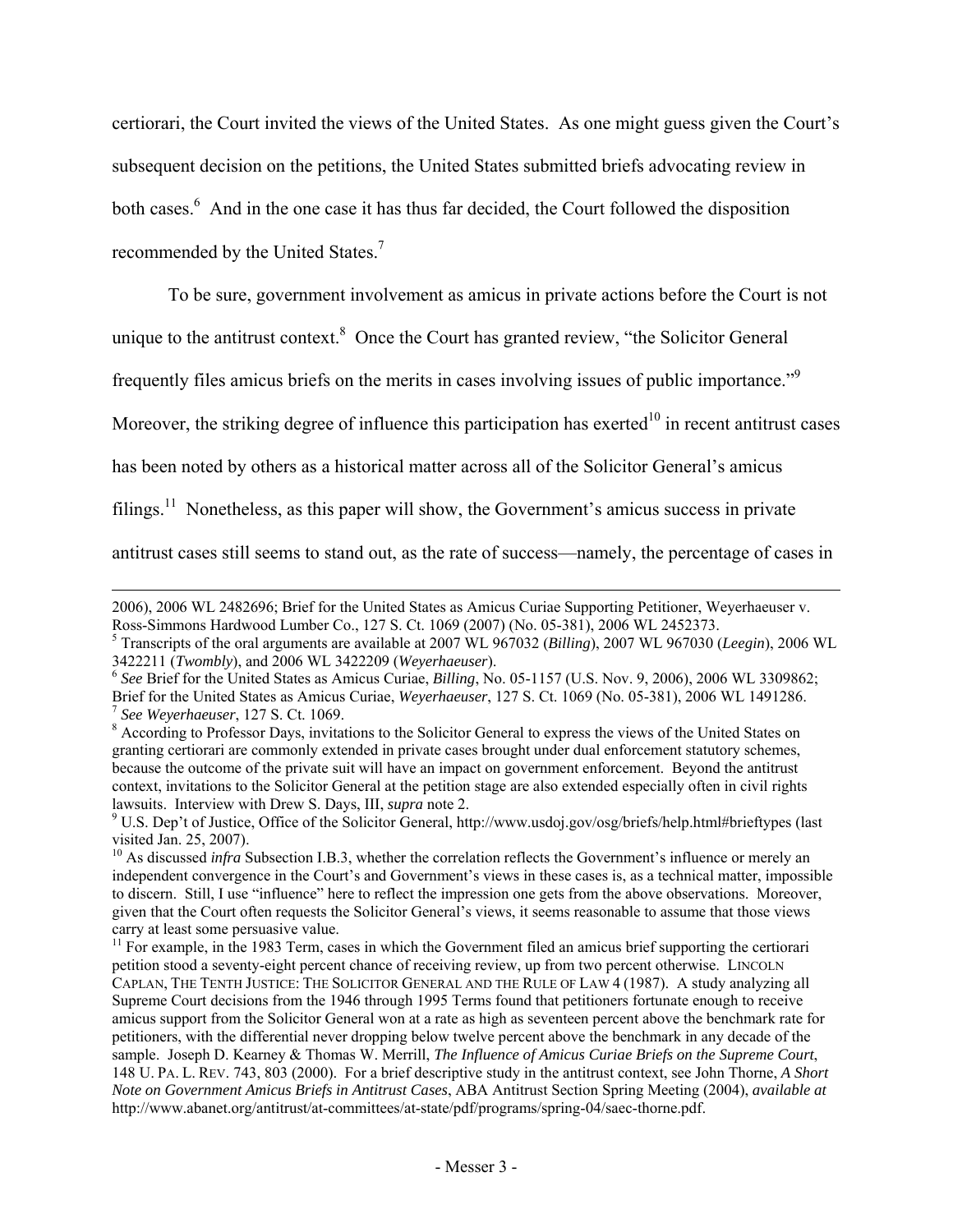which its amicus views have matched the Court's subsequent decision—has actually been 100 percent on the merits in the past ten years, even though the United States has submitted merits briefs in every private antitrust suit the Court has heard in this time span. The Solicitor General's influence has been only slightly less than perfect in its petition-stage amicus filings, as he failed to sway the Court just once in these ten years.

But regardless of how the Government's amicus participation and success rates in antitrust actions compare to its involvement in other areas—a question beyond the scope of this paper—antitrust law presents, for several reasons, an interesting test area in which to explore the role played by the Government as amicus in private suits before the Court. First, as legislative history indicates, Congress has placed responsibility for defining the contours of antitrust law squarely on the courts. Senator Sherman himself explained that while "it is difficult to define in legal language the precise line between lawful and unlawful combinations," the boundary "must be left for the courts to determine in each particular case.<sup>"12</sup> Indeed, unlike other statutory schemes that provide for dual enforcement, the broadly stated antitrust laws have long been viewed as comprising one of a few remaining fields of federal common law. According to the Court, "The legislative history makes it perfectly clear that [Congress] expected the courts to give shape to the statute's broad mandate by drawing on common-law tradition."13 Thus, the antitrust laws offer no basis for inferring the judicial deference to executive branch interpretations that the Court has held other statutory schemes imply; in fact, just the opposite seems true.

<sup>&</sup>lt;sup>12</sup> 21 CONG. REC. 2460 (1890).

<sup>&</sup>lt;sup>13</sup> Nat'l Soc'y of Prof'l Eng'rs v. United States, 435 U.S. 679, 688 (1978). *See also* Thomas E. Kauper, *The Justice Department and the Antitrust Laws: Law Enforcer or Regulator?*, *in* 1 THE ANTITRUST IMPULSE: AN ECONOMIC, HISTORICAL, AND LEGAL ANALYSIS 442 (Theodore P. Kovaleff ed., 1994) (stating that "the interpretation of the Sherman Act rests with the judiciary").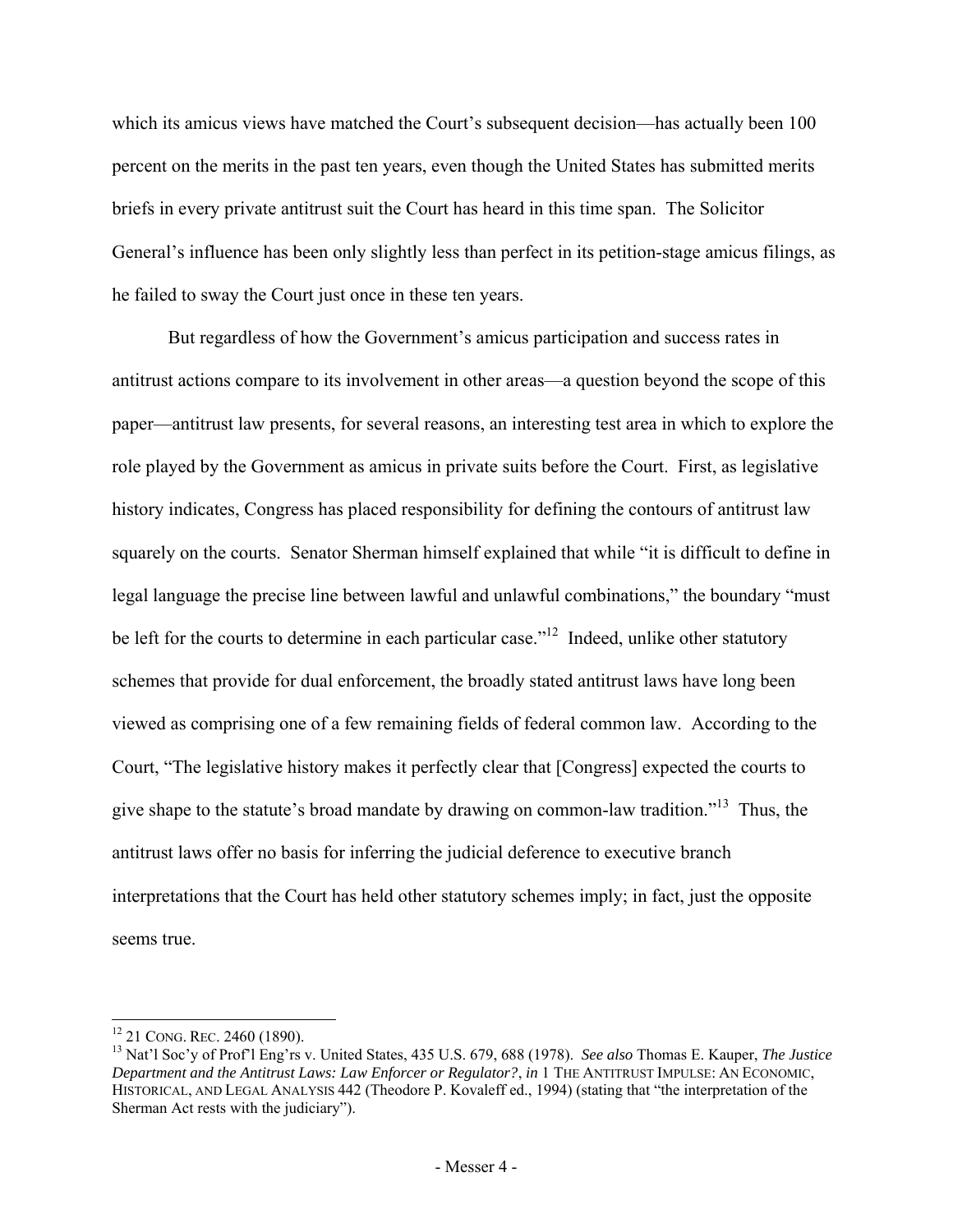Second, the Court itself has exalted the role of the private litigant in antitrust enforcement, asserting that "the purposes of the antitrust laws are best served by insuring that the private action will be an ever-present threat to deter anyone contemplating business behavior in violation of the antitrust laws."14 The Court has concluded, "Congress has expressed its belief that private antitrust litigation is one of the surest weapons for effective enforcement of the antitrust laws."<sup>15</sup> The antitrust plaintiff "has been likened to a private attorney-general who protects the public's interest" and "pos[es] a crucial deterrent to potential violators."<sup>16</sup> Indeed, the Court claims to have a "longstanding policy of encouraging vigorous private enforcement of the antitrust laws."<sup>17</sup> This praise finds support in legislative materials, as well. For example, a committee print produced fifty years after Congress passed the Sherman Act noted the reliance on private enforcement, explaining, "A man knew when he was hurt better than an agency or government above could tell him. Make it worth their while—as the triple-damage clause was intended to do—and injured members could be depended upon to police an industry."18 Hence, in the antitrust realm, the private cause of action rests on solid historical grounds, such that one would expect judicial skepticism of private lawsuits as encroaching on public enforcement prerogatives to be low.

Third, antitrust is regarded as a malleable legal regime—one that may change as our economic understandings evolve. According to the Court, by "invok[ing] the common law

<sup>&</sup>lt;sup>14</sup> Perma Life Mufflers, Inc. v. Int'l Parts Corp., 392 U.S. 134, 139 (1968).

<sup>&</sup>lt;sup>15</sup> Minn. Mining & Mfg. Co. v. N.J. Wood Finishing Co.,  $381 \text{ U.S. } 311, 318 \text{ (1965)}$ .

<sup>&</sup>lt;sup>16</sup> Mitsubishi Motors Corp. v. Soler Chrysler-Plymouth, Inc., 473 U.S. 614, 635 (1985) (internal citations omitted); *see also* Fortner Enters. v. U.S. Steel Corp, 394 U.S. 495, 502 (1969) ("As the special provision awarding treble damages to successful plaintiffs illustrates, Congress has encouraged private antitrust litigation not merely to compensate those who have been directly injured but also to vindicate the important public interest in free competition.").<br><sup>17</sup> Ill. Brick Co. v. Illinois, 431 U.S. 720, 745 (1977).

<sup>&</sup>lt;sup>18</sup> Temp. Nat'l Econ. Comm., 76th Cong., Antitrust in Action 10 (Comm. Print 1941) (Walton Hamilton & Irene Till); *see also* Brunswick Corp. v. Pueblo Bowl-O-Mat, Inc., 429 U.S. 477, 486 n.10 (stating that the legislative histories of the Sherman and Clayton Acts indicated that private suits were meant to provide the added values of deterrence and compensation).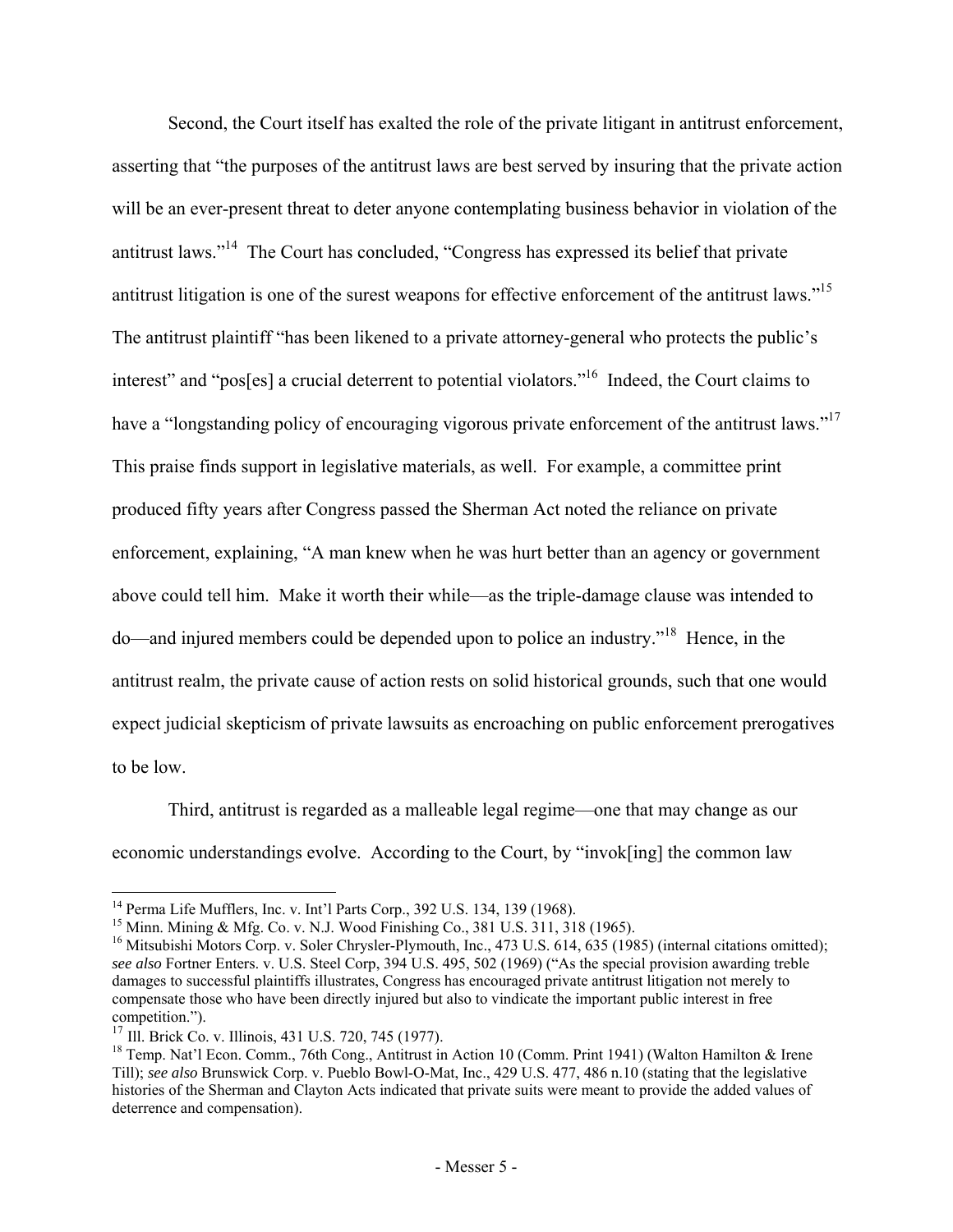itself," the Sherman Act took on a "dynamic potential."19 In an amicus brief urging the Court to overturn a prior antitrust precedent, the Department of Justice and Federal Trade Commission (FTC) cited this language in asserting that "[t]he essence of that potential is the ability to adapt to changed circumstances or to the accumulation of experience. Thus, the Court has not been unwilling to reconsider previous antitrust decisions whose rationales have been called into question."<sup>20</sup> The Court's subsequent decision accepted the Government's characterization nearly verbatim, declaring, "[T]his Court has reconsidered its decisions construing the Sherman Act when the theoretical underpinnings of those decisions are called into serious question.<sup>"21</sup> It further explained that "[i]n the area of antitrust law, there is a competing interest, well represented in this Court's decisions, in recognizing and adapting to changed circumstances and the lessons of accumulated experience."<sup>22</sup>

In addition, scholars of the Sherman Act's legislative history have echoed this view of antitrust law as a regime meant to evolve along with economic theory.<sup>23</sup> Therefore, as a field influenced heavily by expertise beyond the legal realm, antitrust is an area in which amicus participation may be particularly valuable to the Court given its institutional constraints, and in which such participation can have particularly dramatic effects given the admitted malleability of the Court's prior antitrust doctrines. At the same time, politics play into the views on antitrust enforcement, so antitrust also presents a context in which executive interference may pose separation-of-powers concerns, especially because *stare decisis* carries less weight.

<sup>19</sup> Bus. Elecs. Corp. v. Sharp Elecs. Corp., 485 U.S. 717, 732 (1988).

 $^{20}$  Brief for the United States and the Federal Trade Commission as Amici Curiae Supporting Reversal at 26, State Oil Co. v. Khan, 522 U.S. 3 (1997) (No. 96-871), 1997 WL 163852.<br><sup>21</sup> *Khan*, 522 U.S. at 21.

<sup>22</sup> *Id.* at 20.<br><sup>22</sup> *Id.* at 20.<br><sup>23</sup> *See, e.g.*, Robert H. Bork, *Legislative Intent and the Policy of the Sherman Act*, 9 J.L & ECON. 7, 47 (1966) ("The rules implied by the [consumer-welfare] policy [of the Sherman Act] are alterable as economic analysis progresses  $\dots$ .").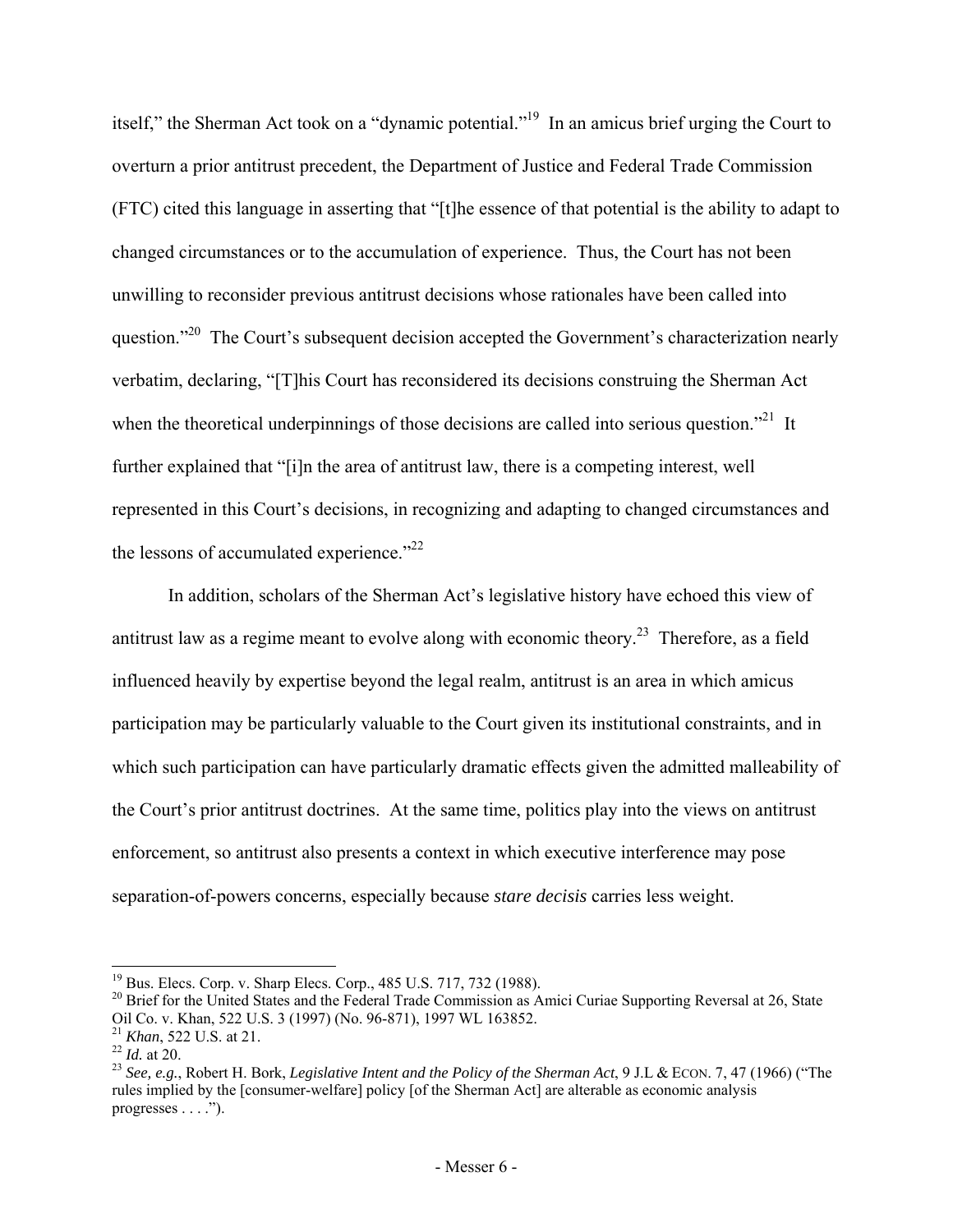Thus, as an end in itself and a starting point for research into the Government's amicus role in other areas of law,  $^{24}$  this paper examines the Government's amicus participation—via the Department of Justice—in private antitrust lawsuits before the Supreme Court to develop an understanding of the function that participation serves both for the Court as its consumer and the Government as its supplier. The main vehicle for this endeavor is a summary compilation of all private antitrust cases decided by the Court dating back to 1980. From the present back to 1997, the summary also includes cases denied certiorari but in which the Government participated as amicus at the petition stage, whether or not it entered at the Court's behest.

My analysis proceeds in three parts, two empirical but complemented with explanatory theories and one normative. I begin in Part I on the demand side by analyzing this historical information from the Court's perspective, giving a descriptive account of the Court's interest in private antitrust cases overall, its willingness to engage the Government at the petition stage or in oral argument, and its tendency to align itself with the Government's views. Then, also in Part I, I offer explanations for the patterns I observe in the Court's relationship with the Government as amicus. Part II undertakes an analysis similar to Part I's, but this time from the Department of Justice's perspective—the supply side. Accordingly, I summarize changes in the Government's apparent interest in participating as antitrust amicus, the success of its participation, and the parties it tends to support. In addition, I consider those observations alongside the Government's own enforcement activities, showing how for the Department of Justice amicus participation serves as a form of antitrust regulation. Part III weighs the benefits and costs of amicus activity

<sup>24</sup> For a recent take on the Government's amicus role in bankruptcy cases, see Ronald J. Mann, *The Supreme Court, the Solicitor General and Bankruptcy:* BFP v. Resolution Trust Corporation 24 (U. of Tex. Sch. of Law, Law & Econ. Research Paper No. 84, 2006) *available at* http://ssrn.com/abstract=931288 (describing Court's "willingness to defer to important governmental interests on which the bankruptcy power otherwise might intrude").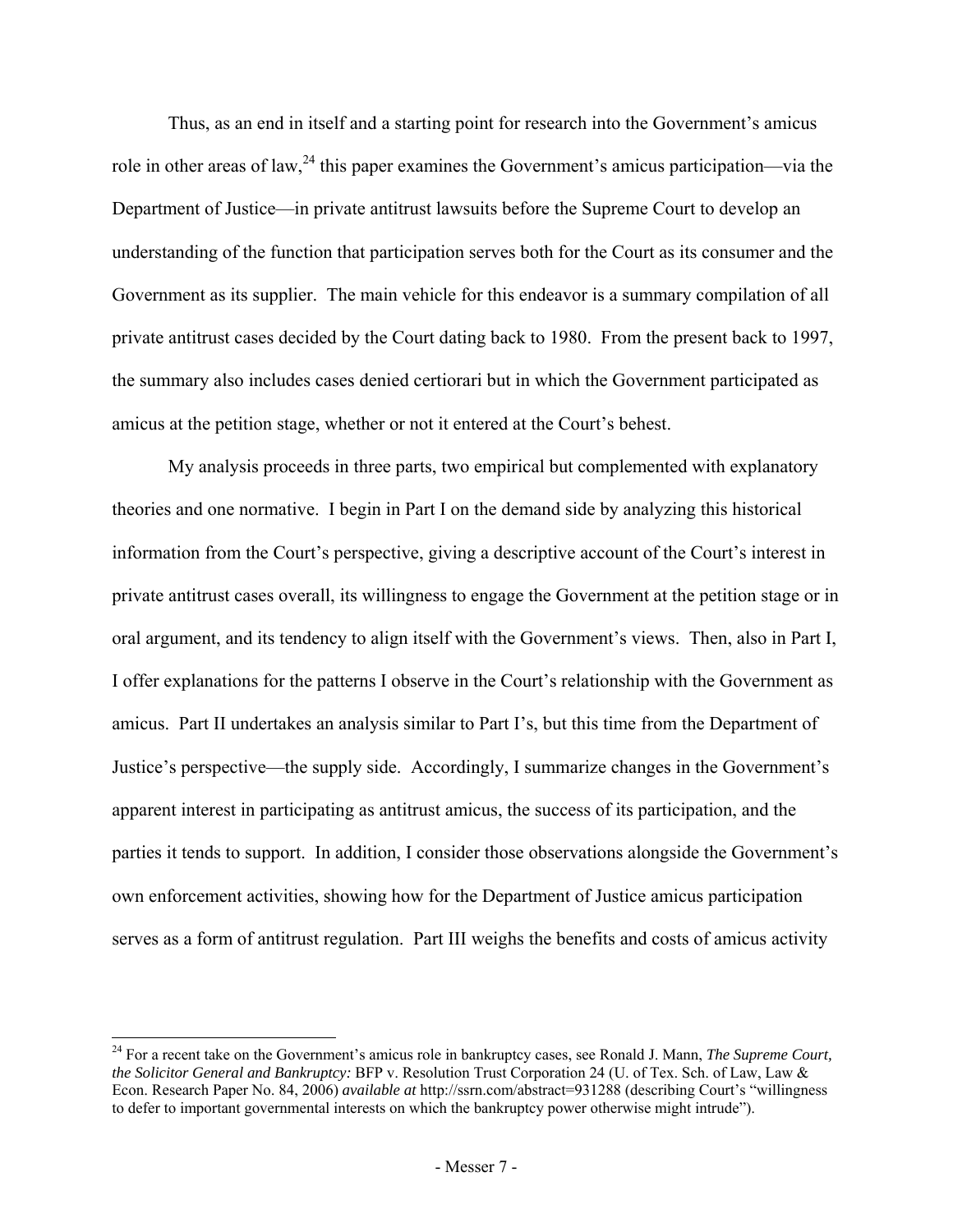as a regulatory tool, particularly as applied to antitrust law. Finally, I conclude with thoughts on the lessons that come from recognizing Government amicus participation as regulation.

#### I. A COURT-SIDE VIEW

 A summary look back on the Court's antitrust docket dating to 1980 reveals an active interest by the Court in the field, although interrupted by one sustained dry spell. It also shows an increasing consistency between the Court's petition and merit dispositions and the Government's recommendations as amicus. Upon closer examination of the Court's decisions, three stories for these demand-side observations emerge: that the Court gives special weight to the Government's own enforcement interest and experience in antitrust, both as a principled matter and for the sake of uniformity; that the Court recognizes an institutional advantage of the Government in economic expertise; and, simply, that the Court knows good arguments from bad arguments. I take up each of these explanations in turn after presenting a detailed account of the trends in the Court's conduct as reflected by the data.

#### *A. Observations from the Past Twenty-Five Years*

 Table A.1 of Appendix A lists in reverse chronological order all private antitrust cases that the Court has accepted for review from 1997 to the present, as well as any cases during that time that the Court declined to review but for which the Solicitor General submitted a brief presenting the views of the United States as to whether certiorari should be granted. Many more petitions reached the Court and were denied without any input from the Solicitor General. For the most recent years, the table shows a fairly strong interest in antitrust by the Court, which has heard nine private cases in the past three years. But between 1997 and 2003, the Court decided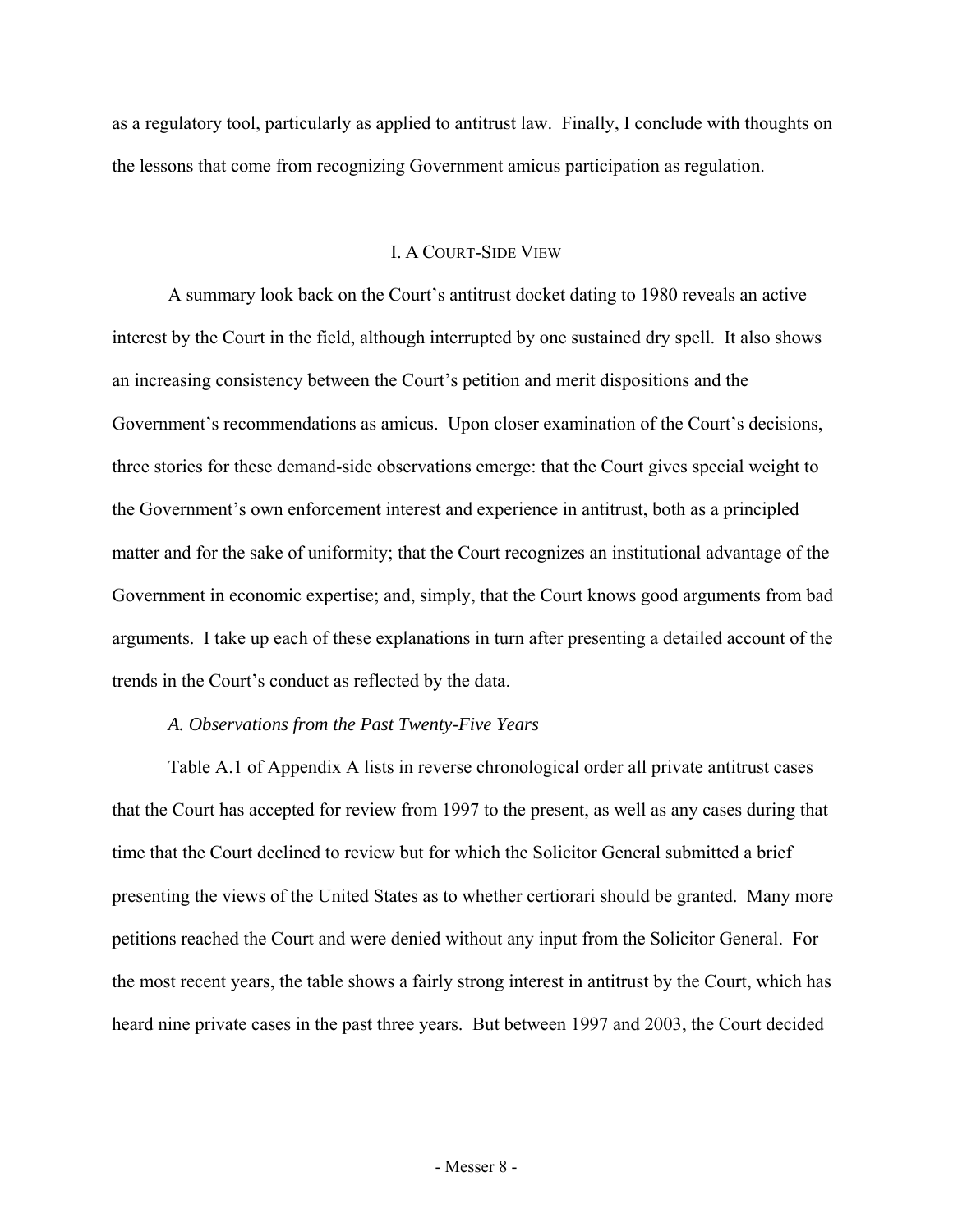just two private cases.<sup>25</sup> The table also reveals that, at least as far back as 1997, the United States has enjoyed tremendous success in the positions it has taken on the issues presented before the Court by private antitrust litigants. In fact, the Court has agreed with the Government's views on the merits every time during this period, not once affirming the decision below and every time deciding in favor of the antitrust defendant.

In addition, of the sixteen cases in the period in which the Solicitor General's Office submitted an amicus brief at the petition stage, only in one did the Court deviate from the Government's advice. At the petition stage in *Nynex Corp. v. Discon, Inc.*, the Government had noted flaws in the appellate court's decision but advocated against certiorari based on the case's procedural deficiencies and unusual claim.<sup>26</sup> But even that case was decided in accordance with the position taken in the Government's merits brief. Furthermore, all but one of those sixteen petition-stage amicus briefs were submitted upon invitation of the Court,  $27$  and all but two of the eleven petitions that the Court denied in accordance with the Government's advice had been submitted by antitrust plaintiffs.<sup>28</sup> The Court has never in this time explicitly invited the views of the United States at the merits stage, but the Solicitor General's Office has presented those views by submitting briefs on its own initiative in every private antitrust action to which the Court has granted certiorari. Likewise, the Solicitor General's Office has, with the Court's approval, presented the views of the United States at oral arguments in all of those cases.

<sup>25</sup> I have excluded from the list a third case, *USPS v. Flamingo Indus. (USA) Ltd.*, 540 U.S. 736 (2004), because the Solicitor General represented the Postal Service before the Court. The Court did not grant certiorari in any public enforcement cases during this dry spell either.

<sup>&</sup>lt;sup>26</sup> See Brief for the United States and the Federal Trade Commission as Amici Curiae at 18-19, Nynex Corp. v. Discon, Inc., 525 U.S. 128 (1998) (No. 96-1570), 1998 WL 34080984.

<sup>&</sup>lt;sup>27</sup> The lone exception was the Government's petition-stage brief in *Verizon Communications Inc. v. Law Offices of Curtis V. Trinko, 540 U.S. 398 (2004).* 

<sup>&</sup>lt;sup>28</sup> The Government submitted briefs advising the Court to reject the certiorari petitions of the antitrust defendants in *3M Co. v. LePage's Inc.*, 324 F.3d 141 (3d Cir. 2003), *cert. denied*, 542 U.S. 953 (1998), and *Portland General Electric Co. v. Columbia Steel Casting Co.*, 111 F.3d 1427 (9th Cir. 1996), *cert. denied*, 523 U.S. 1112 (1998).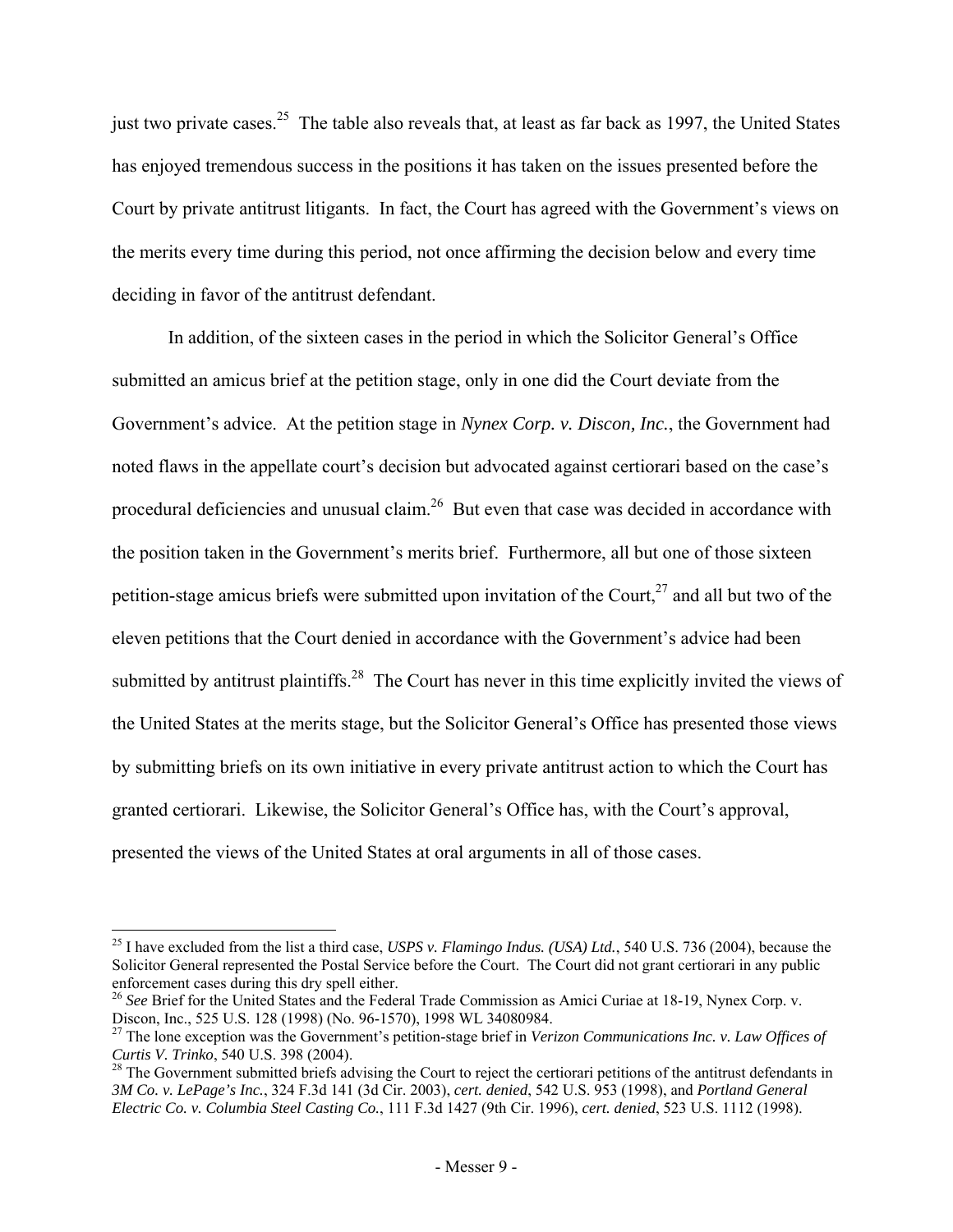Now compare these findings to the information in Table A.2. Table A.2 lists reversechronologically all private antitrust cases decided on the merits by the Supreme Court between 1980 and 1996.<sup>29</sup> This table echoes the strong interest in private antitrust displayed in Table A.1, with a brief continuation of the dry spell noted above, which seems to have begun in 1994, as the Court decided just one antitrust case, *Brown v. Pro Football, Inc.*,<sup>30</sup> between 1994 and 1996, and bringing to three the total decided in the ten years from 1994 to 2003. In contrast, the Court decided three or more private antitrust cases in ten of the fourteen years between 1980 and 1993, with a maximum of six decided in 1982 alone. In addition, the Court agreed with the Government's views on the merits in most but not nearly all cases, unlike the perfect correlation of the past ten years illustrated in Table A.1. In fact, the Court departed from the Government's recommendation seven times in the thirty-two cases for which the Government submitted an amicus brief on the merits. Notably, the Court's merits decisions did not invariably favor the antitrust defendants as in Table A.1, but were, instead, nearly evenly split between plaintiffs and defendants. In this older set of cases the Court affirmed the decision below on numerous occasions.

The Court also showed a greater tendency to rebuff the Government's recommendations at the petition stage in this period than in the ten most recent years; in five cases the Court granted certiorari against the advice in the Government's briefs it had invited.<sup>31</sup> In addition, in two uninvited petition-stage amicus briefs, the Government urged the Court to limit its grant of certiorari to the first question presented in the respective petitions, but the Court decided to

 $^{29}$  The Department of Justice's website posts all petition-stage amicus briefs filed by the Department since 1996, so locating briefs submitted pre-1996 for cases later denied certiorari is a considerably more difficult task—one that I have not achieved for the present work.

 $30$  518 U.S. 231 (1996).

<sup>31</sup> These cases were *Hartford Fire Ins. Co. v. California*, 509 U.S. 764 (1993); *Spectrum Sports, Inc. v. McQuillan*, 506 U.S. 447 (1993); *Texaco Inc. v. Hasbrouck*, 496 U.S. 543 (1990); *Business Electronics Corp. v. Sharp Electronics Corp*., 485 U.S. 717 (1988); and *Northwest Wholesale Stationers, Inc. v. Pacific Stationery & Printing Co*., 472 U.S. 284 (1985).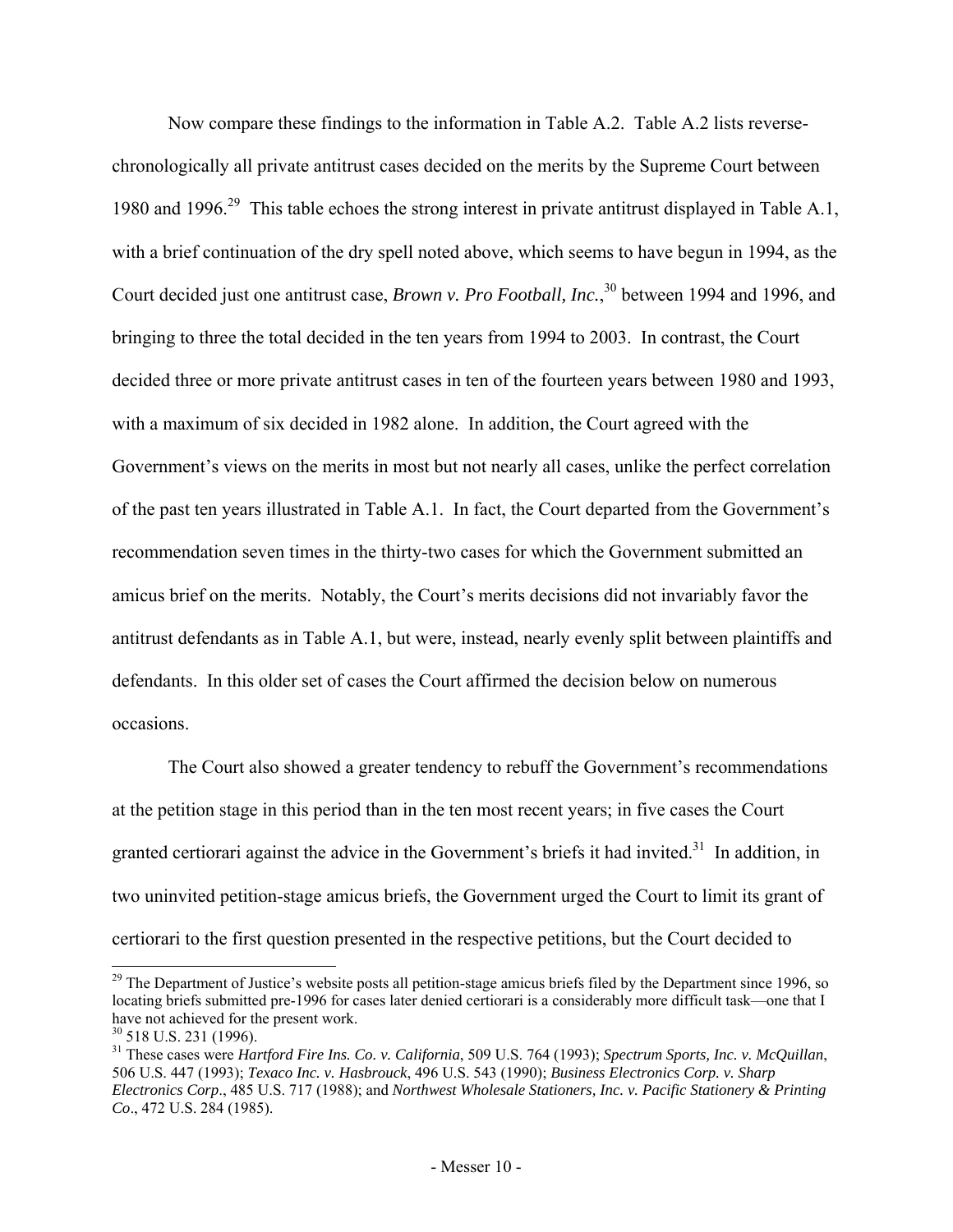accept review of the second question presented, too.<sup>32</sup> In the cases in which the Court ultimately granted certiorari, it invited the Government's views on petitions at a rate comparable to the rate presented in Table A.1: thirteen invitations in cases later granted certiorari out of forty-six cases granted certiorari in total, relative to the past ten years' ratio of four to eleven. Of course, this information does not reveal much without knowing how many times from 1980 to 1996 the Court invited the Government's views on private antitrust petitions and then denied those petitions. However, at least twice in that span the Court invited the Government's views, the Government advised the Court to grant the petitions, and the Court went on to deny them.<sup>33</sup> Furthermore, although in the ten most recent years the Court has not once invited the Government's views on the merits, it did so once in the early 1980s for *Associated General Contractors, Inc. v. California State Council of Carpenters*, 34 in which the Government had not submitted—nor was invited to submit—a petition-stage amicus brief.

Finally, the Court's actions on two of the Solicitor General's motions to present the views of the United States in oral argument stand in marked contrast to the rest of the set and, especially, to the results in Table A.1. Twice in 1988, in *Patrick v. Burget*<sup>35</sup> and *Allied Tube &* Conduit Corp. v. Indian Head Inc.,<sup>36</sup> the Court denied the Government's requests for argument time, though the Court went on to decide the cases in accordance with the Government's merits amicus briefs. It had denied a similar request in 1985 before granting the Solicitor General's

<sup>32</sup> The two cases were *Cargill, Inc. v. Monfort of Colorado, Inc.*, 479 U.S. 104 (1986) and *Falls City Industries, Inc.* 

<sup>&</sup>lt;sup>33</sup> *See* Thorne, *supra* note 11, at 5. The two cases were *Delaware & Hudson Railway Co. v. Consolidated Rail Corp.*, 902 F.2d 174 (2d Cir. 1990), *cert. denied*, 500 U.S. 928 (1991), and *Powell v. National Football League*, 930

<sup>&</sup>lt;sup>34</sup> 459 U.S. 519 (1983). For a copy of the Government's brief, see Brief for the United States as Amicus Curiae Supporting Reversal, *Associated General Contractors*, 459 U.S. 519 (No. 81-334), 1982 U.S. S. Ct. Briefs LEXIS 1209.

<sup>&</sup>lt;sup>35</sup> 486 U.S. 94 (1988).

<sup>36 486</sup> U.S. 492 (1988).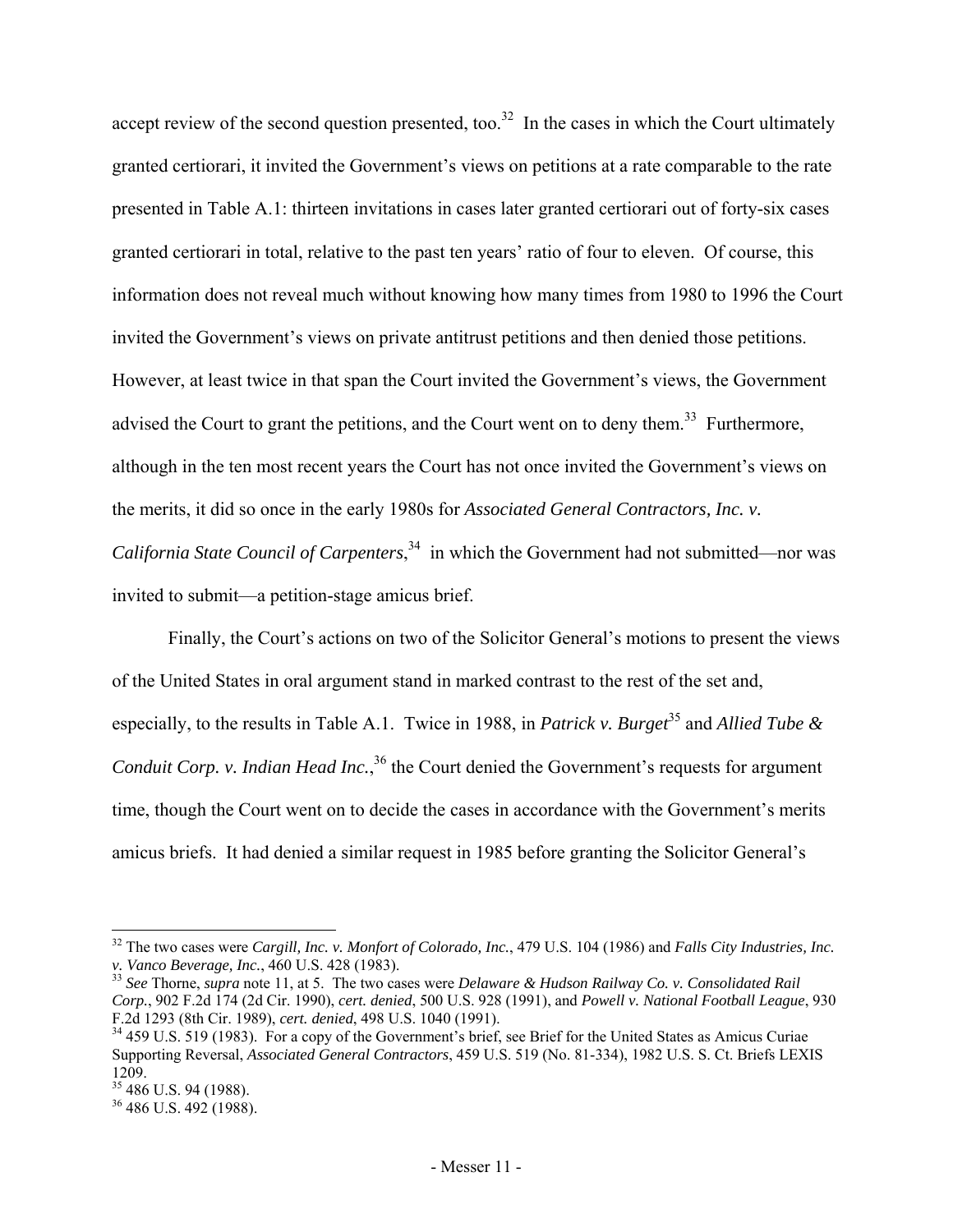second request two months later for the same case.<sup>37</sup> Thus, what seemed to constitute a mere formality based on the perfect consistency with which the Court granted the Solicitor General's oral argument motions in the last decade's cases in Table A.1 shows itself in Table A.2 to be more discretionary.

 In sum, an overview of the past twenty-five years of private antitrust at the Supreme Court suggests several conclusions. Antitrust—particularly as presented via private enforcement actions—has stood as a mainstay of the Court's docket for most of these years, albeit having laid mostly dormant between 1994 and 2003. The Court has shown a consistent interest in—or demand for—the Government's views on certiorari and on the merits of cases, often actively seeking those views at the petition stage. But in the 1980s and early 1990s the Court did not follow those views quite as uniformly as it has in the ten most recent years, and its steady habit of deciding in favor of antitrust defendants for the last decade now does not span the full twentyfive years either. Similarly, the Court's unbroken willingness in recent years to grant argument time to the Government as amicus may mark a departure from its seemingly closer scrutiny of such requests in the past.

#### *B. Three Nonexclusive Stories*

l

 Are there stories to tell that help to explain the Court's relationship to the Government as antitrust amicus? A more substantive examination of the Court's decisions reveals three viable yet nonexclusive accounts. The first points to the Government's own antitrust enforcement responsibilities and experience as explaining the Court's special interest in and respect for the Government's amicus advice. The second notes the importance—arguably increasing over time—of economic analysis to the evolution of antitrust doctrines and cites the expertise that the

<sup>&</sup>lt;sup>37</sup> Compare Matsushita Elec. Indus. Co. v. Zenith Radio Corp., 473 U.S. 931 (1985) (granting Solicitor General's request to participate in oral argument), *with* 473 U.S. 903 (1985) (denying Solicitor General's request to participate in oral argument).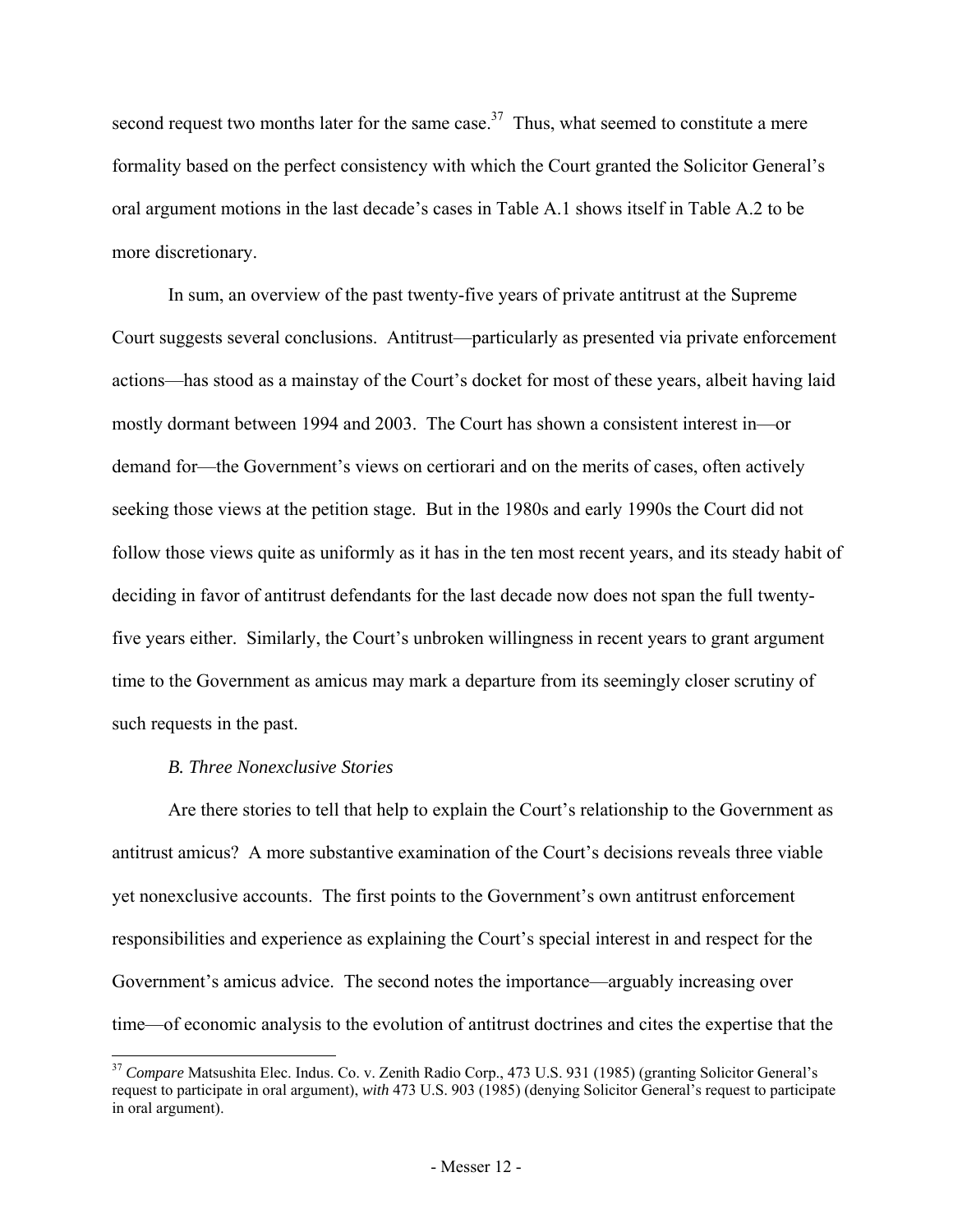Antitrust Division's economists supply to explain any observed reliance by the Court on the Government's views. The third credits the Court with picking out the strongest arguments, such that any correlation between the Court's decisions and the Government's recommendations reflects the soundness of the Government's positions and not any special consideration by the Court.

#### 1. Taking Cues from Public Enforcement

The dual enforcement provisions of antitrust set it apart from many substantive areas in which the Government participates as amicus.<sup>38</sup> To the extent that the Court's decisions match the Government's amicus positions even more consistently in private actions brought under dual enforcement statutes than in other types of cases, this characteristic of antitrust law may go a long way in explaining the conclusions drawn from Tables A.1 and A.2. But because such an analysis lies beyond the scope of this paper, the discussion presented here is largely theoretical and restricted to evidence garnered from the texts of the Court's private antitrust decisions.

The principal way in which the Government's enforcement duty influences the Court's decisions—other than evincing a strong federal interest in their outcomes—is by the experience, whether real or just perceived, that the Government can bring to bear on the questions facing the Court. For instance, in *Copperweld Corp. v. Independence Tube Corp.*, the Court declared that its decision was "further suggested by the fact that the Federal Government, in its administration of the antitrust laws, no longer accepts the concept that a corporation and its wholly owned subsidiaries can 'combine' or 'conspire' under  $\S 1$ ."<sup>39</sup> Based upon the existence of that enforcement policy, the Court concluded, "Elimination of the intra-enterprise conspiracy

<sup>&</sup>lt;sup>38</sup> Compare, for instance, the anecdotally higher success rate shown here to an anecdotally lower—though still

strong—rate presented in the bankruptcy context. *See* Mann, *supra* note 24. 39 Copperweld Corp. v. Independence Tube Corp., 467 U.S. 752, 777 (1984); *see also id.* at 777 n.25 (quoting Government's brief in support).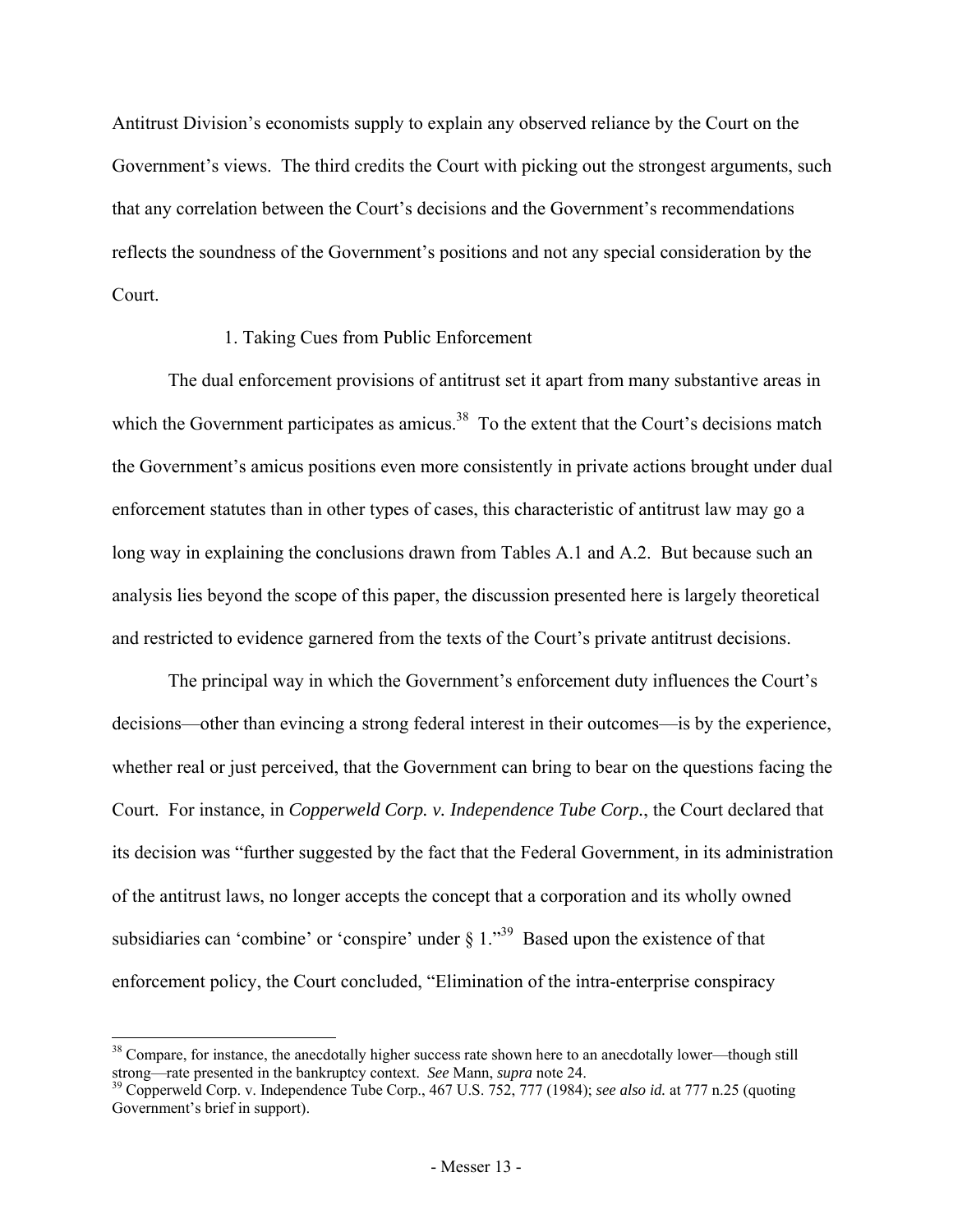doctrine with respect to corporations and their wholly owned subsidiaries will therefore not cripple antitrust enforcement."40 Moreover, in deciding "that there is insufficient economic justification for *per se* invalidation of vertical maximum price fixing," the *State Oil Co. v. Khan* Court plainly said "[t]hat is so not only because it is difficult to accept the assumptions underlying *Albrecht*, but also because *Albrecht* has little or no relevance to ongoing enforcement of the Sherman Act."41 Thus, the Court seems to take cues from the Government's enforcement experience: if the Government has found it worthwhile to institute or abandon a particular enforcement policy, the Court should follow the Government's tried-and-true approach.<sup>42</sup>

The Government's antitrust enforcement responsibility presents a secondary consideration for the Court as well: the value of ensuring uniformity between public enforcement policies and the liability that may be imposed via private enforcement actions. Indeed, the Court displayed such sensibility in one of its most recent decisions by referring to the Government's enforcement guidelines, which forgo a presumption of market power for patented products. The Court explained, "While that choice is not binding on the Court, it would be unusual for the Judiciary to replace the normal rule of lenity that is applied in criminal cases with a rule of severity for a special category of antitrust cases."<sup>43</sup>

This federal interest story may also help account for the Court's departures from the Government's views. Where the Government's enforcement interest in the outcome of a particular case seems tenuous, the Court might regard the Government's amicus participation

<sup>&</sup>lt;sup>40</sup> *Id.* at 777.<br><sup>41</sup> State Oil Co. v. Khan, 522 U.S. 3, 18 (1997).

 $42$  If accurate, this account of the Court's behavior raises the concern that politics might influence, more than merely public enforcement of antitrust, the substance of antitrust *law* itself. For further discussion of this separation-ofpowers issue, see *infra* Part III, especially pp. 33, 36-37.<br><sup>43</sup> Ill. Tool Works Inc. v. Indep. Ink, Inc., 126 S. Ct. 1281, 1293 (2006).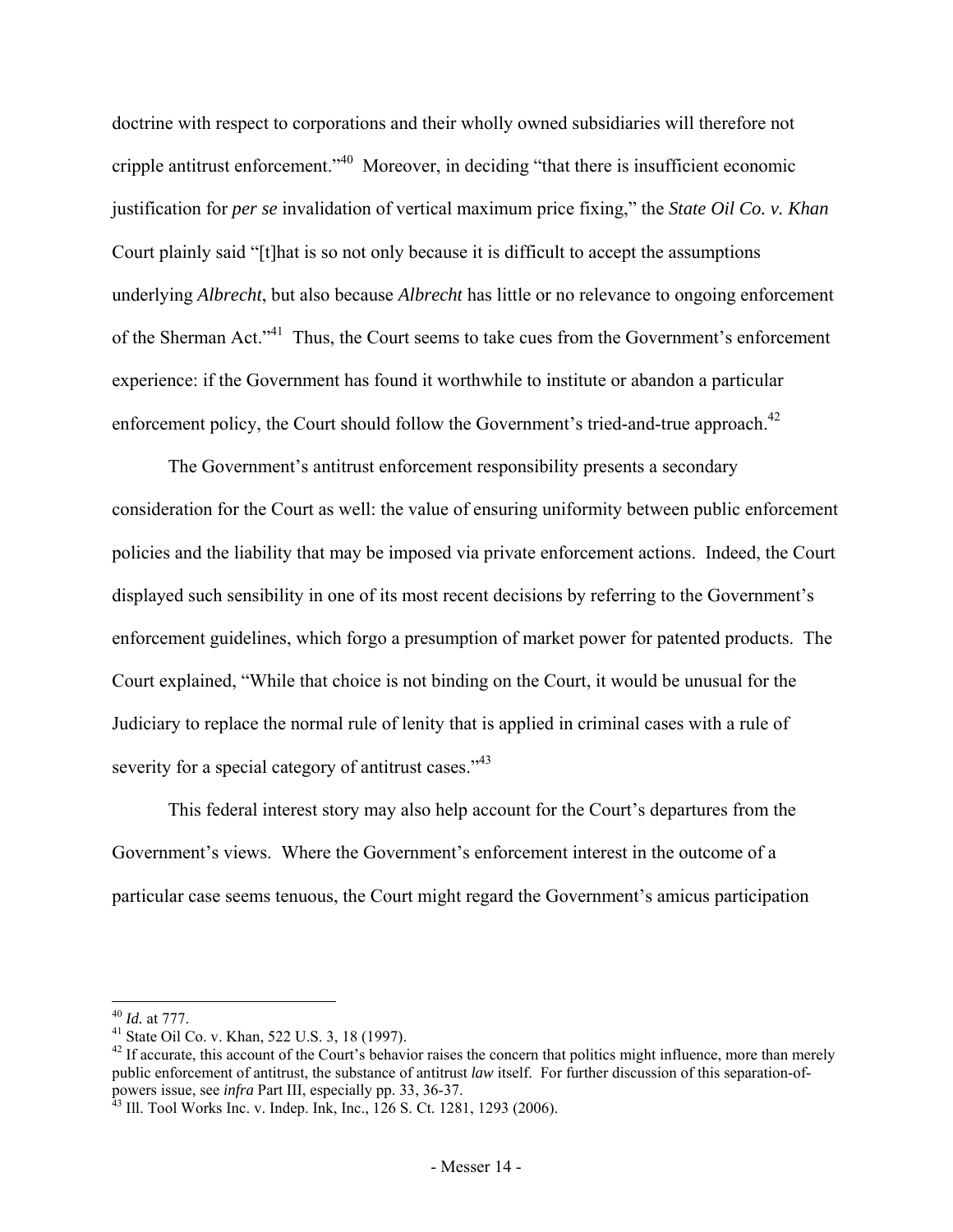with some skepticism.<sup>44</sup> Lincoln Caplan presents evidence that this, in fact, occurred during the Reagan Administration, most markedly at the time of Solicitor General Fried's tenure<sup>45</sup>—the very period in which the Court's conspicuous denials of the Government's requests to participate in oral argument appear in Table A.2. As Caplan describes, "Fried defined the federal interest as broadly as possible . . . . Instead of submitting briefs that were seen as attempts to help the Court, Fried filed position papers to put the Administration on record about questions of law it considered important for whatever reason."<sup>46</sup> Thus, the Court "turned down the SGs' requests on twelve occasions in the first five Terms of the Reagan era, when the Reagan SGs had asked the Justices for permission to argue as a friend of the Court as many times as their predecessors had in the previous twenty-seven terms."<sup>47</sup> Although this frustration by the Court may explain the two denials for oral argument time in private antitrust cases, the federal interests at stake in those two cases were not so different from the numerous other antitrust cases in which the Court has granted the Government time. One involved the scope of state-action immunity,<sup>48</sup> and the other addressed the applicability of *Noerr-Pennington* immunity,<sup>49</sup> both matters seemingly within the

<sup>&</sup>lt;sup>44</sup> The antitrust cases from the last twenty-five years offer no direct support for this theory—unsurprisingly so, considering that explicit statements by the Court doubting the legitimacy of the Government's amicus interest in a case would likely carry with them strong symbolic consequences. But a discreet manifestation of this sort of skepticism from the Justices might be seen in the oral argument and subsequent decision in *Cargill, Inc. v. Monfort of Colorado, Inc.*, 479 U.S. 104 (1986). Although the Court agreed with the Government's recommendation that it reverse the decision below, it "decline[d] the invitation" from the Government to go even further and ban predatory pricing-based merger challenges by competitors altogether. *Id.* at 119-22; *see infra* text accompanying notes 67-68. Focusing on the latter issue, the Justices at oral argument peppered the Deputy Solicitor General with questions as to why the Court should bar private parties from suing on a theory that the Government itself could still use. *See* Transcript of Oral Argument, *Cargill*, 479 U.S. 104 (No. 85-473), 1986 U.S. TRANS LEXIS 22, at \*21-24. The Court, thus, seemed skeptical of the federal interest to be served by the Government's request and, ultimately, refused to go along with it. *See Cargill*, 479 U.S. at 121 ("It would be novel indeed for a court to deny standing to a party seeking an injunction against threatened injury merely because such injuries rarely occur.").<br>
<sup>45</sup> See CAPLAN, *supra* note 11, at 258-60.<br>
<sup>46</sup> Id. at 199.<br>
<sup>47</sup> Id. at 260.<br>
<sup>48</sup> Patrick v. Burget, 486 U.S. 94 (1

<sup>&</sup>lt;sup>49</sup> Allied Tube  $\&$  Conduit Corp. v. Indian Head, Inc., 486 U.S. 492 (1988).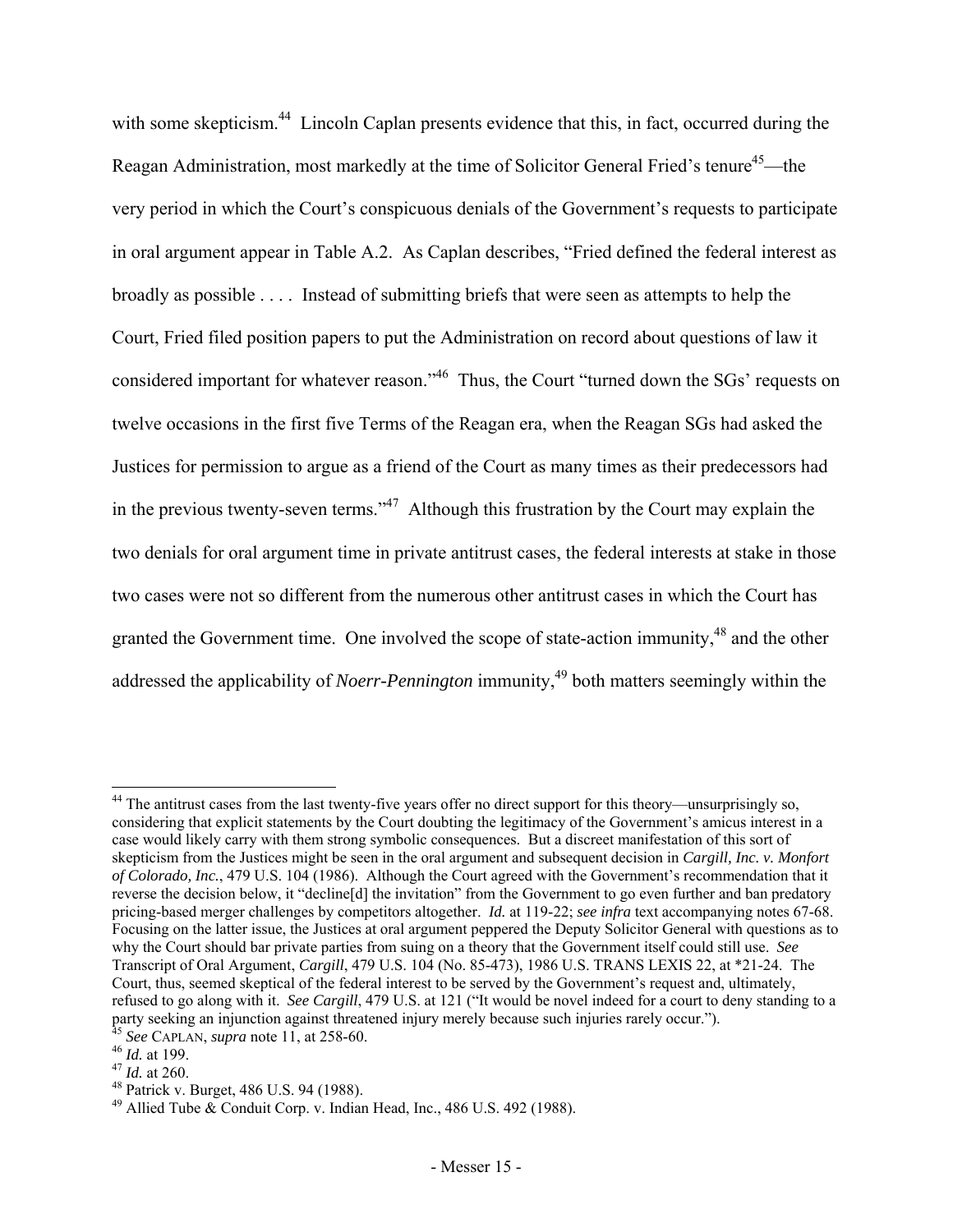realm of federal public enforcement concerns. Perhaps the exasperated Court simply believed that the Government's views were sufficiently well-represented in its briefs.

# 2. Borrowing Economic Expertise

Given the arguably increasingly influential role economics has played in the development of antitrust jurisprudence,<sup>50</sup> it seems natural that the Court would look to the Antitrust Division, with its staff of economists on hand since 1938 informing the Department of Justice's legal positions,<sup>51</sup> to understand complex issues. In fact, with the Department's creation of the Economic Policy Organization in 1973, the staffing and function of economists at the Division have expanded significantly, to the point that today about sixty Ph.D. economists work in the Antitrust Division's Economic Analysis Group and participate in all stages of the Division's legal analyses.<sup>52</sup> By this account, then, the deference observed may be explained as a matter of institutional competence. Both opposing parties in private litigation inevitably claim to have economics on their side, and the Government is better situated than is the Court to decide which arguments are actually most economically sound, since the Court does not have its own staff of economists. Again, one of the Court's latest antitrust decisions lends some support to this understanding; the economic authorities cited in *Illinois Tool Works Inc. v. Independent Ink, Inc.* had each been referenced originally by the Government's amicus brief on the merits.<sup>53</sup>

<sup>50</sup> This characterization seems reasonable given the shift from categorical doctrines to conceptual analysis. *See* ANDREW I. GAVIL ET AL., ANTITRUST LAW IN PERSPECTIVE: CASES, CONCEPTS AND PROBLEMS IN COMPETITION

POLICY 78 (2002).<br><sup>51</sup> *See* ANTITRUST DIV., U.S. DEP'T OF JUSTICE, TIMELINE OF ENFORCEMENT HIGHLIGHTS,<br>http://www.usdoj.gov/atr/timeline.pdf.

 $52$  Charles A. James, Assistant Attorney Gen., Antitrust Div., U.S. Dep't of Justice, Address at the Program on Antitrust Policy in the 21st Century: Core Values and Convergence 16 (May 15, 2002), *available at*

<sup>&</sup>lt;sup>53</sup> *Compare Ill.* Tool Works Inc. v. Indep. Ink, Inc., 126 S. Ct. 1281, 1291 n.4 (2006) (citing works by Areeda, Hovenkamp et. al, and Landes & Posner), *with* Brief of the United States as Amicus Curiae in Support of Petitioners at 10, *Indep. Ink*, 126 S. Ct. 1281 (No. 04-1329), 2005 WL 1864093 (same).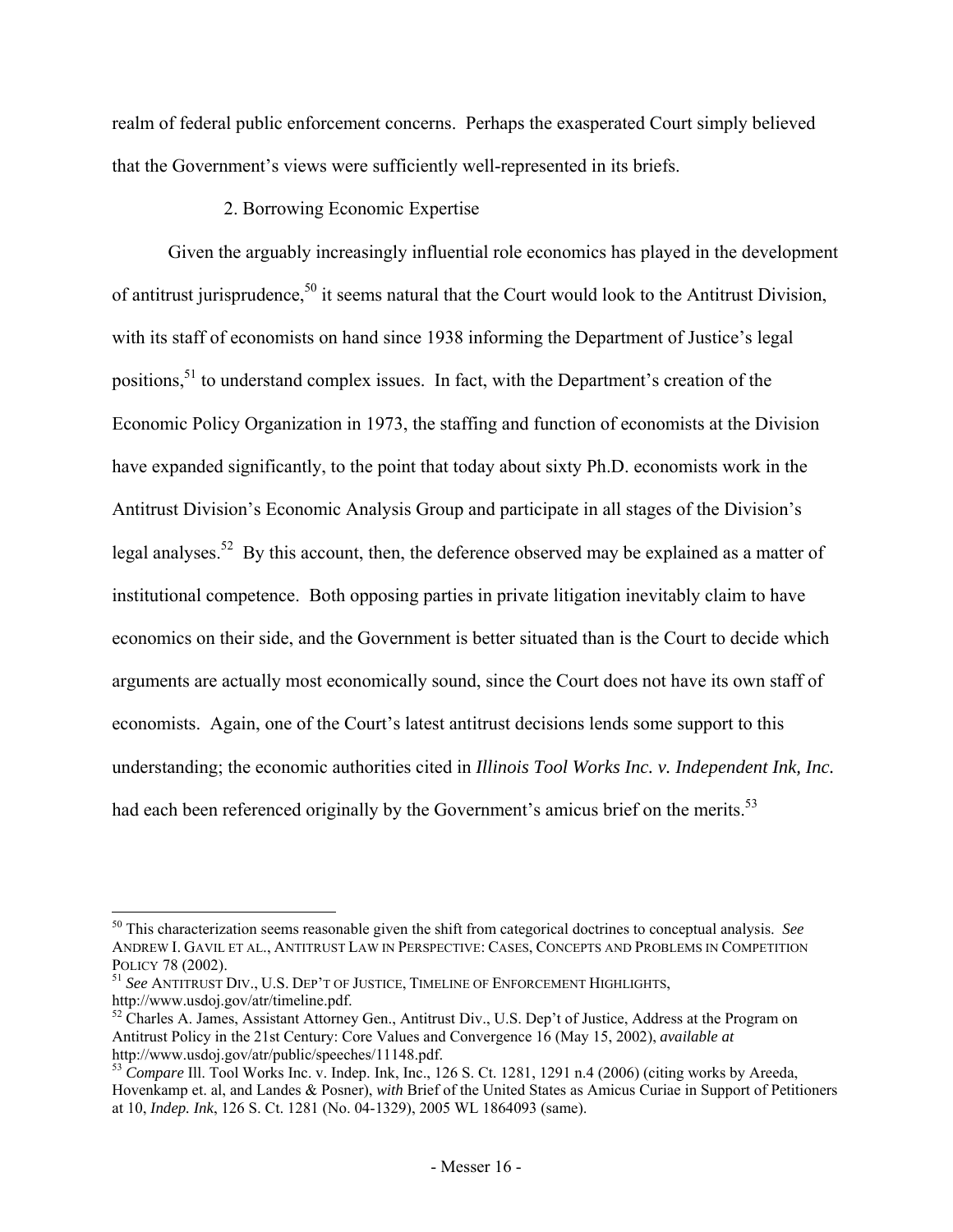This economic expertise story offers insight into the apparent lack of success of antitrust amicus briefs filed by state attorneys general. They, too, have strong enforcement interests and experience, and yet one study found "no apparent correspondence between what the state AG amicus brief asked courts to do and what the courts ultimately did."<sup>54</sup> What the state attorneys general offices may be missing—at least as a general rule<sup>55</sup>—are the Ph.D. economists who help inform the Department of Justice's policy and enforcement decisions, and whose expertise the Government's amicus briefs make available to the Court. Moreover, the economic expertise story fits well with the observation that the Court has tended to agree with the Government's amicus arguments with greater consistency in recent years; moving away from per se and presumptive treatment, the Court has placed great emphasis on economic theory in its latest rejections of its own precedents.<sup>56</sup> This story fails to explain, however, the Court's interest in the Government's views in cases in which economic analysis seems practically irrelevant to the antitrust questions at issue, such as those involving federal preemption.<sup>57</sup> Economic expertise may play a role in this relationship, but it is not playing alone.

#### 3. Correlation Does Not Prove Causation

Of course, just because a simple comparison between the Court's decisions in private antitrust actions and the Government's recommendations as amicus shows a striking consistency between the two does not mean that the Court merely follows whatever the Government says, or even that it puts a thumb on the scale in the Government's favor. The Court might well have decided each of these cases the very same way had the Government never submitted amicus

<sup>54</sup> Thorne, *supra* note 11, at 3. 55 *See, e.g.*, Joseph F. Brodley, *Antitrust Standing in Private Merger Cases: Reconciling Private Incentives and Public Enforcement Goals*, 94 MICH. L. REV. 1, 39(1995) ("[M]ost states have only three to five antitrust lawyers, others no more than one or two, and some states none at all. In addition, almost none of the states has a staff economist . . . .").

<sup>56</sup> *See, e.g.*, *Indep. Ink*, 126 S. Ct. at 1291 n.4, 1293; State Oil Co. v. Khan, 522 U.S. 3, 17-19 (1997). 57 *E.g.*, *Rice v. Norman Williams Co.*, 458 U.S. 654 (1982).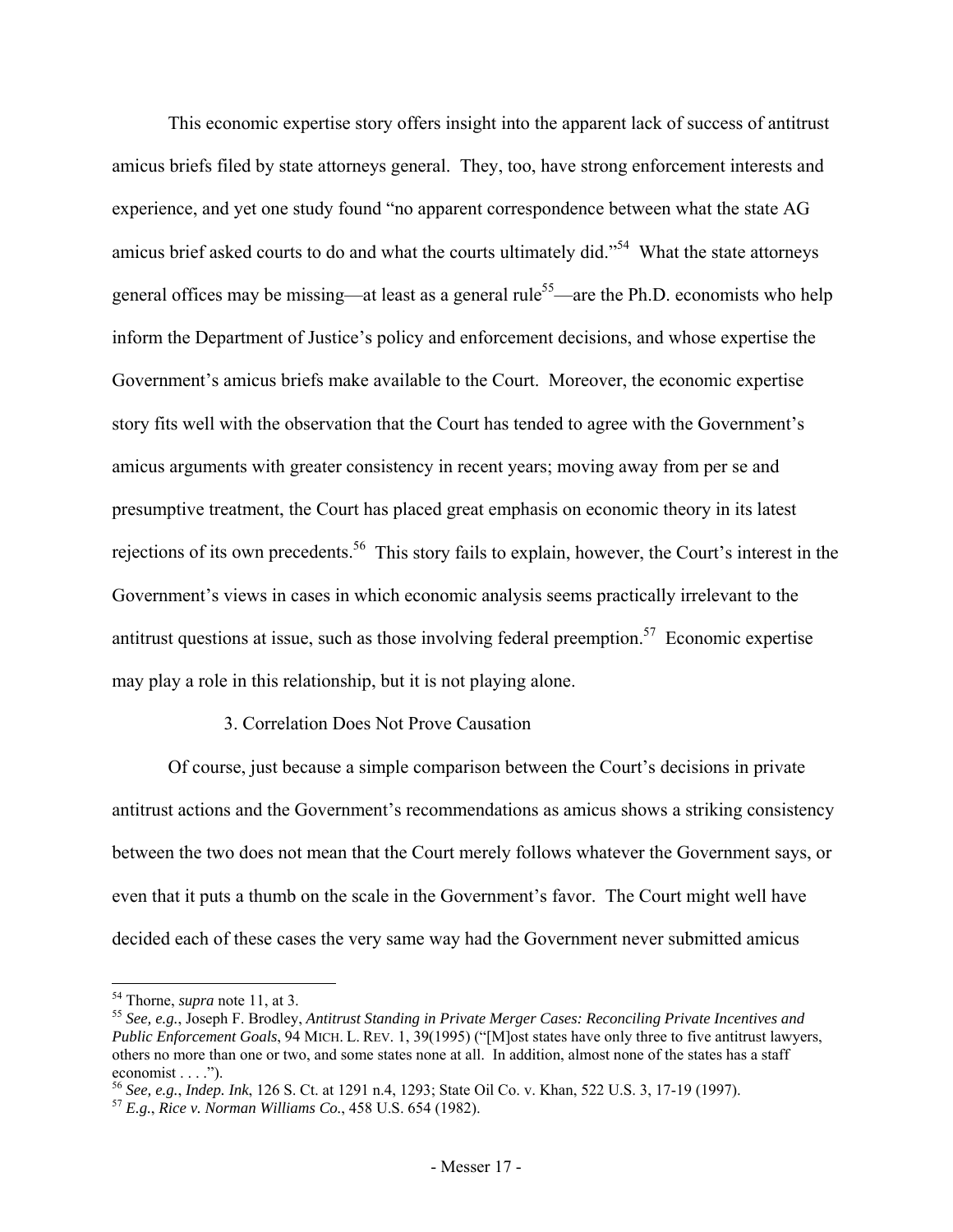briefs in them. Without a control group to test the causal hypothesis,<sup>58</sup> it can be nothing more than *suggested* by the information compiled in Tables A.1 and A.2. Responsible statistical analysis requires as much, but this correlation-without-causation story also finds some support in the Court's opinions and in the Court's exchanges with the Government as amicus in oral arguments. Specifically, those cases in which the Court disagreed with the Government seem to offer the greatest insights into the Court's perspective on the value of the Government's amicus filings in private antitrust lawsuits.

 The most recent private antitrust cases in which the Court departed substantially from the dispositions advocated by the United States on the merits date back to 1996, 1992, 1990, and 1986.<sup>59</sup> Two characteristics stand out about these four cases. First, in each one, the majority opinion referred several times to the brief submitted by the United States and took care to explain either why the Court disagreed with the Government's views<sup>60</sup> or how its decision still fit with those views.<sup>61</sup> This indicates that the Court at least gives the Government's arguments serious attention, thereby casting further anecdotal doubt on the possibility that the Court's decisions and the views of the United States as amicus are entirely independent of one another. Second, two of the three cases in which the Court's opinion admittedly conflicted with that expressed by the United States involved the intersection between antitrust and another statutory scheme. In both, the Court seemed concerned that the Government's position misunderstood or underappreciated the competing legislation—labor laws in one and ratemaking laws in the other—and the oral

<sup>&</sup>lt;sup>58</sup> As Thorne points out in the instance of petition-stage advice, this would contain "cases where the SG would have filed an uninvited amicus brief but chose not to as a test." Thorne, *supra* note 11, at 4.<br><sup>59</sup> See id. at 7.<br><sup>60</sup> See Brown v. Pro Football, Inc., 518 U.S. 231, 242, 244-45, 246-47 (1996); Eastman Kodak Co. v. Image

Technical Servs., 504 U.S. 451, 470 nn.16-17, 472-75 (1992); Square D Co. v. Niagara Frontier Bureau, Inc., 476 U.S. 409, 417-20 (1986).

<sup>61</sup> *See* Texaco Inc. v. Hasbrouck, 496 U.S. 543, 565 n.22 (1990).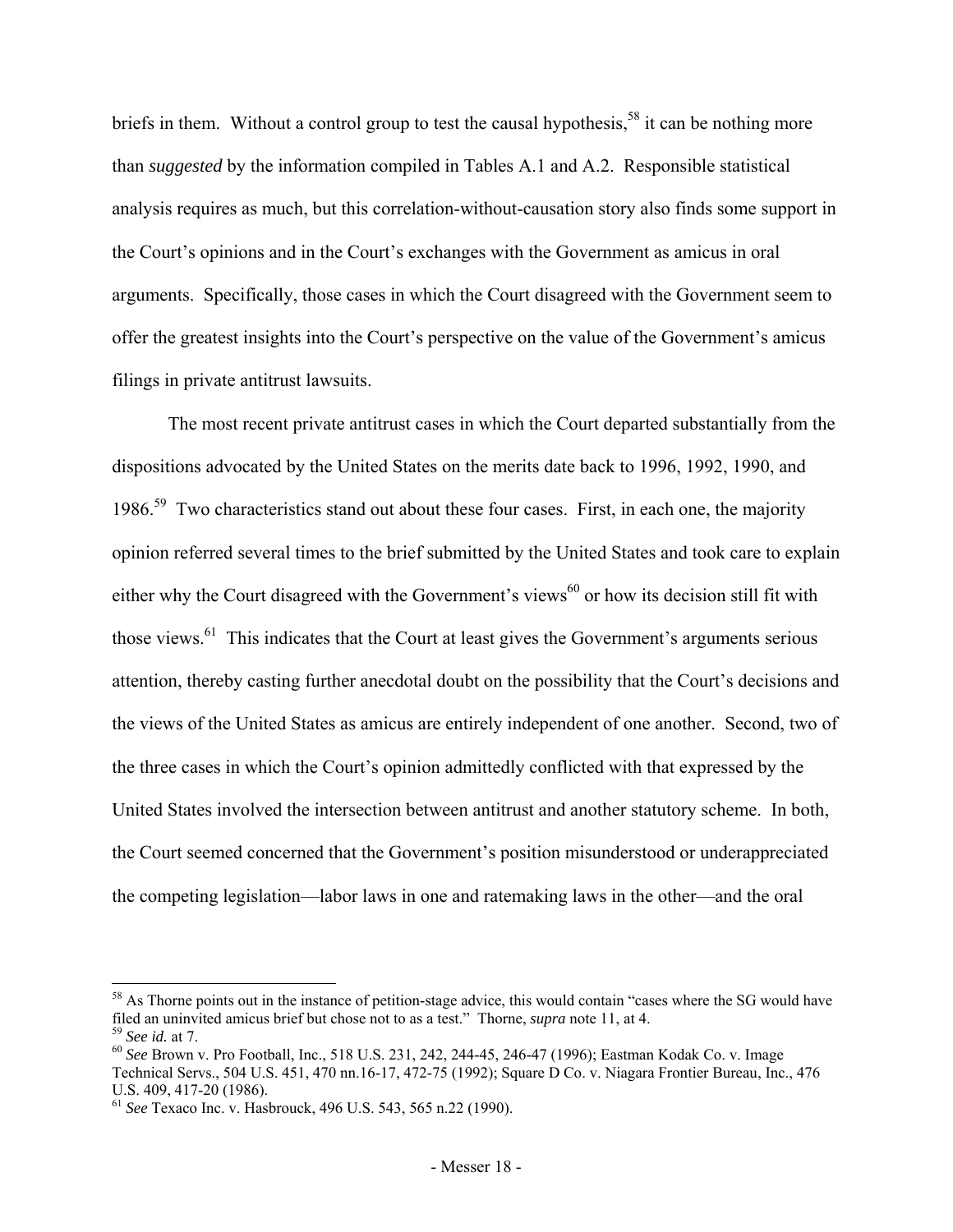argument transcripts bear out these same concerns.62 Meanwhile, in the third case, *Eastman Kodak*, the Court's decision focused on the divergence between the economic theory espoused by Kodak and the Government and "the contrary actual results."<sup>63</sup> So too, in oral argument, several of the questions posed by the Court to the Assistant Attorney General<sup>64</sup> centered on the possibility that reality differed from what the economic theory espoused by the Justice Department would predict in this situation.<sup>65</sup>

 Even where the Court has agreed with the Government's recommendation as to the ultimate disposition of a case, it has on a few occasions stopped short of accepting all of the Government's views. For instance, as recently as in *Volvo Trucks North America, Inc. v. Reeder-Simco GMC, Inc.*, the Court set aside the Government's claim that the Robinson-Patman Act simply does not apply to competitive-bidding sales, explaining, "We need not decide that question today."<sup>66</sup> Likewise, in *Cargill, Inc. v. Monfort of Colorado, Inc.*, the Court "decline[d] the invitation" of the United States to adopt a per se rule against competitor suits to challenge acquisitions on the basis of predatory pricing,  $67$  a recommendation upon which the Court questioned the Deputy Solicitor General during oral argument.<sup>68</sup>

 $62$  In *Brown*, the Court interrupted the Deputy Solicitor General just as he finished saying, "and may it please the Court," to ask why the NLRB had not been included on the United States brief. Transcript of Oral Argument, *Brown*, 518 U.S. 231 (No. 95-388), 1996 U.S. TRANS LEXIS 30, at \*13.<br><sup>63</sup> *Eastman Kodak*, 504 U.S. at 472. Of perhaps particular detriment to the Government's theory was the fact that

the Federal Government's own equipment purchasing systems could not satisfy the theory's assumptions. *See id.* at 475.

<sup>&</sup>lt;sup>64</sup> Although typically the Solicitor General, or someone from the Solicitor General's office, conducts the oral arguments on behalf of the United States before the Court, the Assistant Attorney General of the Antitrust Division has substituted for the Solicitor General in several private antitrust cases. *See, e.g.*, Transcript of Oral Argument at 1, Hoffman-La Roche Ltd. v. Empagran S.A., 542 U.S. 155 (2004) (No. 03-724), 2004 WL 1047902 (listing the appearance of Assistant Attorney General R. Hewitt Pate for the United States as amicus curiae); Transcript of Oral Argument at 1, State Oil Co. v. Khan, 522 U.S. 3 (1997) (No. 96-871), 1997 WL 640582 (listing the appearance of Assistant Attorney General Joel I. Klein for the United States as amicus curiae).

<sup>&</sup>lt;sup>65</sup> Transcript of Oral Argument at 21-26, *Eastman Kodak*, 504 U.S. 451 (No. 90-1029), 1991 WL 636270.<br><sup>66</sup> 126 S. Ct. 860, 872 (2006).

<sup>67 479</sup> U.S. 104, 121 (1986).

<sup>68</sup> Transcript of Oral Argument, *Cargill*, *supra* note 44, at \*21-24.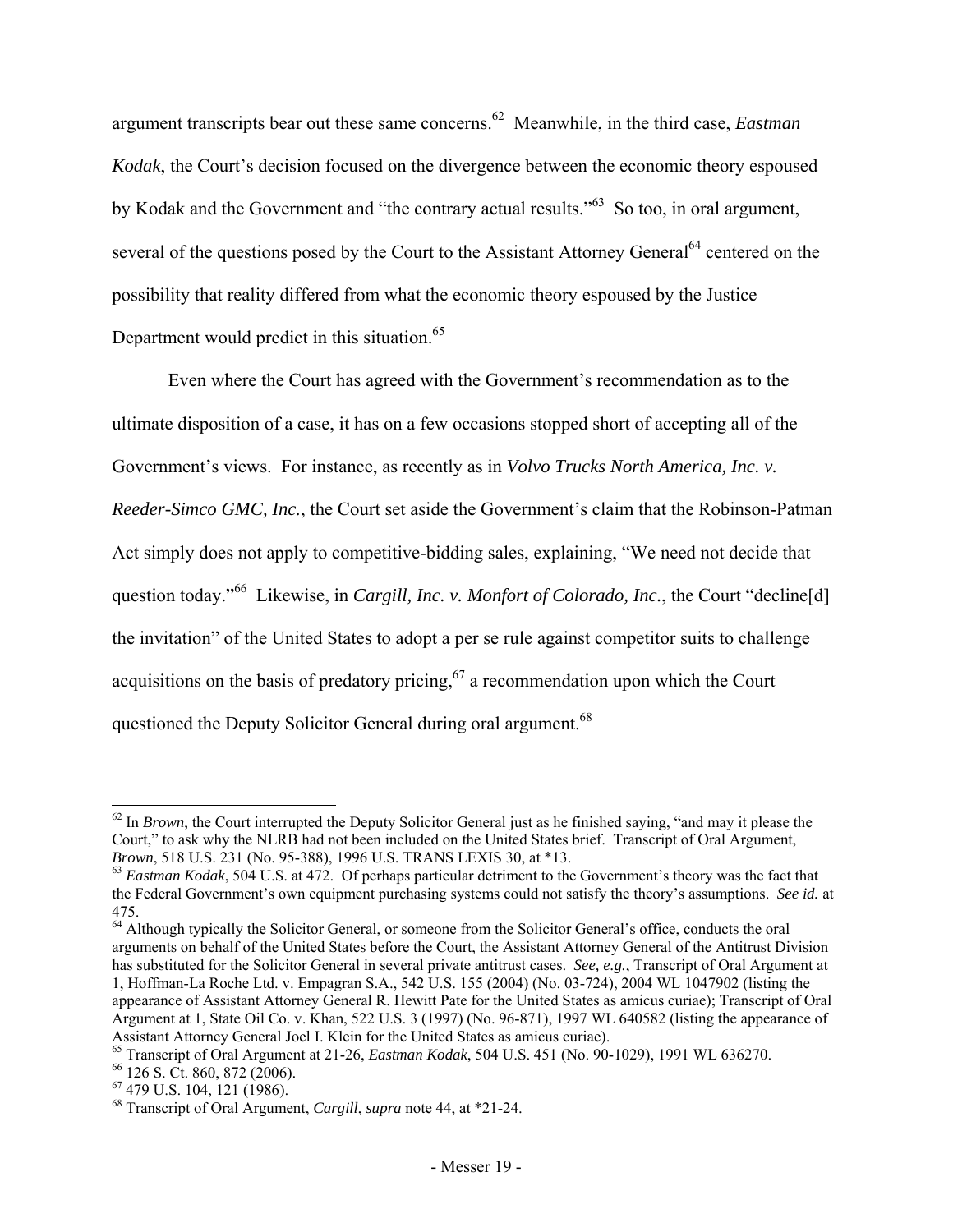These cases suggest that although the Court is willing to extend a general presumption in favor of the Government's position in private antitrust cases, it does not blindly follow the advice of the United States as amicus. Instead, the Court has shown itself ready to scrutinize the Government's arguments, sometimes for the sake of judicial restraint, and particularly when cases involve other, potentially conflicting statutory schemes or present factual contexts at odds with the economic theory adopted by the Government. The Court may, then, just do its best to distinguish good arguments from bad ones. But its analyses nonetheless indicate that the Government's arguments do factor into the Court's decision-making process, more so than those of other amici; after all, the Government's views must offer some value if the Justices take time to engage them at oral argument and in the resulting opinion. Indeed, the Court has cited its own reliance on the Government's views in explaining its decisions. In one of its most recent antitrust decisions the Court took pains to point out that the presumption it now overturned with the support of the Government as amicus—had originally been adopted upon the advice of the brief the United States had submitted in a public antitrust action before the Court in 1947.<sup>69</sup>

Thus, this demand story works well in conjunction with the other two stories offered. The Court respects the Government's interest and experience in antitrust enforcement and values the Antitrust Division's economic expertise, so it looks to the Government for amicus help but departs from that advice when the Government overreaches, especially in cases where the Government's institutional advantages are less relevant.

<sup>69</sup> *See* Ill. Tool Works, Inc. v. Indep. Ink, Inc., 126 S. Ct. 1281, 1289 (2006) (referring to the Government's brief in *International Salt Co. v. United States*, 332 U.S. 392 (1947)).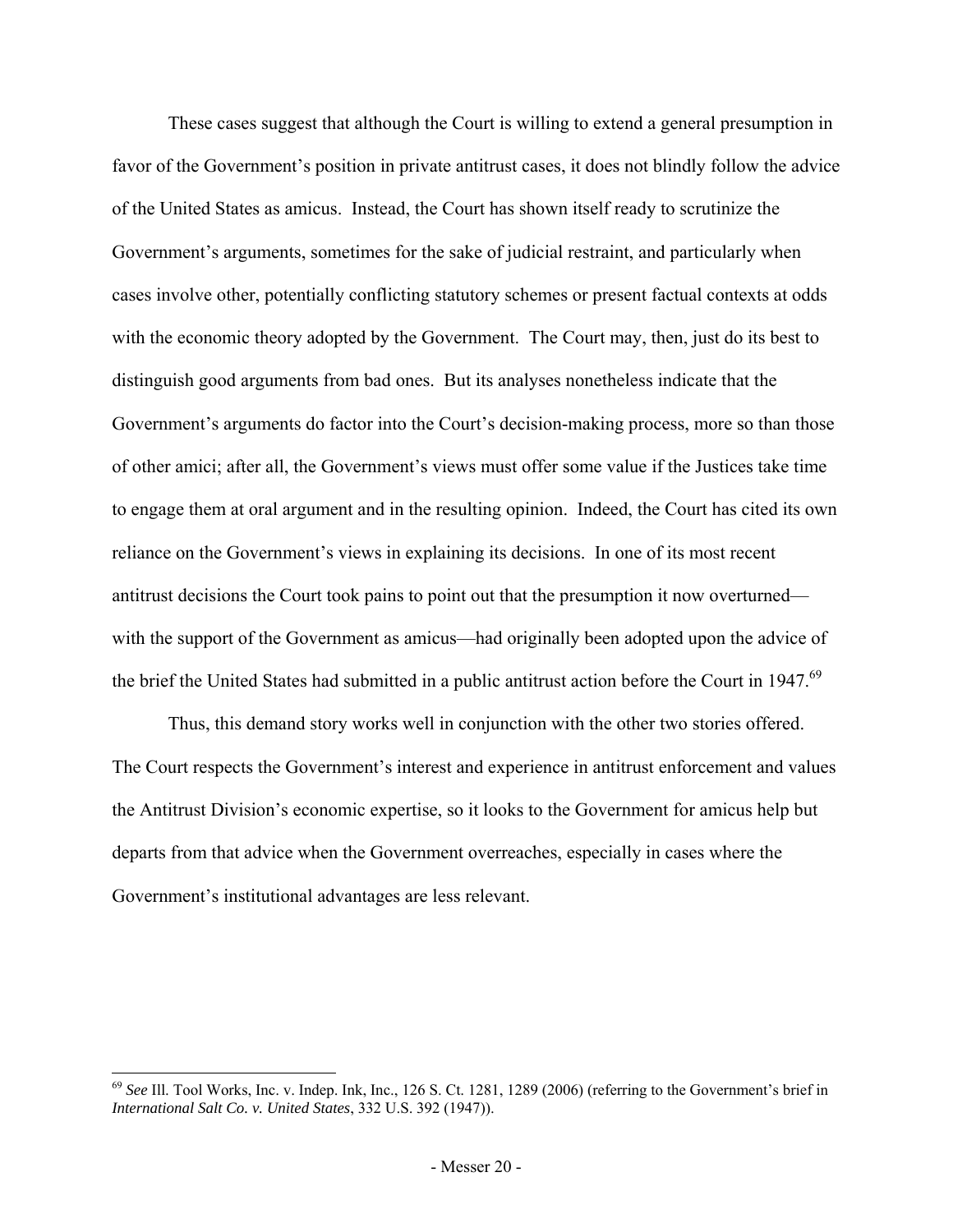#### II. LOOKING FROM THE SIDE OF JUSTICE

 Analyzing Tables A.1 and A.2 from the perspective of the Department of Justice, which represents the views of the United States in amicus briefs, yields additional information. The Government's 100 percent amicus participation rate in private antitrust cases granted certiorari over the past ten years does not extend farther back in time, and its consistent success on the merits is, likewise, only a recent development. Also, the Government has tended increasingly toward favoring antitrust defendants. Three more stories help in interpreting these findings, this time from the Department of Justice's supply-side standpoint: that a shrinking Supreme Court docket has allowed the Government to supply its amicus views in a greater percentage of cases, and successes have fed further participation; that the scope of the Government's antitrust enforcement activities has narrowed in accordance with political and economic beliefs; and, most importantly, that the Government has used amicus participation as a means of regulating in antitrust. I begin with another detailed look at the data compiled in Tables A.1 and A.2 before turning to the explanations they suggest.

#### *A. A Narrative Account of Amicus Activity from 1980 to the Present*

 Table A.1 shows that the United States has submitted a merits amicus brief and joined at oral argument in each of the eleven private antitrust cases heard by the Court since 1997. Not only has the Government participated in these cases, but it has done so with great success: every decision thus far has come out as the United States recommended. Remarkably, in all eleven amicus briefs submitted at the merits stage, the Government has advocated in favor of the antitrust defendant. At the petition stage, moreover, the lower courts' decisions in nine of the twelve cases in which the Government counseled against granting certiorari had favored antitrust defendants. And in two of the three remaining cases the Government's brief rested wholly on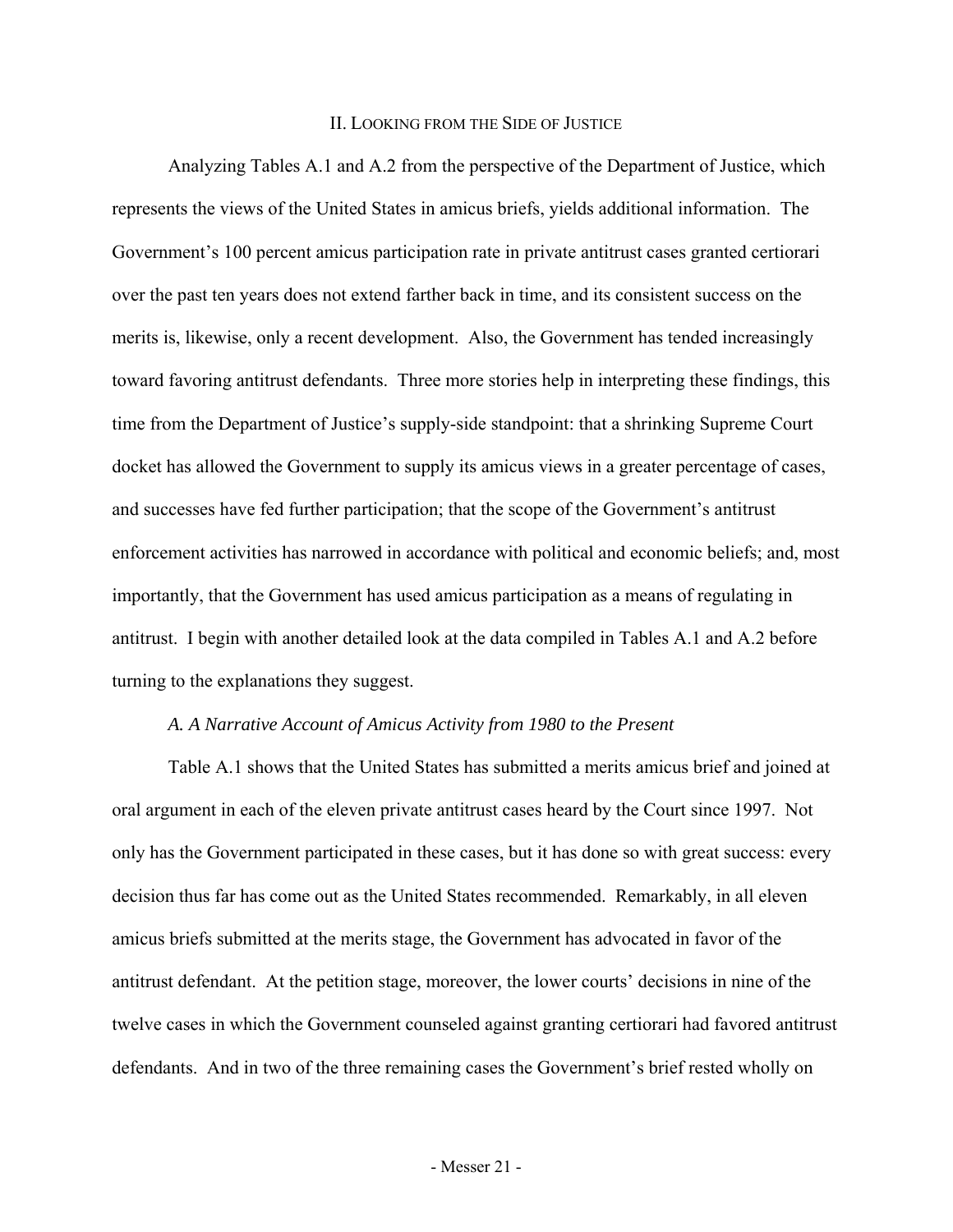procedural—not substantive—grounds: in *3M Co. v. LePage's Inc.*, empirical and judicial experience with the relevant business practice was too limited and no circuit split had yet arisen;70 in *Nynex Corp. v. Discon, Inc.*, an unusual claim and the case's early procedural posture meant the decision below had little general applicability and review would be premature.<sup>71</sup> In all, from the Department of Justice's standpoint, the Court has demonstrated a keen interest over this last decade in the views of the United States, having invited its opinion on whether to grant certiorari fifteen times, followed those certiorari opinions fourteen times, and granted all eleven of its requests for oral argument time. Only once did the Government submit an uninvited petition-stage brief.

 Table A.2, however, presents a somewhat different picture. Although the Government has shown an active amicus interest in private antitrust actions before the Court dating at least as far back as 1980, it by no means participated in every case, as it has done more recently. Of the twenty-three non-per curiam decisions between 1980 and 1985, for instance, seven had no amicus participation at all from the Government on the merits, and three more did not have amicus involvement in oral argument.<sup>72</sup> Actually, over the whole period from 1980 to 1996, the Government was absent from oral argument in nineteen private antitrust lawsuits, only two of

<sup>70</sup> *See* Brief for the United States as Amicus Curiae, 3M Co. v. LePage's Inc., 324 F.3d 141 (3d Cir. 2003), *cert. denied*, 542 U.S. 953 (2004) (No. 02-1865), 2004 WL 1205191.<br><sup>71</sup> *See* Brief for the United States and the Federal Trade Commission as Amici Curiae, *supra* note 26, at 18-19.

Indeed, when the Court went on to grant the antitrust defendant's petition in *Nynex* despite the Government's advice to the contrary, the Government submitted an amicus brief on the merits arguing in favor of vacating the decision below. *See* Brief for the United States and the Federal Trade Commission as Amici Curiae in Support of Vacating the Judgment, Nynex Corp. v. Discon, Inc., 525 U.S. 128 (1998) (No. 96-1570), 1998 WL 321285. In the third case, however, the Government's petition-stage amicus brief took a somewhat more substantive approach. Upon the Court's invitation, the Government counseled against granting the defendant's certiorari petition, because the circuit court had applied the correct standard—one established by the Court and undisputed among the circuits—and the standard's application to the case's facts did not merit the Court's discretionary review. *See* Brief for the United States as Amicus Curiae at 7-8, Portland Gen. Elec. Co. v. Columbia Steel Casting Co., 111 F.3d 1427 (9th Cir. 1996), cert. denied, 523 U.S. 1112 (1998) (No. 97-49), available at http://www.usdoj.gov/atr/cases/f1000/1069.htm.<br><sup>72</sup> List B.1 of Appendix B names these twenty-three cases and indicates which ones did not see the United participate as amicus via a merits brief or at oral argument.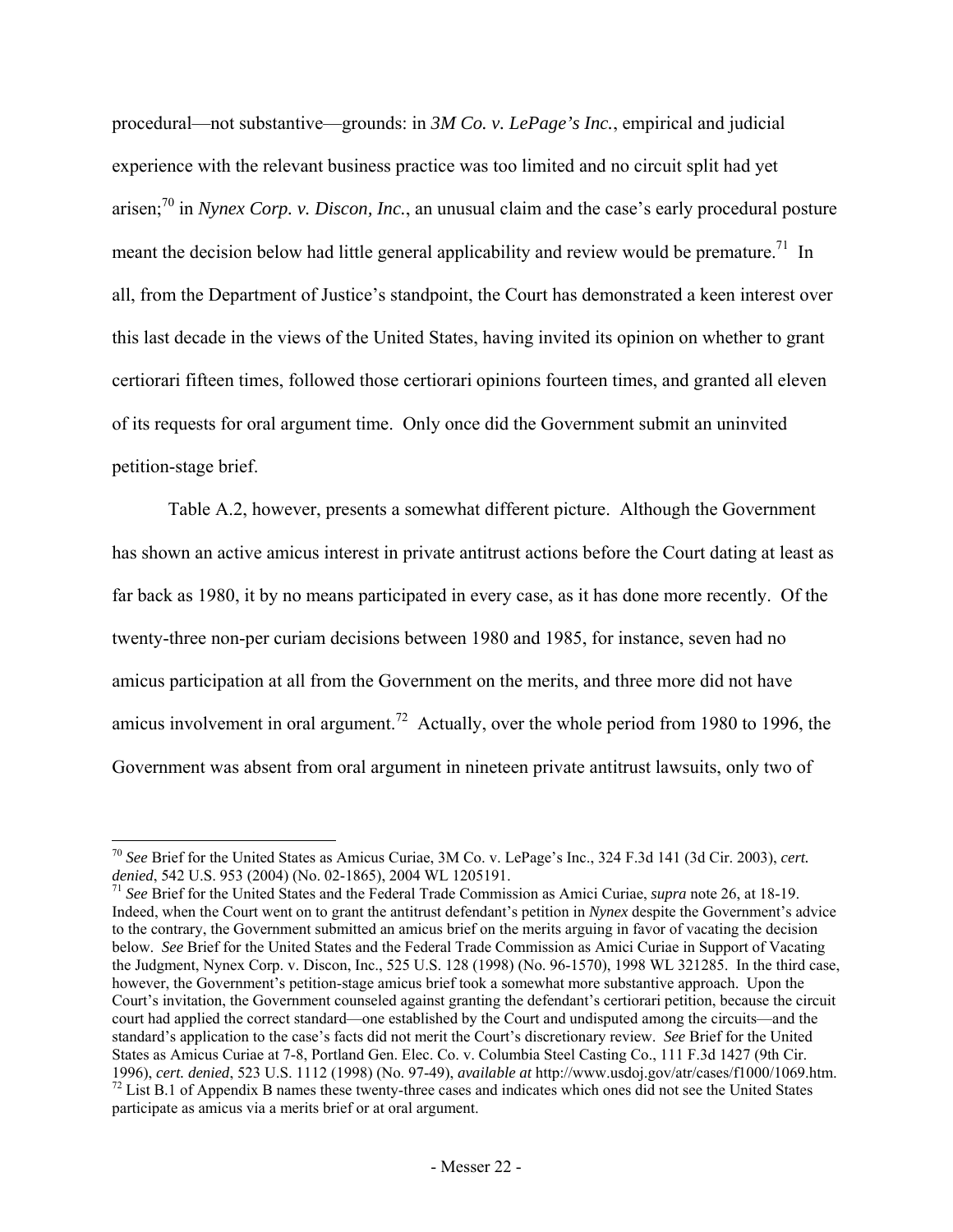which were due to the Court's denials of its requests to participate.<sup>73</sup> Since 1988, though, the Court has consistently granted these requests within the private antitrust realm. Furthermore, from 1980 to 1996 the Government submitted nine out of its twenty-two petition-stage briefs without the Court's invitation, and it failed to convince the Court to limit or deny review in five of those twenty-two cases.<sup>74</sup> On the merits, the Government failed to persuade the Court of its views seven times, and substantially so in six of those cases.75 Finally, the Government's amicus views favored the antitrust plaintiffs nearly as often as they favored defendants; in fact, three of the times in which the Court rejected the Government's recommendation, the Government had argued in favor of the plaintiffs.<sup>76</sup>

 Thus, when placed in the context of the last twenty-five years of the Government's role as antitrust amicus, the past decade reflects a considerable increase in the Government's participation rate both in writing and in oral argument, its rate of success on petitions and on the merits, and its support for antitrust defendants.

# *B. Three More Nonexclusive Stories*

When viewed from the Department of Justice's perspective, the findings drawn from Tables A.1 and A.2 support three different interpretations of the Government's amicus participation in private antitrust cases before the Court. The story least endogenous to the Government points to the reduction in the Court's docket as evidence that greater amicus

 $73$  These cases are specified in List B.2.

<sup>74</sup> List B.3 details these counts.

<sup>75</sup> For an enumeration of the seven cases, see List B.4. In *Hartford Fire Insurance Co. v. California*, 509 U.S. 764 (1993), the Court agreed with the Government that the antitrust suit should be allowed to continue but disagreed on the standards that should be applied. *See* Stephen Calkins, *The October 1992 Supreme Court Term and Antitrust: More Objectivity than Ever*, 62 ANTITRUST L.J. 327, 402 n.397 (1994). One of the six cases whose disposition by the Court departed from the Government's amicus brief recommendation, however, was *Monsanto Co. v. Spray-Rite Service Corp.*, 465 U.S. 752 (1984), in which Congress blocked the Department of Justice from arguing in favor of abandoning the per se rule against resale price maintenance. *See* Department of Commerce, Justice, State, the Judiciary and Related Agencies Appropriation Act, § 510, 97 Stat. 1101, 1102 (1983).

<sup>76</sup> These three cases were *Brown v. Pro Football, Inc.*, 518 U.S. 231 (1996), *Square D Co. v. Niagara Frontier Tariff Bureau, Inc.*, 476 U.S. 409 (1986), and *Hoover v. Ronwin*, 466 U.S. 558 (1984).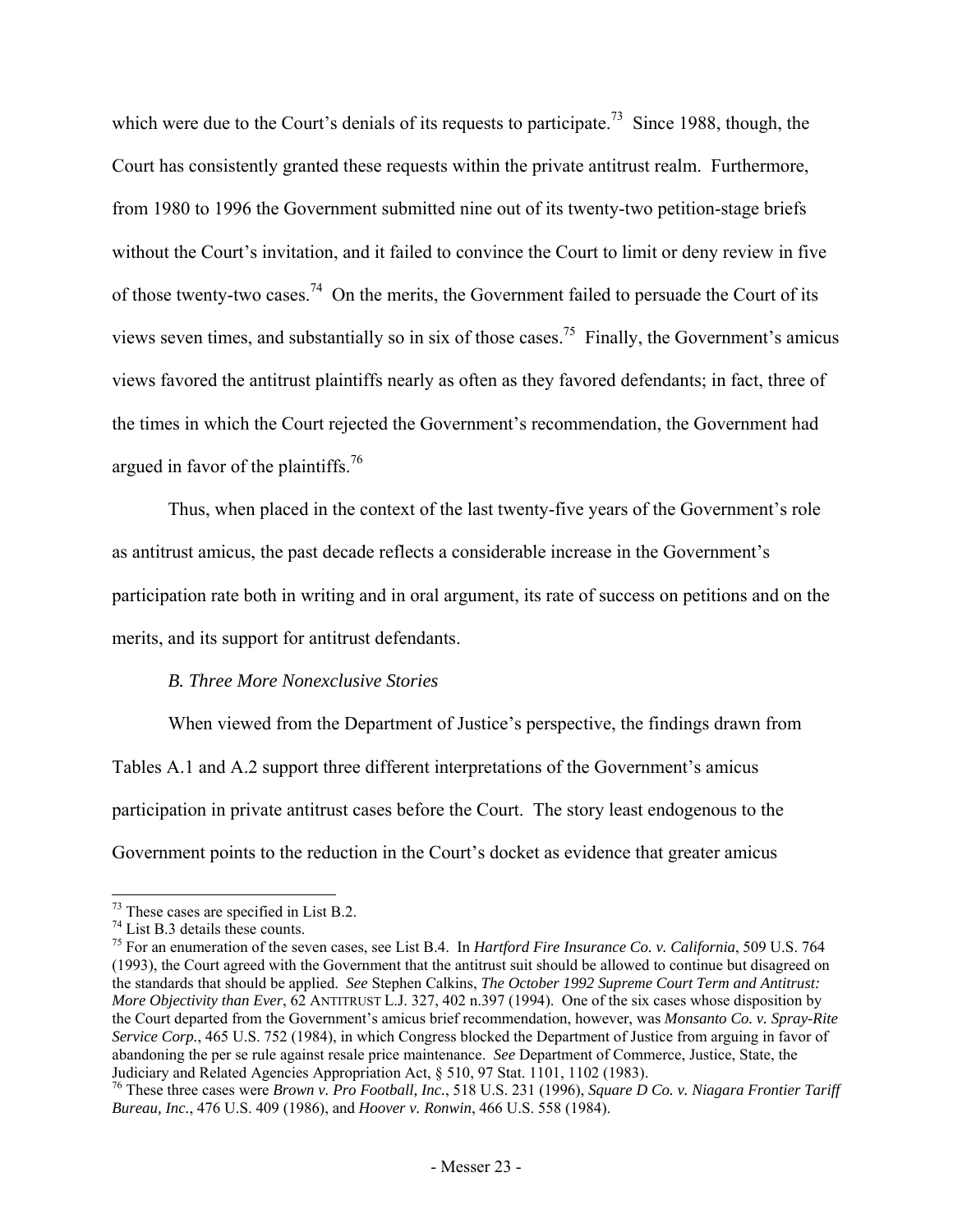participation has simply become more manageable as an institutional matter. The second story points to political and economic influences affecting the Government's enforcement practices and, thereby, its views as amicus in private enforcement actions—particularly as the Court has shown itself increasingly amenable to those same influences. The third places the Government's amicus participation into the context of a larger trend of antitrust regulation. Like the stories in Section I.B, these stories can work together to explain the supply patterns we observe.

## 1. Fewer Cases, Better Feedback

l

The dramatic reduction in the number of cases granted certiorari has recently received much attention by Court commentators.<sup>77</sup> In its 2005 Term, the Court issued just sixty-nine signed opinions, or "fewer than half the number the court was deciding as recently as the mid-1980s," and it is on pace to accept far fewer this Term.<sup>78</sup> The steepest decline came with the 1986 appointment as Chief Justice of William Rehnquist, who "had made clear his belief that the court under Chief Justice Warren E. Burger was taking too many cases."79 Congress facilitated Rehnquist's efforts to diminish the Court's docket when, in 1988, it abolished the Court's mandatory jurisdiction over appeals from federal court decisions declaring federal laws unconstitutional, federal appellate decisions declaring state laws unconstitutional, and state court decisions invalidating federal statutes or upholding state statutes against claims of federal unconstitutionality. $80$  The decline in cases accepted by the Court coincides with the rise in the Department of Justice's consistency in supplying the Government's antitrust views as amicus. With fewer cases on the docket overall, the Appellate Section of the Antitrust Division can

<sup>77</sup> *E.g.*, Posting of Orin Kerr to The Volokh Conspiracy, http://volokh.com/posts/1165465832.shtml (Dec. 6, 2006, 23:30 EST) (receiving forty-two comments); Posting of Tom Goldstein to SCOTUSblog,<br>http://www.scotusblog.com/movabletype/archives/2006/11/state of the do.html (Nov. 30, 2006, 17:30 EST).

<sup>&</sup>lt;sup>78</sup> Linda Greenhouse, *Case of the Dwindling Docket Mystifies the Supreme Court*, N.Y. TIMES, Dec. 7, 2006, at A1.<br><sup>79</sup> Id.<br><sup>80</sup> Id.; see Pub. L. No. 100-352, 102 Stat. 662 (1988). The 1988 Act also eliminated the mandat

provisions contained in the Regional Rail Reorganization Act, the Insecticide, Fungicide and Rodenticide Act, the Federal Election Campaign Act and the Trans-Alaska Pipeline Authorization Act. *See* 102 Stat. at 663.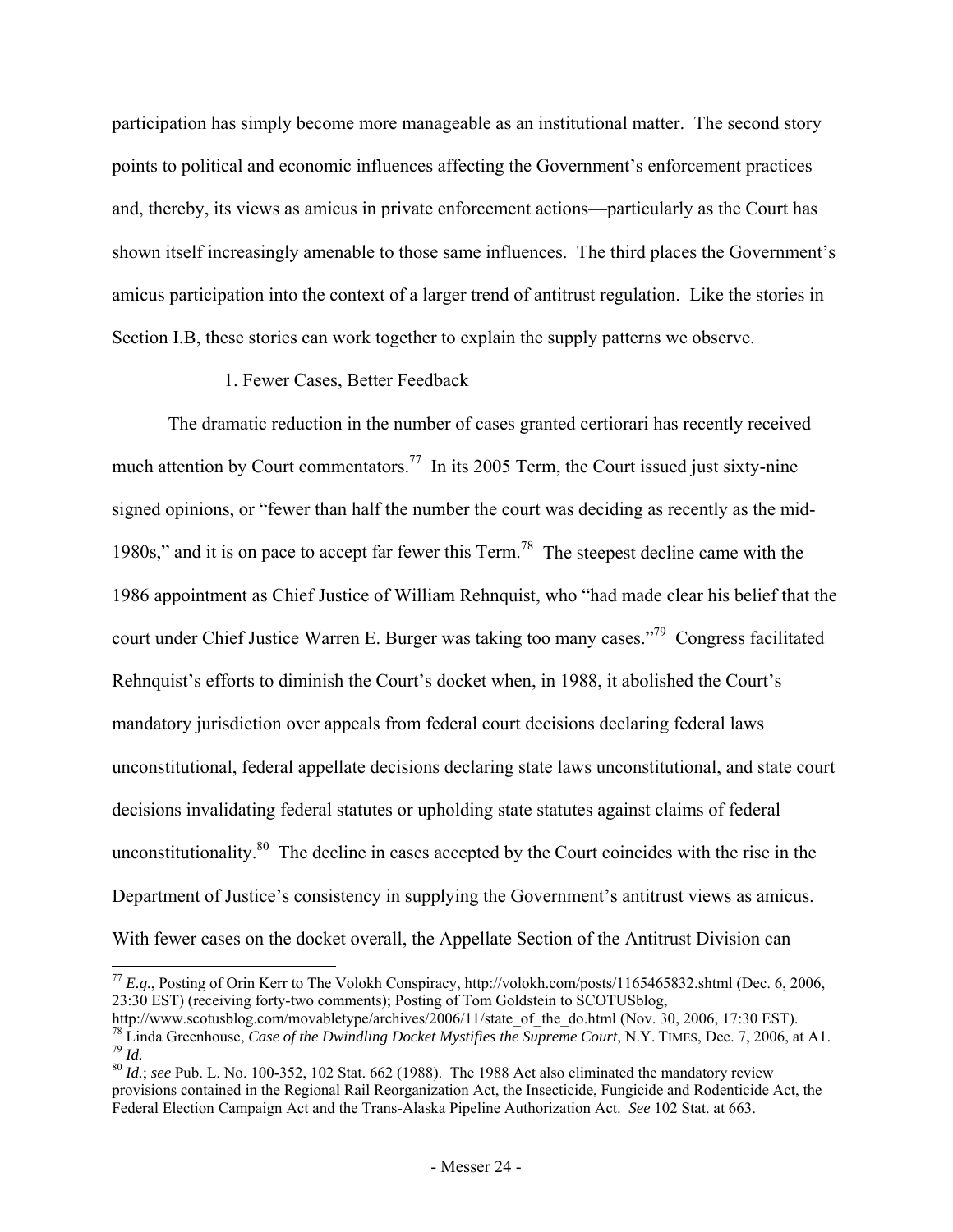presumably devote its attention to a greater percentage of those cases. This result should hold true across all types of private cases in which the Government has shown an amicus interest, not just antitrust.

Still, the decline in cases accepted by the Court must not be the only force at play in explaining the increasing consistency with which the Government has participated as amicus in the antitrust arena; after all, while the Court's total docket may have shrunk, it still has contained multiple private antitrust cases in recent years, as Table A.1 indicates. Indeed, a comparison between Tables A.1 and A.2 shows that some of the years in which the Government did not consistently participate as antitrust amicus contained fewer private antitrust cases than did several recent years in which the Government participated every time.<sup>81</sup> Hence, the Government's antitrust amicus participation rate has increased even though the size of the Court's docket has not changed much, if at all, from the perspective of the Appellate Section of the Antitrust Division—the section that generally bears the lead responsibility in preparing the Government's antitrust amicus filings. $82$  But another, similarly apolitical force that may be working to increase the Government's amicus participation rate in antitrust is a simple feedback effect from the success the Government has enjoyed over the last several years. The Court's recent consistency in adopting the Government's arguments, whether independently or not, may be spurring the Government to devote further resources to presenting its amicus views in more cases.

## 2. Political and Economic Forces

The first story has nothing to say about the Government's shift from lending its support roughly evenly between antitrust defendants and plaintiffs between 1980 and 1996 to intervening

 $81$  For example, the Government participated in just one of the two private antitrust cases that the Court decided in 1991, whereas it participated in all three antitrust cases decided on the merits in 2006. 82 *See* O'Sullivan, *supra* note 2, at 2.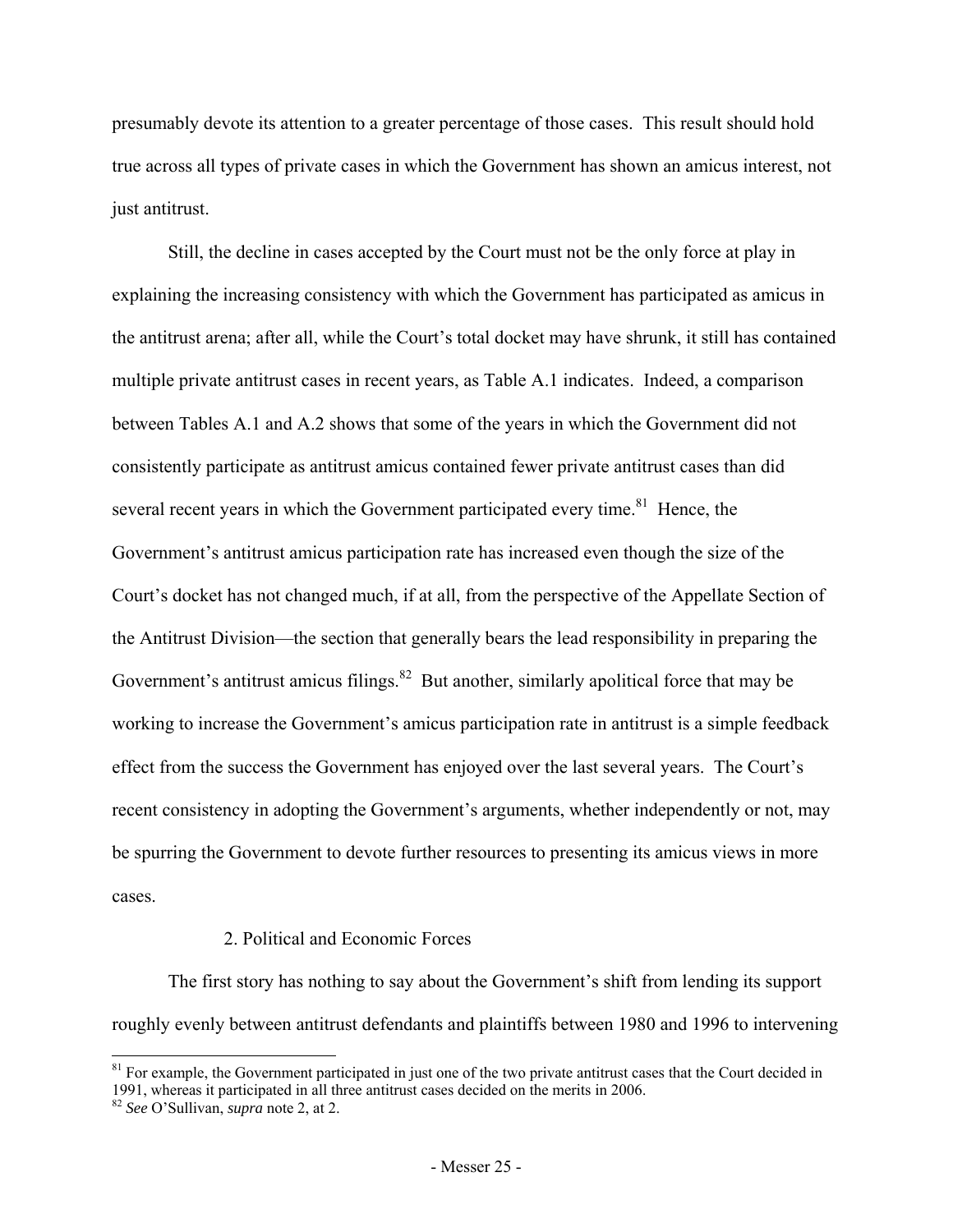on the merits only on behalf of defendants over the last decade. This second story takes closer aim at that observation. It focuses on "the upgrading of economic analysis in the enforcement of antitrust"83 and a concomitant narrowing of political commitments to antitrust enforcement. The Reagan Administration admittedly pursued as its "central policy objective . . . the maximization of consumer welfare through increased firm and market efficiency."<sup>84</sup> Although the movement away from distributive and "individual rights" approaches toward an efficiency approach "began . . . well before 1980," in the 1980s economic efficiency became "the *single* goal" of the Antitrust Division's directors.<sup>85</sup> This exclusive commitment to the consumer welfare model<sup>86</sup> led the Antitrust Division to abandon several prior doctrines for the purposes of its own enforcement decisions. The abandoned doctrines included, most notably, the per se rules against vertical minimum and maximum price fixing, $^{87}$  as well as, more recently, the per se illegality of tying arrangements involving patented products.<sup>88</sup>

Meanwhile, "in a series of decisions beginning with *Continental T.V., Inc. v. GTE-*Sylvania, Inc.,<sup>89</sup> the Supreme Court . . . virtually abandoned the 'individual rights' approach to

l 83 Oliver E. Williamson, *The Merger Guidelines of the U.S. Department of Justice—in Perspective* 6, http://www.usdoj.gov/atr/hmerger/11257.pdf (2002). 84 William F. Baxter, *Separation of Powers, Prosecutorial Discretion, and the "Common Law" Nature of Antitrust*,

<sup>60</sup> TEX. L. REV. 661, 702 (1982). 85 Kauper, *supra* note 13, at 454-55, 457 (emphasis added); *see also* Herbert Hovenkamp, *Antitrust Policy After* 

*Chicago*, 84 MICH. L. REV. 213, 223 (1985) ("After the 1977 *Sylvania* decision, or perhaps after the 1981 appointment of Mr. Baxter to head the Antitrust Division of the Justice Department, . . . antitrust policymakers may first have begun to consider efficiency goals exclusively."); Sanford M. Litvack, *Government Antitrust Policy: Theory Versus Practice and the Role of the Antitrust Division*, 60 TEX. L. REV. 649, 650 (1982) (stating that the Reagan Administration's "focus on economic theory to the exclusion of all else . . . represents a significant change in antitrust enforcement philosophy").

<sup>&</sup>lt;sup>86</sup> As it is generally applied and as I use it here, the term "consumer welfare" is actually a misnomer; most who use the phrase, including Robert Bork, with whom the confusion originated, mean total social welfare. *See* Daniel J. Gifford & Robert T. Kudrle, *Rhetoric and Reality in the Merger Standards of the United States, Canada, and the* 

*European Union*, 72 ANTITRUST L.J. 423, 430-34 (2005).<br><sup>87</sup> *See* Baxter, *supra* note 84, at 697-98; Litvack, *supra* note 85, at 650. Indeed, vertical restraints were the area in which "the 'rights' theory of antitrust

 $^{88}$  See U.S. Dep't of Justice & FTC, Antitrust Guidelines for the Licensing of Intellectual Property § 2.2 (1995), *available at* http://www.usdoj.gov/atr/public/guidelines/0558.htm. 89 433 U.S. 36 (1977).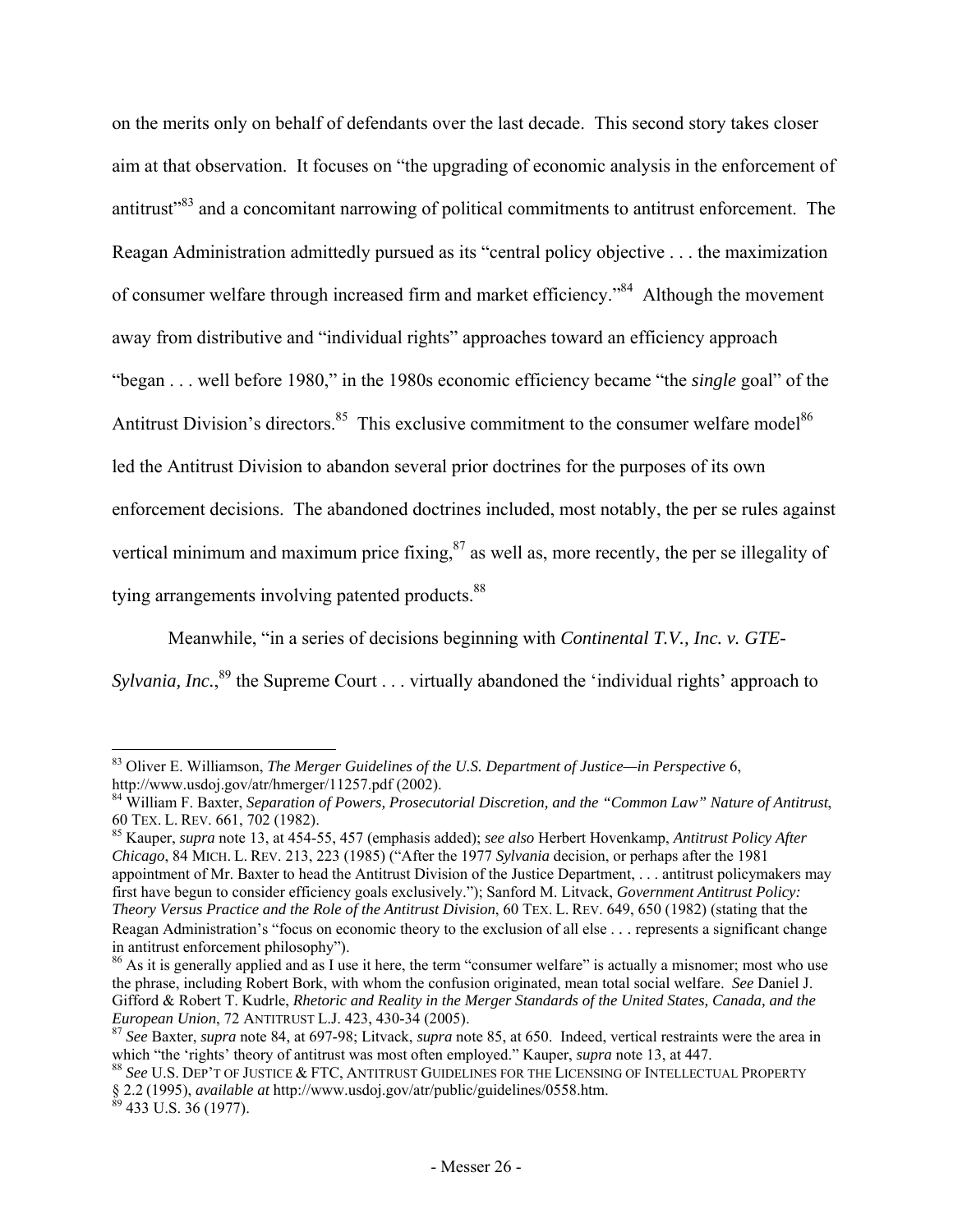antitrust, and relied instead upon an economic analysis of efficiency effects."90 Hence, the gap between "the Division's economics-based enforcement policy" and the analytical approach used by the Court "was narrowing, not widening."<sup>91</sup> The Court had not yet embraced the efficiency goal as completely as had the Division,  $92$  however its decisions expressed a growing willingness to rely on efficiency to the exclusion of rights or distributive concerns. The political shift $^{93}$ within the Justice Department toward accepting as potentially beneficial many behaviors deemed per se illegal by established Court precedents, coupled with the Court's increasing receptiveness to the escalation of economic analysis that underlay that shift may, therefore, explain why the Government's amicus briefs began by the mid-1990s to favor disproportionately the positions of private antitrust defendants.

Moreover, with the scope of putatively anticompetitive activities diminishing under the consumer welfare approach, the number of civil public enforcement suits filed has dropped accordingly, as the chart on the next page illustrates. Thus, a resource story emerges here too. With fewer of its own enforcement actions to pursue, the Department of Justice can devote more resources to its amicus participation,  $94$  which further explains the impressive consistency with which the Government has appeared before the Court in recent private antitrust cases. Significantly, although the forces at work in this story are political in the sense that they impelled changes to government policies, they are not political in a party sense; rather, they have extended

 $\frac{90}{10}$  Kauper, *supra* note 13, at 454.

<sup>90</sup> Kauper, *supra* note 13, at 454. 91 *Id.* at 455. 92 *See, e.g.*, Monsanto Co. v. Spray-Rite Serv. Corp., 465 U.S. 752 (1984); *see also* Hovenkamp, *supra* note 85, at 223 ("Although the Justice Department may be going through a period in which it recognizes efficiency as the exclusive goal of the antitrust laws, the Supreme Court has not adopted such a general antitrust policy, and some of its recent decisions seem inconsistent with such a policy."). <sup>93</sup> I use political here only in the sense that this was a shift in government policies.

<sup>&</sup>lt;sup>94</sup> If dissatisfied with the Antitrust Division's level of enforcement activity relative to its appropriations, Congress could presumably cut the Division's budget. As the Division's increasing appropriation figures indicate, however, Congress has shown no interest in doing so. *See* Appropriation Figures for the Antitrust Division: Fiscal Years 1903-2007, http://www.usdoj.gov/atr/public/10804a.htm (last updated Jan. 2007).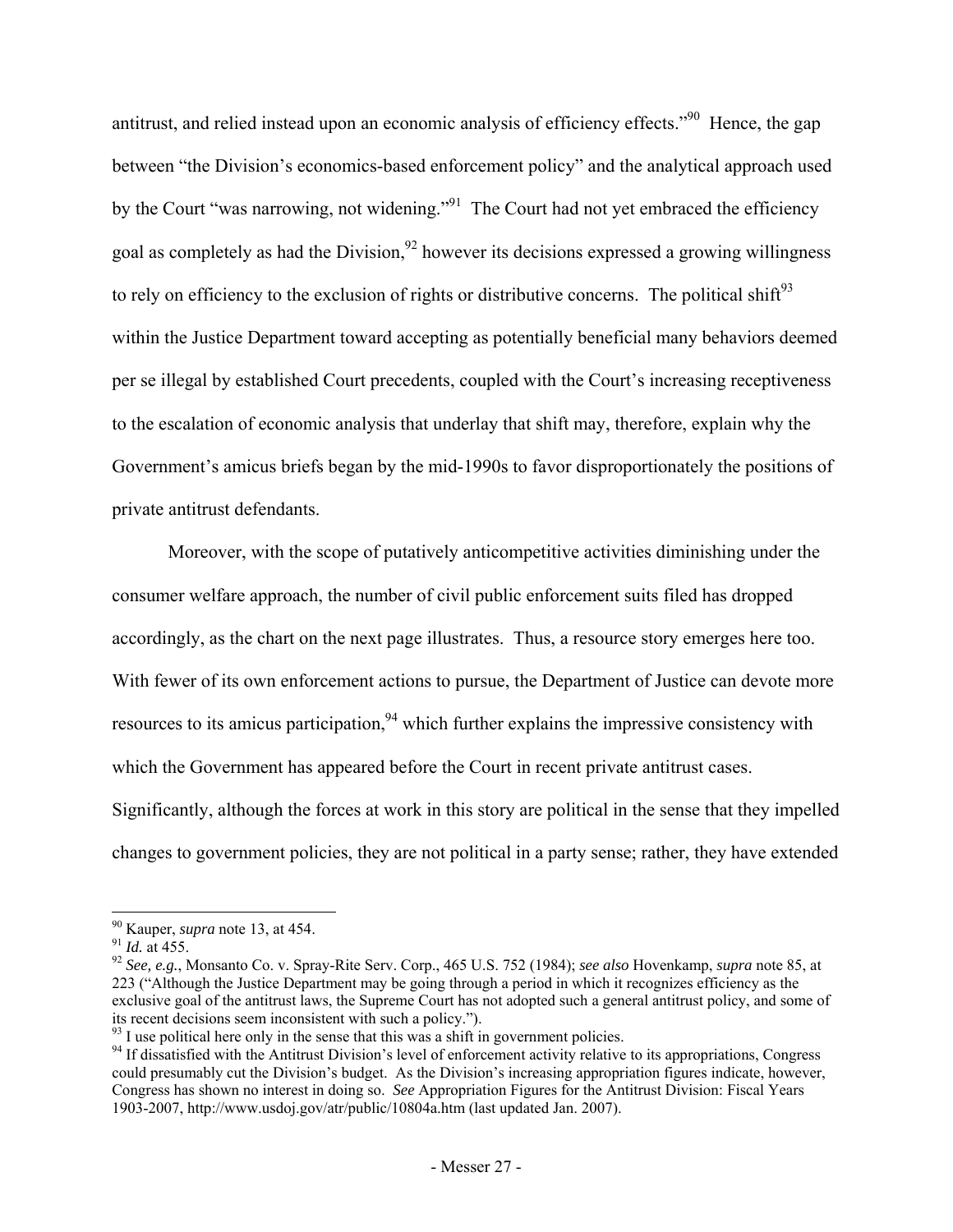



temporally across Democratic and Republican administrations.<sup>96</sup> Indeed, one detailed study concluded that, as a historical matter, "party and credo do not matter for antitrust enforcement,"<sup>97</sup> and Tables A.1 and A.2, as well as Chart 1, support that conclusion, since the trends they reveal do not trace presidential party lines.

<sup>95</sup> Data drawn from E. Thomas Sullivan & Robert B. Thompson, *The Supreme Court and Private Law: The Vanishing Importance of Securities and Antitrust*, 53 EMORY L.J. 1571, 1643 (2004); and U.S. DEP'T OF JUSTICE, ANTITRUST DIV. WORKLOAD STATISTICS: FY 1996-2005, http://www.usdoj.gov/atr/public/workstats.htm (last visited Jan. 25, 2007).

<sup>96</sup> *See* Jonathan B. Baker, *Competition Policy as a Political Bargain*, 73 ANTITRUST L.J. 483, 512 (2006) (noting that "the shift in antitrust doctrine that took place during the late 1970s and 1980s appears to reflect a bipartisan consensus").

 $97$  ANDREW JACKSON HOLLIDAY, THE DEFINITION AND MEASUREMENT OF ANTITRUST ENFORCEMENT 156 (1998). *But see* B. Dan Wood & James E. Anderson, *The Politics of U.S. Antitrust Enforcement*, 37 AM. J. POL. SCI. 1 (1993).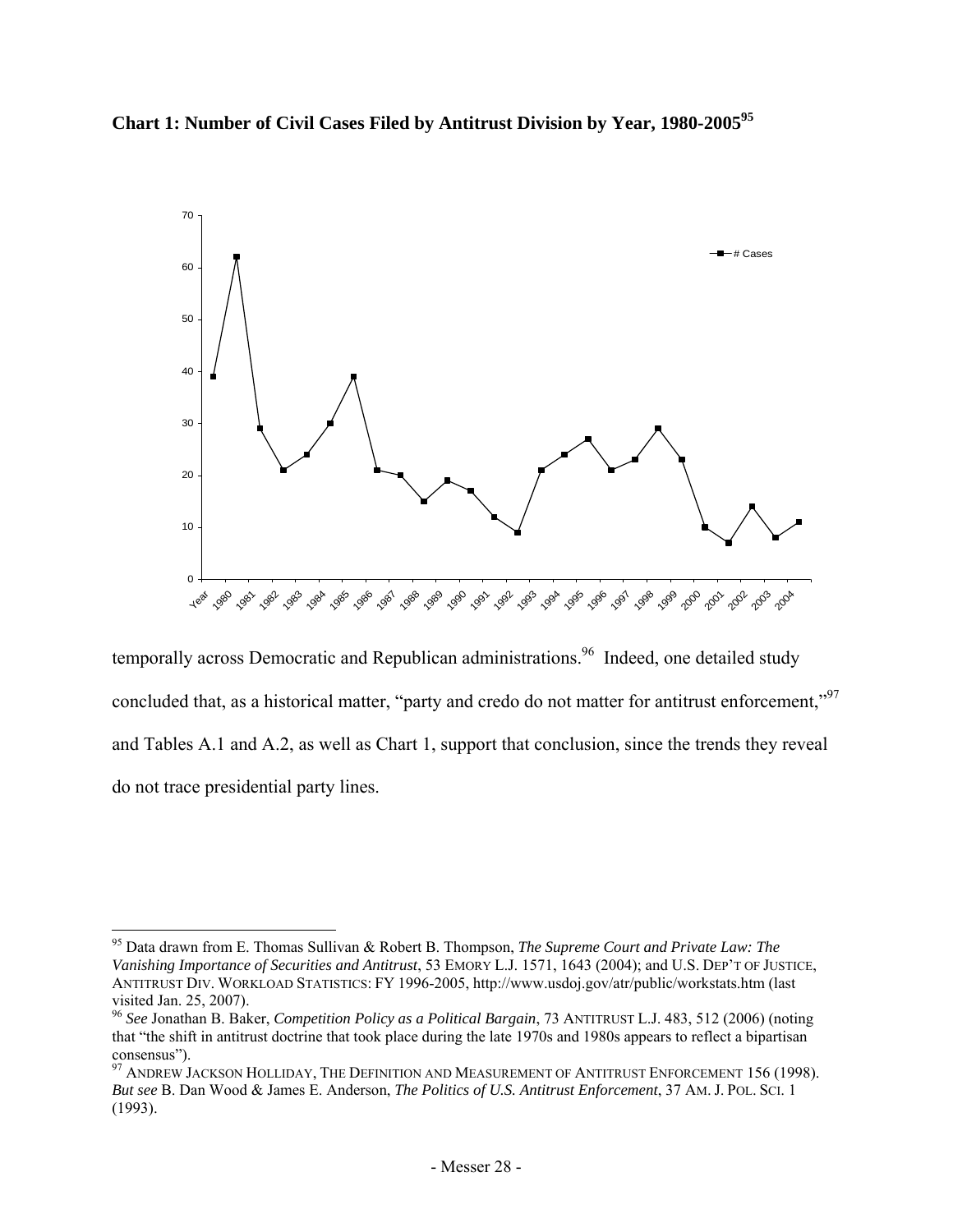## 3. The Rise of Antitrust Regulation

As the second story begins to suggest, the 1980s saw the rise of antitrust regulation: that is, the proactive shaping of antitrust law by agencies—rather than by courts or Congress—and, in particular, without bringing enforcement actions.<sup>98</sup> Although "the [Antitrust] Division's movement away from the law enforcement model, and toward a more direct regulatory role, had already been underway for some time, particularly with respect to mergers,"99 the 1980s marked a pronounced shift in that movement as evidenced by the sheer quantity of guidelines issued and their detachment from case law. When the Department of Justice issued the 1982 Merger Guidelines,<sup>100</sup> the antecedent version was fourteen years old,<sup>101</sup> yet just two years later the Department issued a revision.<sup>102</sup> Moreover, "the 1982 Guidelines were generally viewed as being less rooted in the case law than the previous version, and introduced new concepts, particularly the use of the Herfindahl-Hirschman Index to measure market concentration and the

<sup>98</sup> *See* Spencer Weber Waller, *Prosecution by Regulation: The Changing Nature of Antitrust Enforcement*, 77 OR. L. REV. 1383, 1448-49 (1998); A. Douglas Melamed, Commentary, *Antitrust: The New Regulation*, ANTITRUST, Fall 1995, at 13. To be sure, the FTC's and the Antitrust Division's interpretations do not bear formal legal effect and generally have not been found to warrant the deferential review set out in *Chevron, U.S.A., Inc. v. Natural Resources Defense Council, Inc.*, 467 U.S. 837 (1984). Nonetheless, the Division's guidelines have enjoyed much influence in

<sup>&</sup>lt;sup>99</sup> Kauper, *supra* note 13, at 456.<br><sup>100</sup> ANTITRUST DIV., U.S. DEP'T OF JUSTICE, MERGER GUIDELINES, 47 Fed. Reg. 28,493 (June 30, 1982), *reprinted in*<br>4 Trade Reg. Rep. (CCH) ¶ 13,102.

<sup>&</sup>lt;sup>101</sup> ANTITRUST DIV., U.S. DEP'T OF JUSTICE, MERGER GUIDELINES OF THE DEPARTMENT OF JUSTICE (1968), *reprinted in* 4 Trade Reg. Rep. (CCH)  $\P$  13,101.

<sup>&</sup>lt;sup>102</sup> ANTITRUST DIV., U.S. DEP'T OF JUSTICE, MERGER GUIDELINES (1984), 49 Fed. Reg. 26,823 (June 29, 1984), *reprinted in* 4 Trade Reg. Rep. (CCH) **[13,103.** Granted, the Department of Justice issued the 1984 Guidelines in part to correct "certain aspects of the 1982 Guidelines [that] either are ambiguous or have been interpreted by observers in ways that are not fully consistent with the Department's actual policy"—the "*Cellophane* Fallacy" probably the most famous among these. U.S. Dep't of Justice, Statement Accompanying Release of Revised Merger Guidelines, 4 Trade Reg. Rep. (CCH) ¶ 13,103, at 20,551 (June 14, 1984). But the Department's issuance of revisions in such short order also reflected a regulatory ambition broader than the mere correcting of oversights, as indicated in the statement that accompanied the 1984 release:

<sup>[</sup>T]he Department recognizes that unless its analysis is as dynamic and vital as the economy to which it is applied, that analysis may unnecessarily impede the efficiency of the economy, restrict the efforts of American businesses to compete internationally, and, thus, reduce the well-being of American consumers. Thus, over the past two years, the Department has continued to refine its merger analysis to incorporate new insights and to ensure the continued relevance of that analysis to a changing economic environment.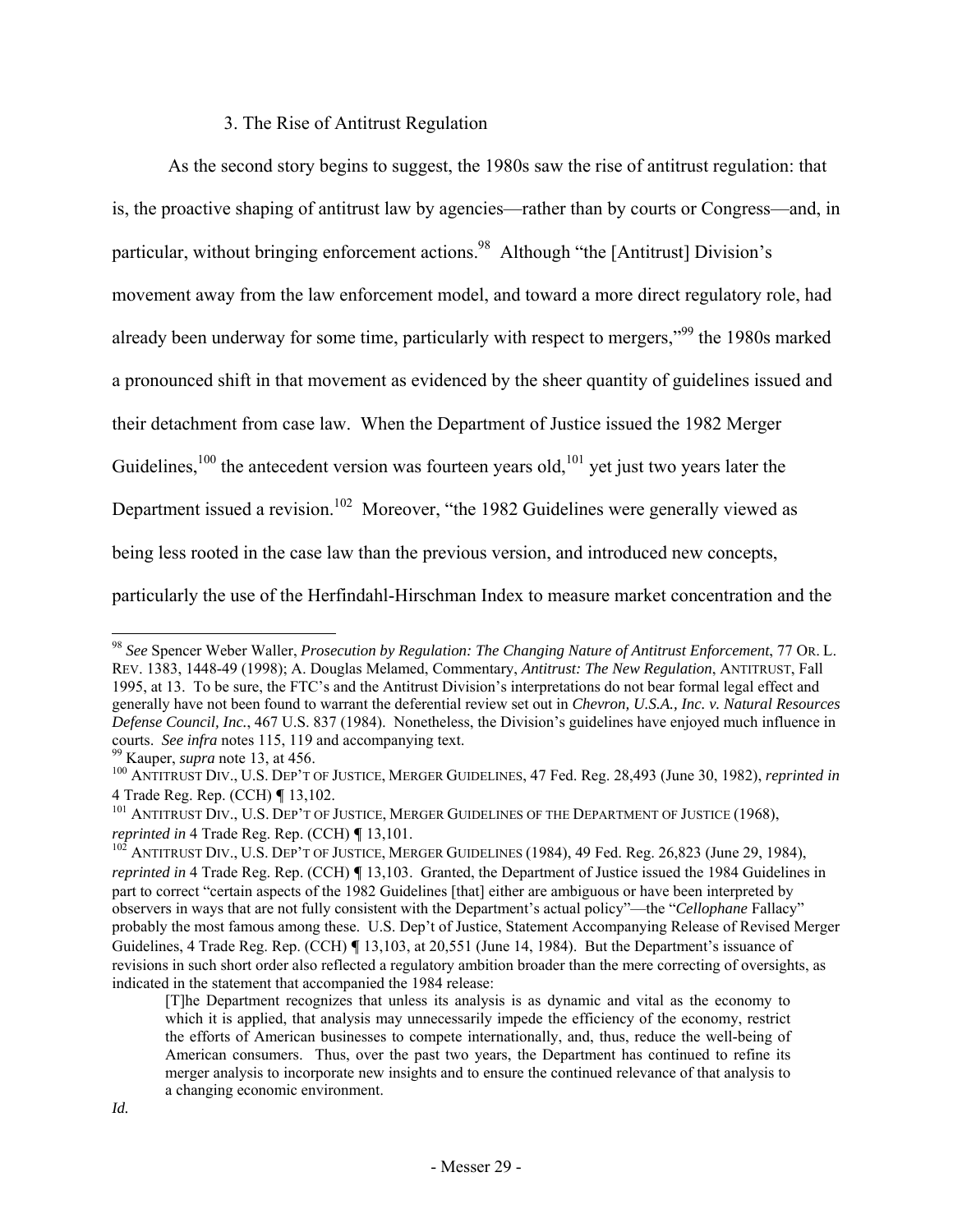so-called '5 percent tests' for market definition."<sup>103</sup> The 1984 Guidelines are, likewise, "phrased entirely in terms of economic analysis."<sup>104</sup> As antitrust scholar and former Assistant Attorney General Thomas Kauper concluded, "This emphasis on economic policy, and the phrasing of standards in terms neither previously used nor recognized by the courts, is itself a manifestation of the degree to which the Division has departed from the simple 'law enforcement' model."<sup>105</sup>

The regulatory rise of the 1980s reached beyond mergers. The Division also promulgated guidelines on vertical restraints,  $106$  international operations,  $107$  and research and development joint ventures.<sup>108</sup> These, too, relied on economics over law.<sup>109</sup> The trend has continued on to the present, with new guidelines issued for intellectual property<sup>110</sup> and a revised set of guidelines for international operations,<sup>111</sup> the latter more immersed in economic analysis than its predecessor.

Kauper characterized this movement as having created two Divisions:

One, the criminal prosecutor, handles price-fixing and bid-rigging cases, utilizing detective work, grand juries, indictments, criminal trials and jail sentences. . . . The other Division, which handles mergers and a variety of other restraints, regulatory interventions and legislative issues, has little in common with the first. Litigation is uncommon, although the threat of litigation continues to be the

<sup>&</sup>lt;sup>103</sup> ABA SECTION OF ANTITRUST LAW, PRIVATE LITIGATION UNDER SECTION 7 OF THE CLAYTON ACT: LAW AND POLICY 58-59 (1989); see Litvack, *supra* note 85, at 654-55.<br><sup>104</sup> Kauper, *supra* note 13, at 460.<br><sup>105</sup> *Id.*<br><sup>106</sup> ANTITRUST DIV., U.S. DEP'T OF JUSTICE VERTICAL RESTRAINTS GUIDELINES, 50 Fed. Reg. 6263 (Jan. 23, 1985)

*reprinted in* 4 Trade Reg. Rep. (CCH) **[13,105.** These controversial guidelines, completely at odds with case law, were quickly repudiated by Congress. *See* Departments of Commerce, Justice, and State, the Judiciary and Related Agencies Appropriation Act of 1986, Pub. L. No. 99-180, § 605, 99 Stat. 1136 (1985). Although they "purportedly embodied the Division's policies concerning *non-price* vertical restraints," the guidelines had contained a widely recognized "price-related subtext." Willard K. Tom, Counselor to the Assistant Attorney General, Antitrust Div., U.S. Dep't of Justice, Address Before the ABA Antitrust Section: Vertical Price Restraints (Apr. 7, 1994), *available at* http://www.usdoj.gov/atr/public/speeches/0105.htm. The Antitrust Division rescinded the guidelines in 1993. *See* Anne K. Bingaman, Assistant Attorney General, Antitrust Div., U.S. Dep't of Justice, Address Before the ABA Antitrust Section: Antitrust Enforcement, Some Initial Thoughts and Actions (Aug. 10, 1993), *available at*

<sup>&</sup>lt;sup>107</sup> ANTITRUST DIV., U.S. DEP'T OF JUSTICE, ANTITRUST GUIDELINES FOR INTERNATIONAL OPERATIONS, 53 Fed.

Reg. 21,584 (June 8, 1988), *reprinted in* 4 Trade Reg. Rep. (CCH) ¶ 13,109.<br><sup>108</sup> ANTITRUST DIV., U.S. DEP'T OF JUSTICE, ANTITRUST GUIDE CONCERNING RESEARCH JOINT VENTURES (1980).<br><sup>109</sup> *See* Kauper, *supra* note 13, at 4

*available at* http://www.usdoj.gov/atr/public/guidelines/internat.htm.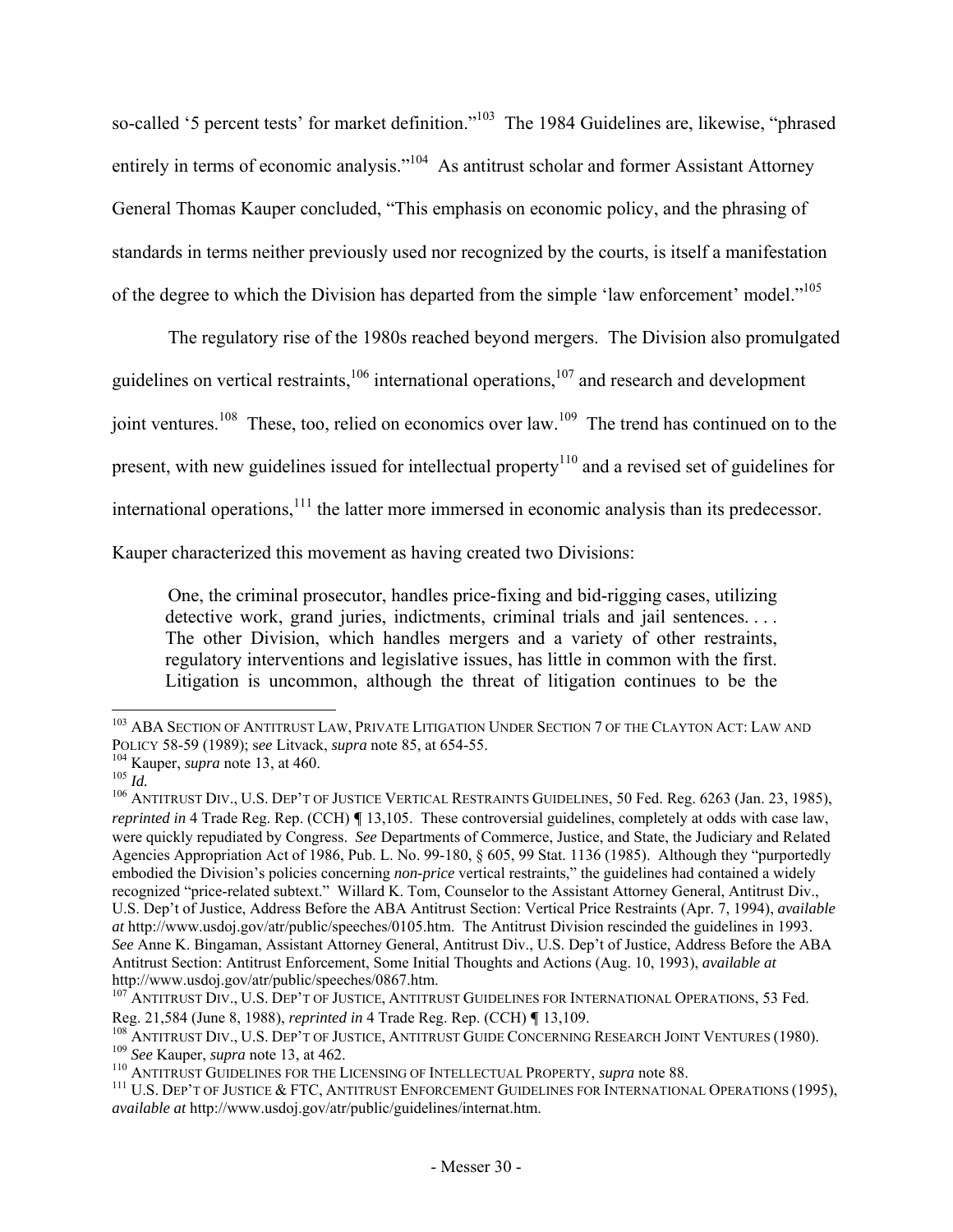Division's ultimate sanction. Decisions are made pursuant to published guidelines, which retain a broad range of discretion to proceed on the basis of economic analysis in individual cases.<sup>112</sup>

The decline in civil enforcement cases filed by the Department of Justice illustrated in Chart 1 supports the conclusion that as the Government increased its antitrust regulatory activities, its prosecutions dropped.<sup>113</sup> Seen in the context of this regulatory rise, the Government's increasing persistence in participating as amicus in private antitrust actions before the Court makes perfect sense. Kauper put the point well: "The most significant threat to the Division's ability to regulate remains the threat of private litigation. And in true regulatory fashion, the Division of the 1980's has actively sought to curtail this threat, except where private litigation reinforces Division policies."<sup>114</sup>

Combined with the economic-forces story, the rise in regulation further explains the Government's increasing tendency to advocate in favor of defendants. The Division's regulations adopted new economic approaches that led the Government to approve activities previously deemed presumptively anticompetitive. But the only way to keep private plaintiffs from deterring those activities is to enter as amicus against them and convince the Court to adopt the Division's guidelines as law. The success of the 1982 and 1984 Merger Guidelines in this respect, $^{115}$  as well as some of the Government's most notable amicus entries,  $^{116}$  may have propelled the Government to supply its amicus participation at the much higher rate it has during the past decade. The Division's regulatory stance also explains the Government's supplying the

<sup>&</sup>lt;sup>112</sup> Kauper, *supra* note 13, at 457-58.<br><sup>113</sup> *See also* Waller, *supra* note 98, at 1448 (noting "the Antitrust Division's embrace of a regulatory model" of enforcement).<br><sup>114</sup> Kauper, *supra* note 13, at 463.

<sup>&</sup>lt;sup>115</sup> See PRIVATE LITIGATION UNDER SECTION 7, *supra* note 103, at 58-59 & nn.324-25; Steven A. Newborn & Virginia L. Snider, *The Growing Judicial Acceptance of the Merger Guidelines*, 60 ANTITRUST L.J. 849, 852-53 (1992).

 $116$  *E.g.*, State Oil v. Khan, 522 U.S. 3 (1997). This merges the feedback story into the regulation theory.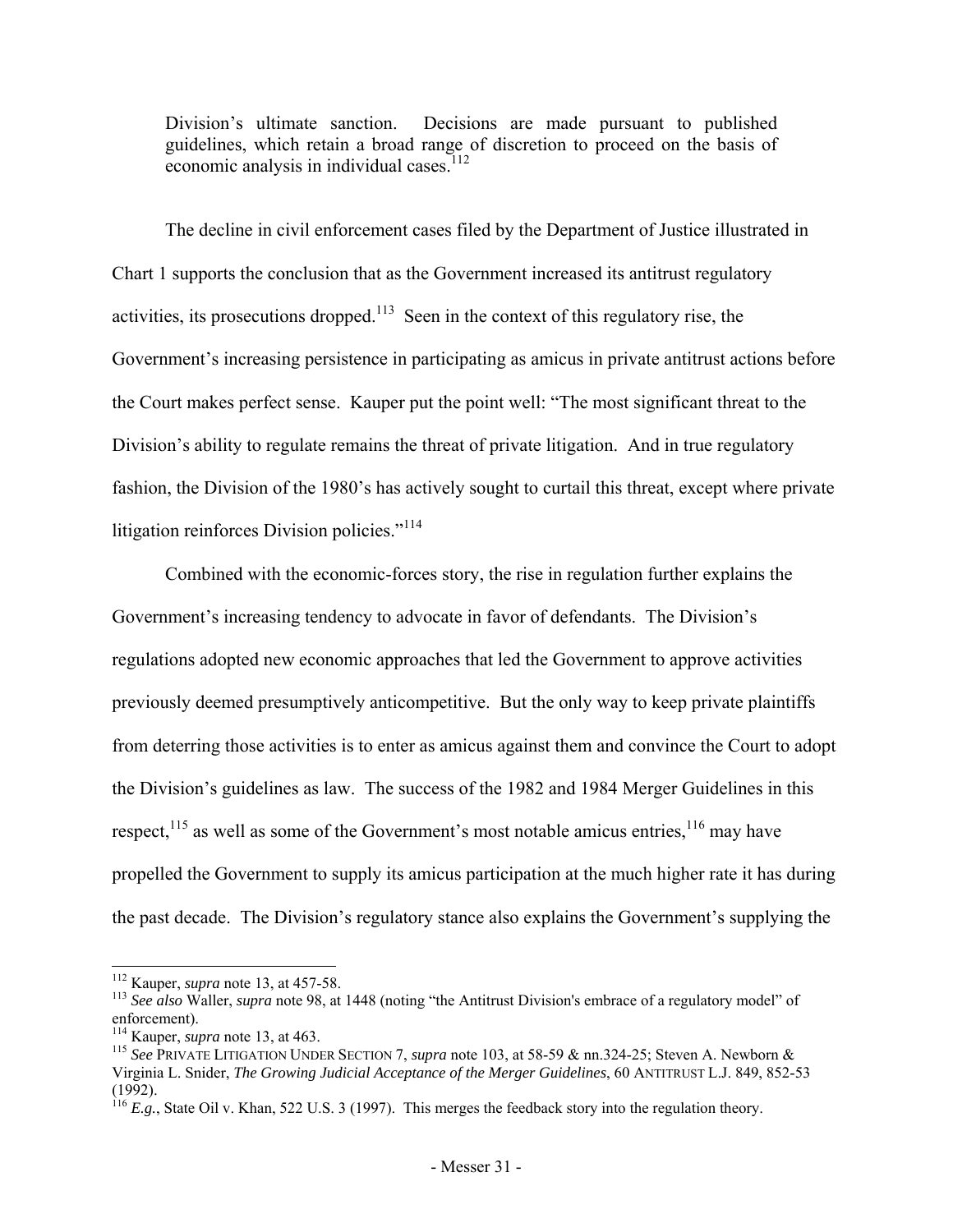Court with multiple uninvited amicus briefs at the petition stage in the 1980s: before the Court can overturn prior law, it must first agree to hear a case that presents that opportunity.

 Indeed, statements by Antitrust Division officials from the early 1980s to the present evidence a conscious effort by the Government to regulate antitrust by amicus. William Baxter wrote in a 1982 law review article that "because so much of the body of precedent in antitrust law results from private actions, the Division is actively seeking amicus involvement in appropriate private actions to urge the adoption of rules of law and analytical approaches that will best promote consumer welfare."<sup>117</sup> Most recently, Assistant Attorney General Barnett boasted about the Division's amicus success last Term in a newsletter recounting the year's enforcement achievements:

The Division also supported three amicus briefs filed this term in the Supreme Court by the Solicitor General. They addressed the Robinson-Patman Act, patents and antitrust law, and the application of the per se rule to joint ventures. The Court decided all three cases in a manner consistent with the amicus filings. In addition to clarifying the laws in each context, the opinions reflect a remarkable degree of consensus among the justices on these important antitrust issues. Indeed, two of the decisions were unanimous.<sup>118</sup>

Understanding the Government's amicus participation as a form of regulation fits with the Government's stated intentions and explains its actions, especially when that understanding is combined with our other two supply stories; changed resources and emboldening successes have made amicus participation an ever more attractive regulatory tool, while political and economic forces have pushed its application toward favoring defendants.

<sup>117</sup> Baxter, *supra* note 84, at 703. *See also* Kauper, *supra* note 13, at 463 & n.88 (citing 1981 address by Attorney General William French Smith for the claim that "[t]he Division embarked on a much publicized program of amicus participation").

<sup>&</sup>lt;sup>118</sup> Message from the AAG, ANTITRUST DIV. UPDATE: PROTECTING AND PROMOTING COMPETITION (U.S. Dep't of Justice Antitrust Div., Washington, D.C.), Spring 2006, http://www.usdoj.gov/atr/public/216254.htm.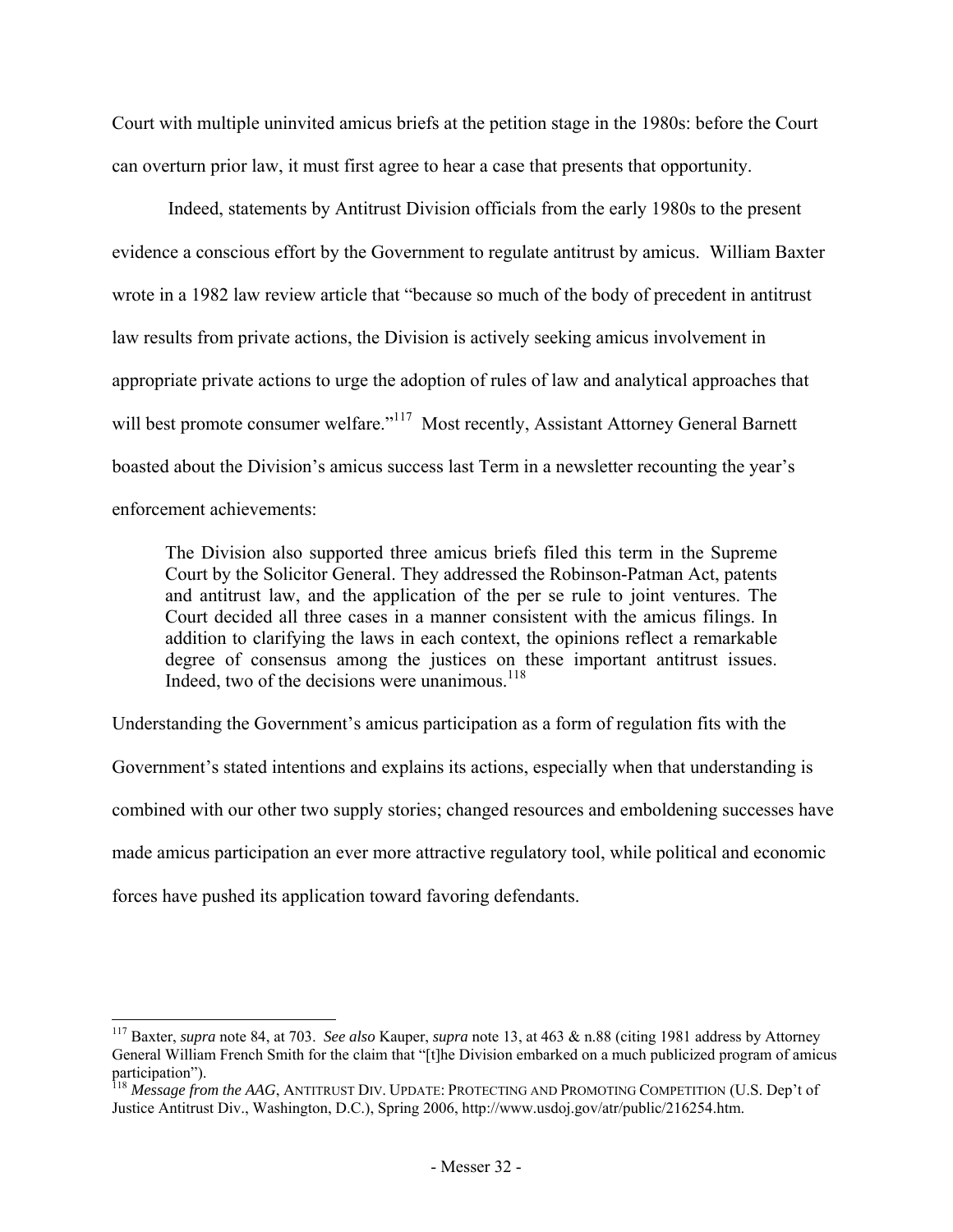#### III. THE AMICUS BRIEF AS REGULATORY TOOL

 If the Government's amicus participation constitutes a form of regulation, as the Government's behavior in the antitrust context indicates, is it a tool that we should welcome or discourage? I address that question by considering the advantages and disadvantages of regulation by amicus, from both the Government's perspective and the Court's. The antitrust setting poses special concerns because of its common law character, but the analysis is instructive for all areas in which the Government participates as an amicus.

#### *A. Advantages*

 The Government gains clear advantages by implementing its desired policies through amicus appearances before the Court. If it succeeds, those policies become the law of the land. Where the Government's interpretations contract the scope of liability relative to judicial precedents, this success means that private parties can no longer undermine the Government's policy goals by challenging in private enforcement actions conduct the Government deems efficient. Where those interpretations expand or clarify judicially established levels of liability, success sends a clear message to would-be offenders and streamlines the Government's enforcement activities with respect to the targeted offenses, or allows the Government to cut back on its enforcement entirely. Moreover, because the cost of an amicus brief is low relative to that of investigating, filing, and prosecuting an enforcement lawsuit, it is more efficient for the Government to appear as an amicus than as a party, even if, in so doing, it loses some control over the framing of issues. After all, if the Government dislikes the way the question has been framed in a particular case, it can still advise the Court to deny review and await a more suitable vehicle for deciding the issue, which the Government—whenever it has tried—has almost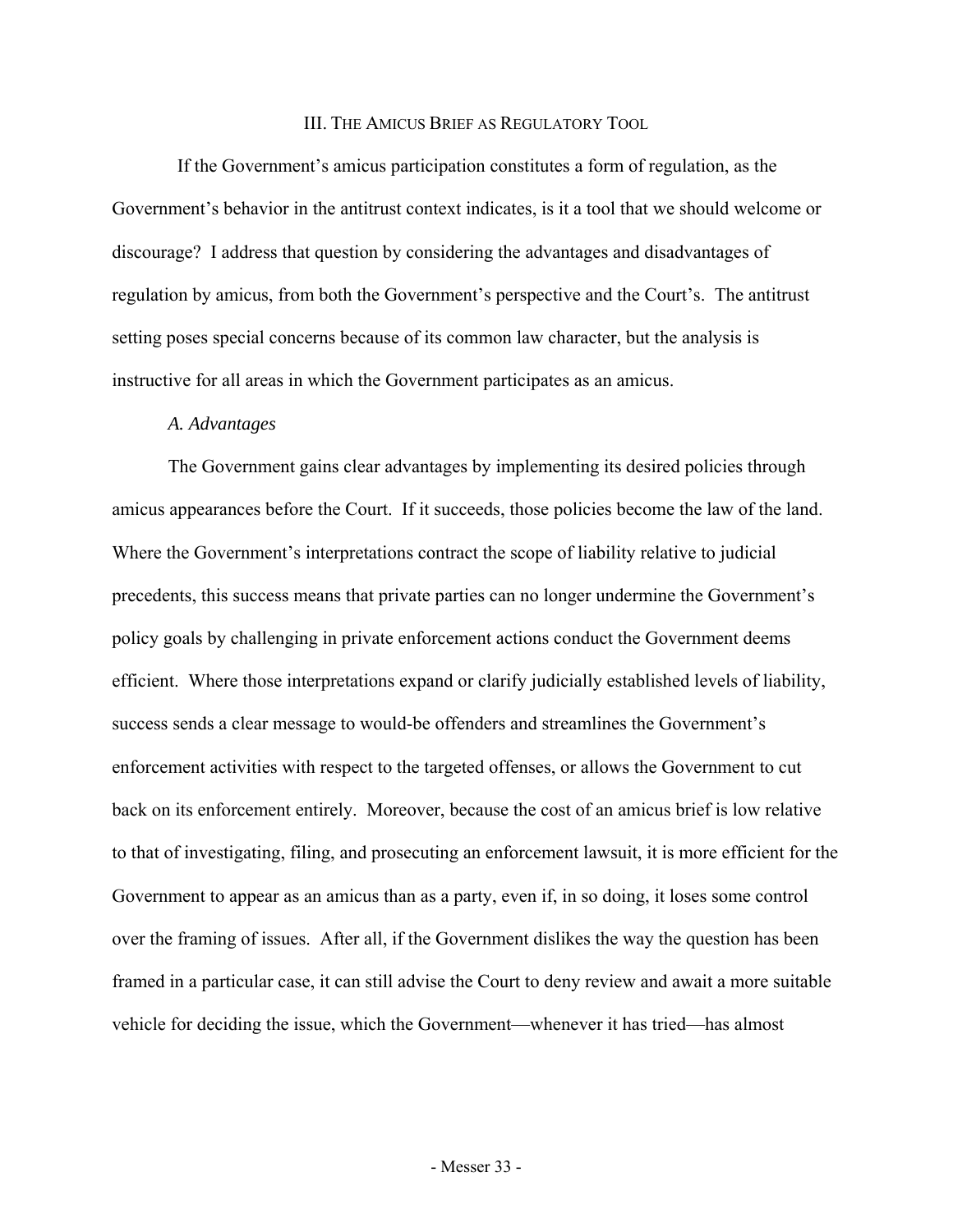always succeeded in convincing the Court to do; or, once the Court has already granted certiorari, the Government can choose not to enter its views on the merits at all.

 The Court also stands to gain from the Government's amicus participation. In the antitrust realm, the Government's briefs offer economic analyses, which factor significantly into the development of antitrust law but often lie outside the Court's institutional reach. So too, information on the Government's related enforcement experiences may facilitate the Court's decision-making. Most importantly, the Court receives these benefits without actually having to follow the course the Government recommends. Amicus participation is regulation by advocacy, so that the Government still needs to be persuasive in its arguments. Therefore, regulation in the form of amicus participation preserves the courts' central decision-making role. Ordinary regulatory actions, in contrast, shape behavior *ex ante*, thus preventing certain issues from ever reaching judicial consideration. For example, even though the Merger Guidelines have no binding effect on courts, they carry so much weight in courts that they keep some private actions from being brought in the first place.<sup>119</sup> When antitrust regulation is effected solely through

<sup>&</sup>lt;sup>119</sup> The weight that courts have accorded to the Merger Guidelines and other antitrust "regulations" differs formally, however, from the deference they give to agency interpretations in the ordinary administrative law context. Specifically, courts have shied away from holding that *Chevron*'s deferential analysis extends to the antitrust arena. *See, e.g.*, Krzalic v. Republic Title Co., 314 F.3d 875, 883 (7th Cir. 2002) (Easterbrook, J., concurring) ("Interpretation differs fundamentally from regulation. Judges do not apply *Chevron* to the Attorney General's interpretation of the Sherman Antitrust Act, whether in public or in private litigation, although the antitrust statutes are notoriously open-ended."). The Supreme Court has, after all, explained, "Deference in accordance with *Chevron* . . . is warranted only 'when it appears that Congress delegated authority to the agency generally to make rules carrying the force of law, and that the agency interpretation claiming deference was promulgated in the exercise of that authority." Gonzales v. Oregon, 126 S. Ct. 904, 914-15 (2006) (citing United States v. Mead Corp., 533 U.S. 218, 226-27 (2001)). This precondition seems to foreclose *Chevron* analysis under the Sherman and Clayton Acts, especially if one considers it alongside the Court's statements stressing the judiciary's central role in construing the broadly-phrased antitrust laws. *See, e.g.*, *Khan*, 522 U.S. at 20-21 (noting "the accepted view that Congress 'expected the Courts to give shape to the statute's broad mandate by drawing on common-law tradition'" (citing Nat'l Soc'y Prof'l Eng'rs v. United States, 435 U.S. 679, 688 (1978))). *But see* Mattox v. FTC, 752 F.2d 116, 124 (5th Cir. 1985) (citing *Chevron* and concluding "that the views of the Antitrust Division and the FTC are entitled to deference in the reading of [the Hart-Scott-Rodino Act]"). Indeed, it even remains unclear whether *Chevron* deference applies to the FTC's interpretations under the FTC Act. *See* Cal. Dental Ass'n v. FTC 526 U.S. 756, 765-66 (1999) ("[W]e have no occasion to review the call for deference here, the interpretation urged in respondent's brief being clearly the better reading of the statute under ordinary principles of construction."); Trans Union Corp. v. FTC, 81 F.3d 228, 231 (D.C. Cir. 1996) ("It turns out that we can decide this case without resolving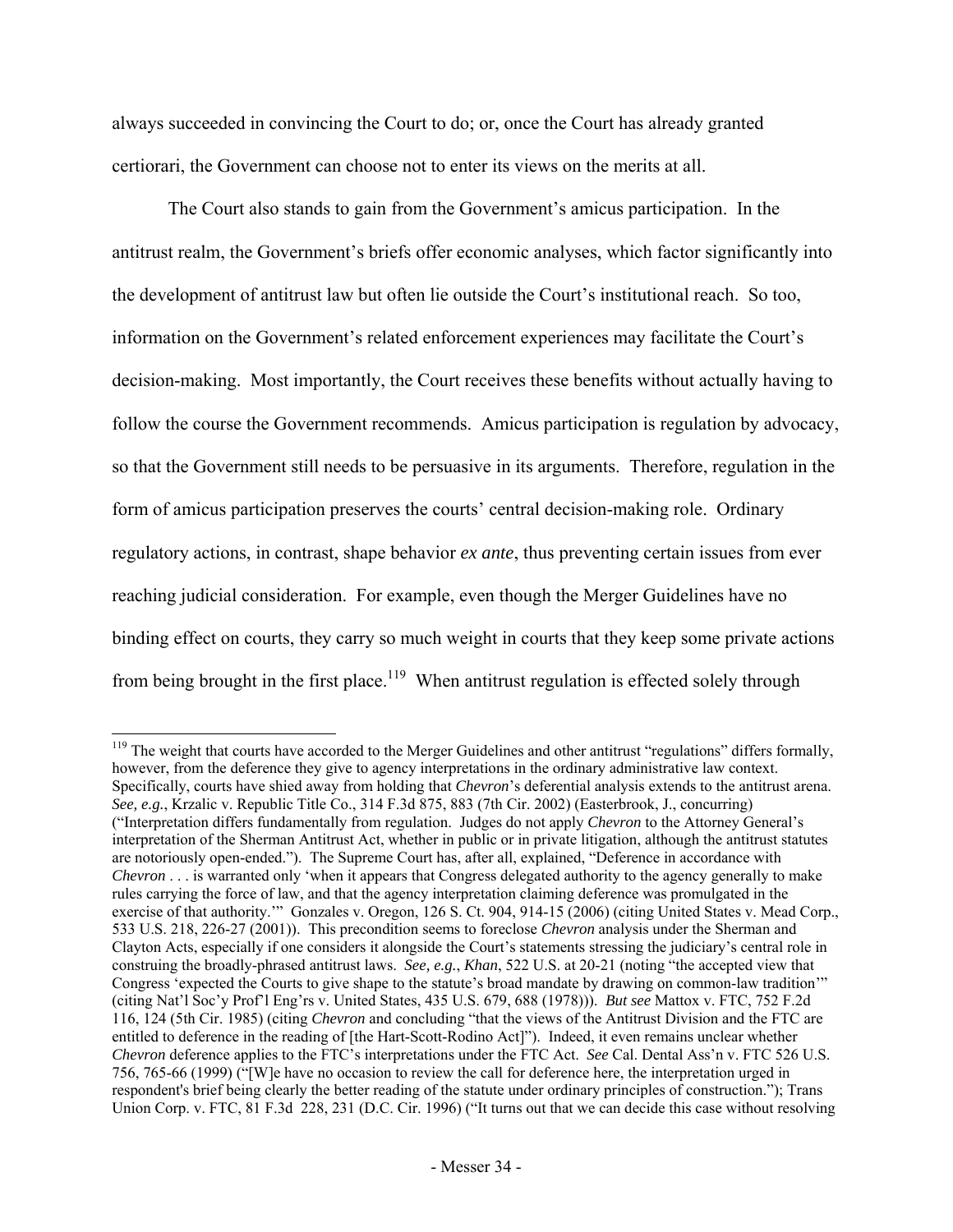amicus advocacy, it does not deter private lawsuits, thereby leaving the Court in its proper place as the arbiter of antitrust liability. As described next, however, this *ex post* feature of amicus participation can also be regarded as a regulatory drawback.

## *B. Disadvantages*

Despite its clear advantages for the Government, amicus participation as a regulatory tool also has its costs. The first has already been suggested by the *ex post* nature of amicus involvement—it can work only once an action has been brought, and until then it will not shape behavior. In addition, the unique factual setting and posture of each case may limit the future applicability of individual decisions, thus making amicus advocacy a much costlier means of regulation than it seems at first glance. But in the antitrust arena, the Government has no better choice, because its guidelines are not binding on courts.

A second cost to the Government is the possibility that it will lose on the amicus position it takes. This may either de-legitimize the Government's enforcement policies if they are more permissive than the full scope of liability allowed by the Court or undermine them entirely if they are stricter. Yet the Antitrust Division's experience in this respect with its vertical restraints guidelines has not turned out to be as damaging as once thought. Those guidelines— "controversial from the outset" for their renunciation of the controlling case law and finally withdrawn by the Division in 1993<sup>120</sup>—were immediately attacked by Congress,<sup>121</sup> and commentators assailed the Antitrust Division of the 1980s for its "decision not to prosecute an entire class of cases."122 But only a few years later in *State Oil Co. v. Khan*, even as the amici states defended the per se prohibition on maximum vertical price fixing in part based on

the level of deference due [to the FTC]."). Even without the benefit of *Chevron* deference, though, the agencies' antitrust guidelines have enjoyed broad judicial acceptance. *See supra* note 115 and accompanying text. <sup>120</sup> Bingaman, *supra* note 106. <sup>121</sup> *See supra* note 106. <sup>122</sup> Litvack, supra note 85, at 652.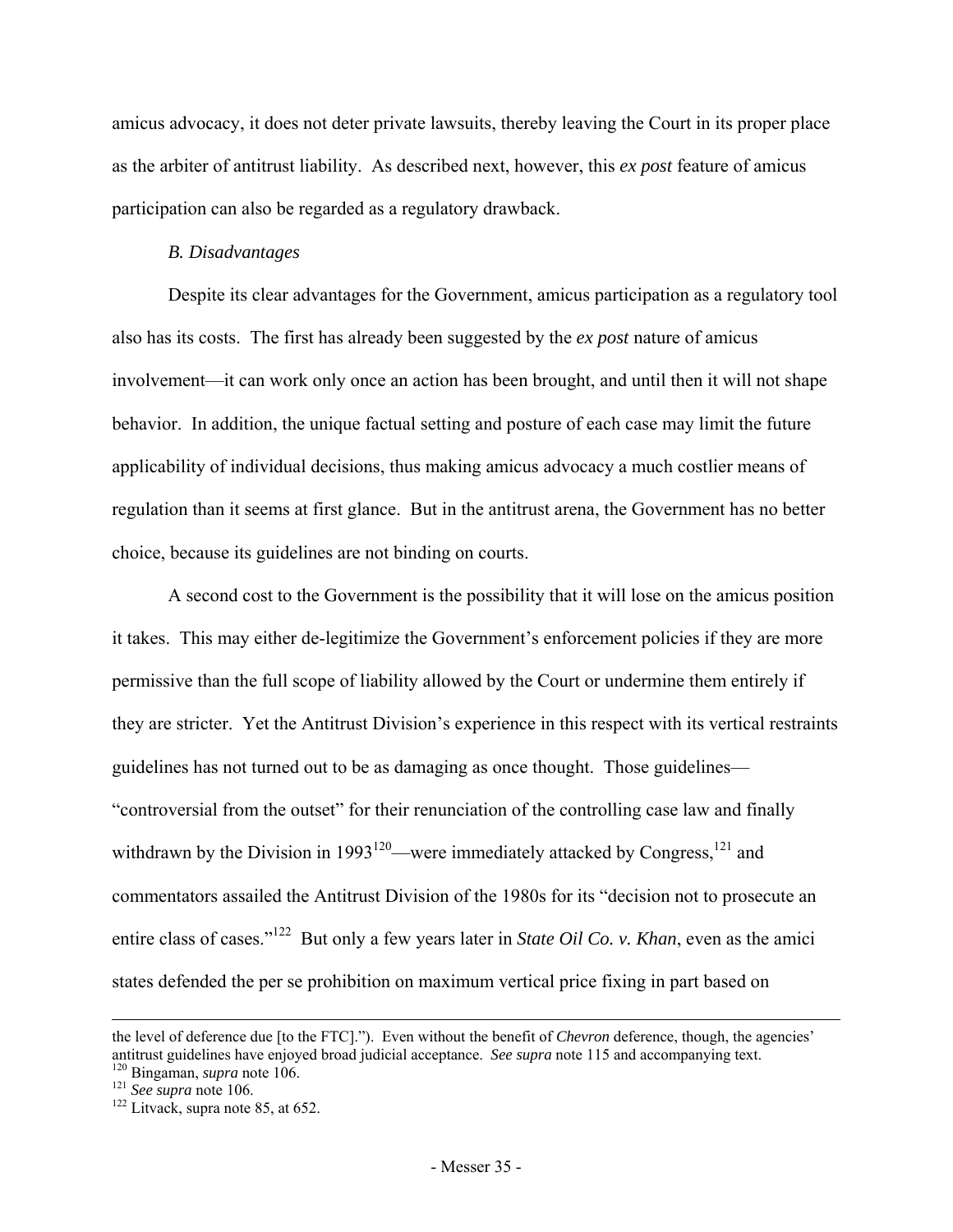Congress's stated support for the prohibition and the Government's repeal of its own guidelines to the contrary,<sup>123</sup> the Court nonetheless replaced its precedent with a rule of reason approach. Thus, the Government's enforcement policy, previously attacked for its permissiveness, became the law of the land. The same seems likely to occur in the area of minimum vertical price fixing, as just this March the Court heard oral argument in a case to reconsider the per se illegality of such restraints.<sup>124</sup> Despite its initial losses, then, the Government seems to have suffered no long-lasting ill effects from its open endorsement of a more permissive antitrust policy.

For the Court, the costs of amicus participation being used as a regulatory tool loom larger. The Court risks giving, or at least appearing to give, undue weight to the views of the Government in private actions, particularly if the regulatory impulses underlying those amicus efforts go unrecognized by the Court. Although it may seem unlikely, the latter possibility should cause some concern given that the Executive's representative before the Court has such an exalted status: the Justices view the Solicitor General as a Tenth Justice and "count on him to look beyond the government's narrow interests."<sup>125</sup> Besides, the risk that the Court will at least appear to provide undue weight to the Government's amicus views seems especially real since the United States is the only non-party advocate regularly granted permission to participate in oral arguments. Indeed, in a recent oral argument, the Court showed just how closely the Government can come to being viewed as a party to a case in which it appears as amicus. Questioning the attorney representing the views of the United States, Chief Justice Roberts referred to the attorney whose client the Government's views supported as "your brother."<sup>126</sup>

 $\overline{\phantom{a}}$ 

<sup>123</sup> *See* Brief of Thirty-Three States and the Territory of Guam in Support of Respondents at 20 n.21, *Khan*, 522 U.S. 3 (No. 96-871), 1997 WL 221797.

Transcript of Oral Argument, Leegin Creative Leather Prods. v. PSKS Inc., No. 06-480 (U.S. Mar. 26, 2007), 2007 WL 967030.<br><sup>125</sup> CAPLAN, *supra* note 11, at 3.

<sup>&</sup>lt;sup>126</sup> Transcript of Oral Argument at 20, Weyerhaeuser Co. v. Ross-Simmons Hardwood Lumber Co., 127 S. Ct. 1069 (2007) (No. 05-381), 2006 WL 3422209.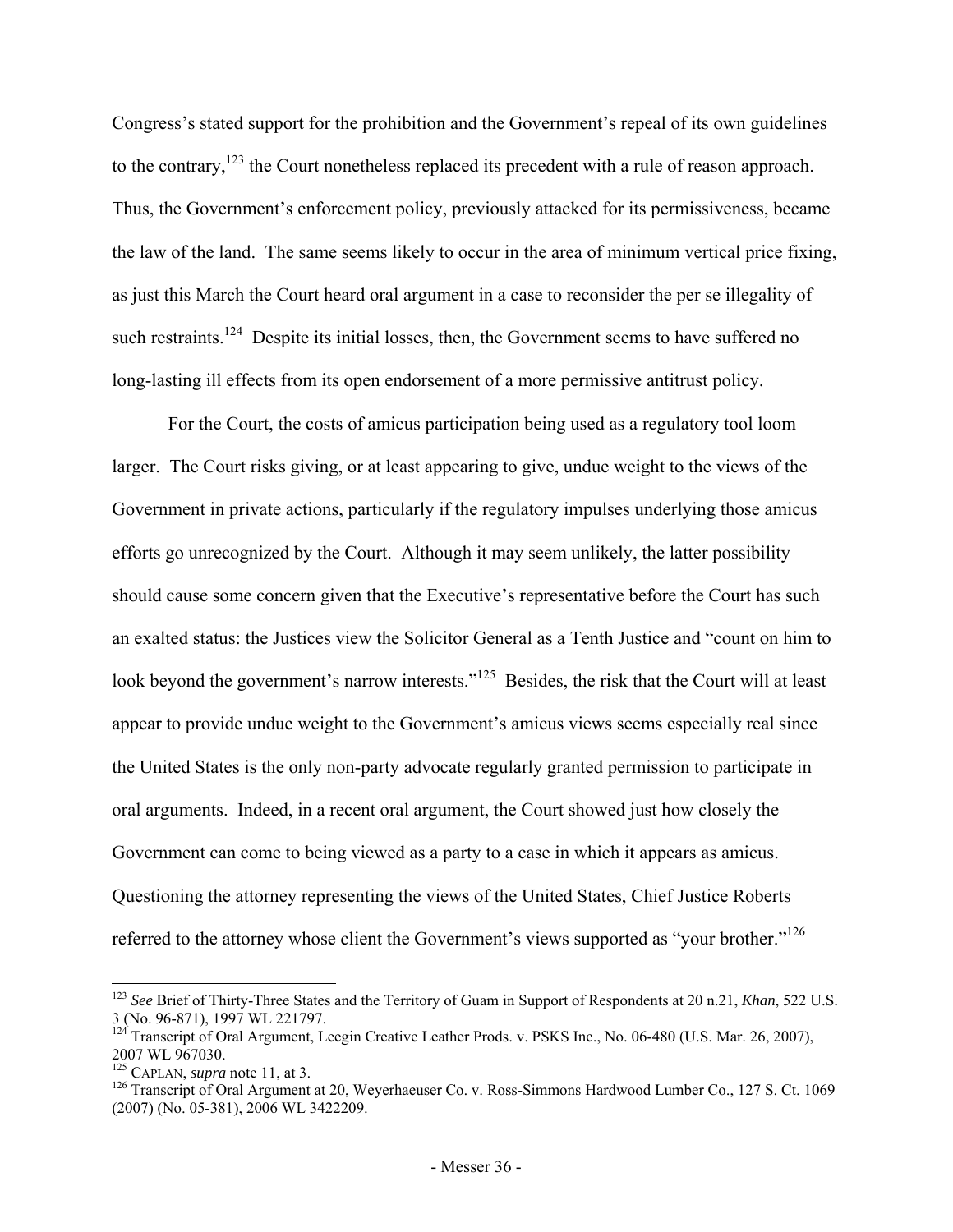The Court jeopardizes separation of powers if it allows itself to become an instrument of government regulation. Our analysis of the Court's private antitrust decisions over the last twenty-five years shows that the Court has not abdicated its role in this way, but future decisions might indicate otherwise.

Finally, for private parties, regulation by amicus presents costs that guidelines and other forms of regulation do not if private litigants do not know the Government's position until their cases have gone as far as the Supreme Court. Greater transparency in the Government's enforcement policies may assuage any concerns about these costs, and in fact the rise of the regulatory model already appears to be meeting this need for notice. If, despite such notice, a private party wishes to pursue its claim up to the Supreme Court, the soft regulatory form of amicus participation means that it can do so and succeed even over the Government's objections by persuading the Court of the merits of its position.

All told, regulation in antitrust is not in retreat, and relative to other regulatory methods, amicus participation is preferable because the Court still ultimately decides which course is best. It is, nonetheless, important to recognize the Government's amicus participation as a form of regulation, so that the Court affords the appropriate level of scrutiny to the Government's arguments in private actions. This will help to ensure that antitrust's common law system and the Court's central role within it remain intact.

#### **CONCLUSION**

In the context of the common law tradition of antitrust recognized by the Court, Congress's provision for private enforcement offers unique benefits described well by one scholar: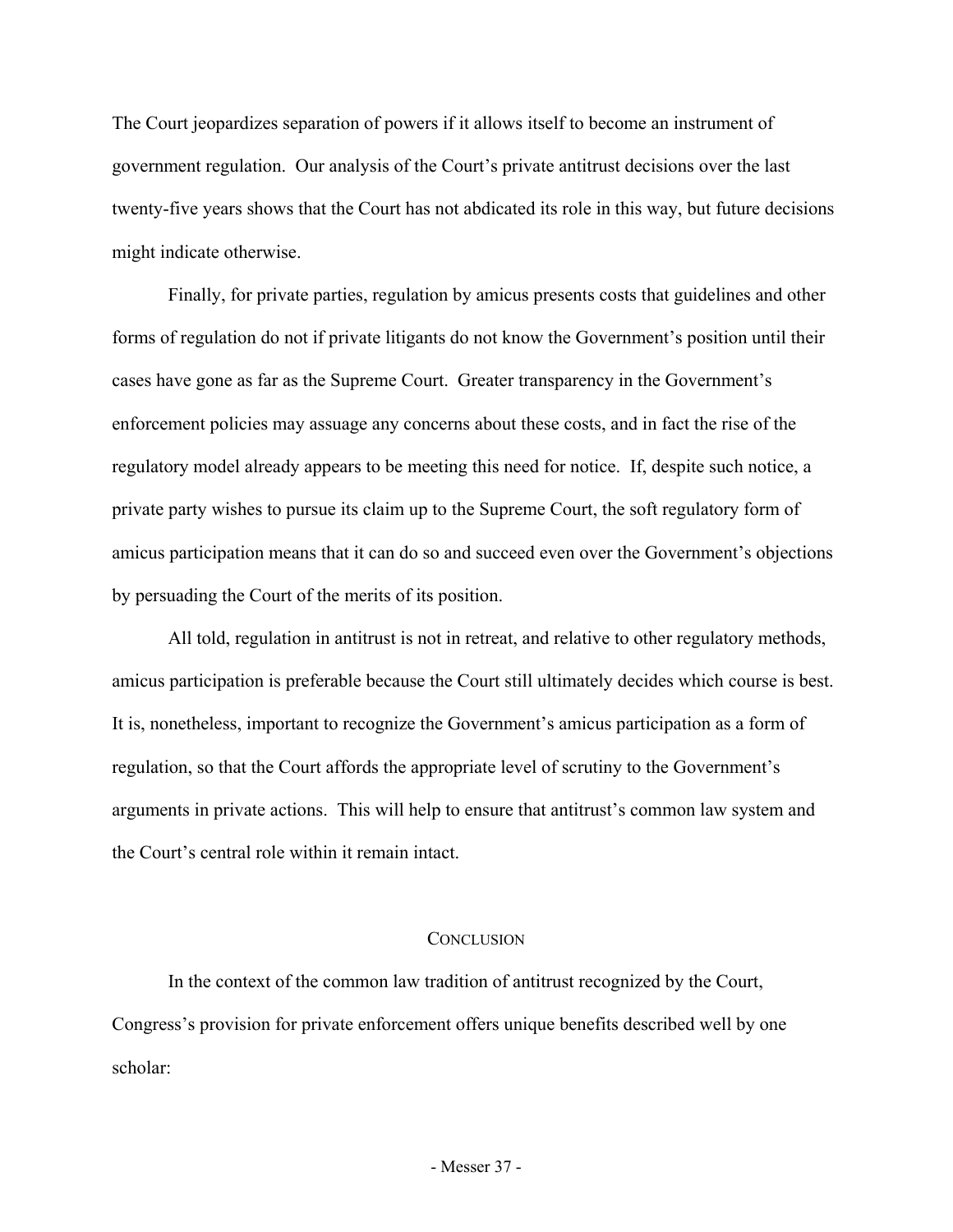[P]rivate enforcement also performs an important failsafe function by ensuring that legal norms are not wholly dependent on the current attitudes of public enforcers or the vagaries of the budgetary process and that the legal system emits clear and consistent signals to those who might be tempted to offend. Absent private enforcement, potential defendants would have a considerably stronger incentive to lobby against public enforcement efforts or to seek to curtail funds to public enforcement agencies. Ultimately, private enforcement helps ensure the stability of legal norms by preventing abrupt transitions in enforcement policy that have not been sanctioned by the legislature.<sup>127</sup>

These benefits rest on independent decision-making by a Court free from executive manipulation. If given undue weight, the Government's involvement as amicus in private antitrust actions before the Court can undo the added benefits of antitrust's common law tradition.

The responsibility for safeguarding the separation of powers and the special role that it plays in antitrust enforcement lies squarely on the Court. So long as the Court continues to provide the demand for the Government's amicus activity—whether by issuing invitations to the Solicitor General to participate or by engaging the Government's views at oral argument and in the Court's decisions—the supply of that amicus activity will remain strong. After all, from the Government's perspective as supplier, amicus participation has proved to be a low-cost, effective regulatory tool that has transformed many of its enforcement policies into law. The Government is, therefore, sure to continue employing this method of regulation to the extent the Court permits. The Court need not, however, eschew the Government's amicus assistance or disregard the federal interest that any Supreme Court antitrust decision necessarily affects—nor should it given the symbolism at stake and, as the demand stories indicate, the knowledge that the Government's participation can impart. And, in fact, the evidence of the past twenty-five years shows the Court to be interested in the Government's experience and expertise but also willing to

<sup>&</sup>lt;sup>127</sup> John C. Coffee, Jr., *Rescuing the Private Attorney General: Why the Model of the Lawyer as Bounty Hunter Is Not Working*, 42 MD. L. REV. 215, 227 (1983).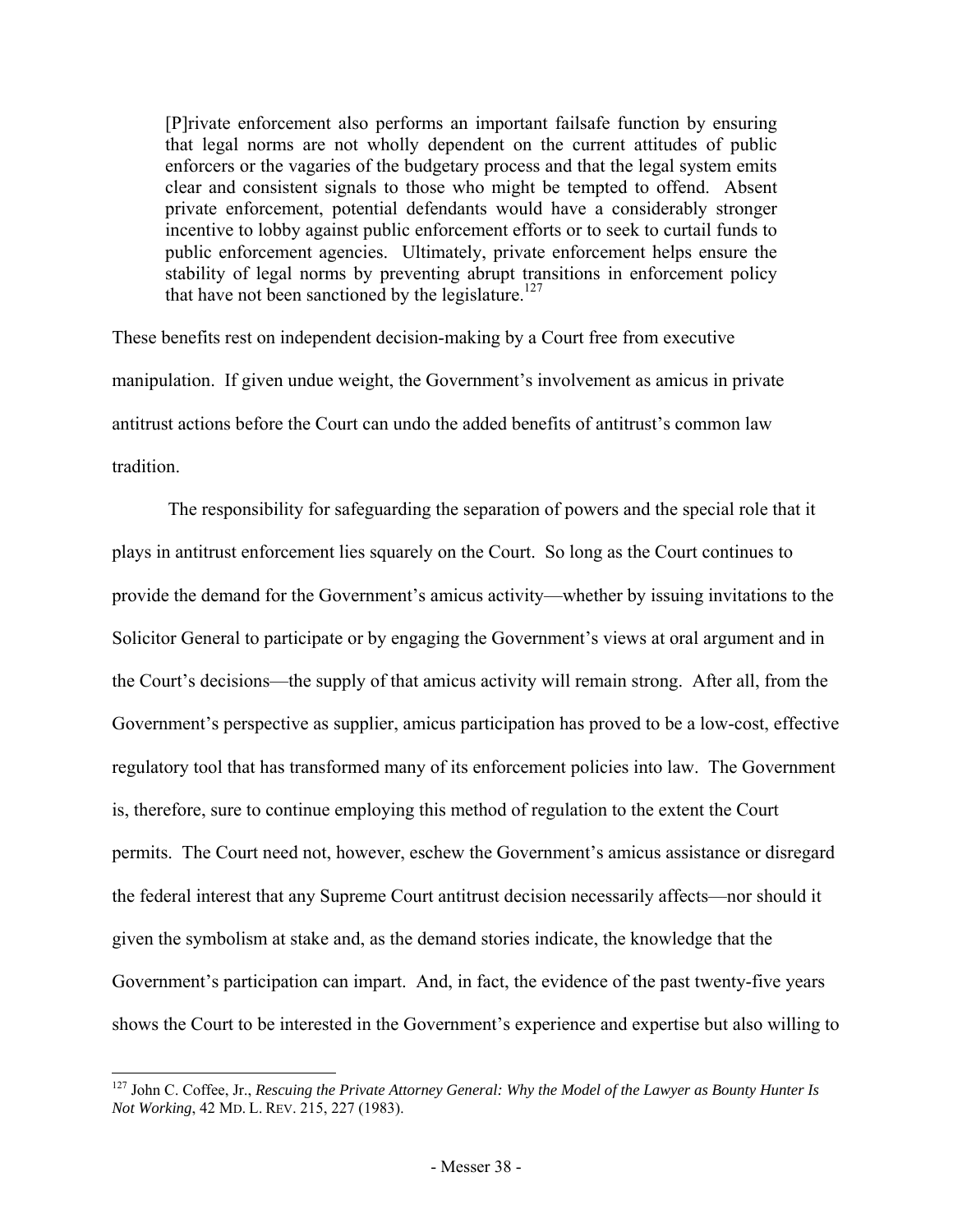diverge from the Government's recommendations. Thus, despite its steady—perhaps even increasing—demand for the Justice Department's amicus participation, the Court seems to show an appropriate level of scrutiny toward the views of the Government.

Nonetheless, the remarkable consistency between the Court's decisions and the Government's advice in recent years could be viewed as a sign of judicial laxity. It could also, of course, be merely coincidental. Regardless, recognizing that the Government amicus is actually a regulator emphasizes the need for vigilance by the Court and Court watchers to preserve antitrust's common law tradition and the robustness it adds to antitrust enforcement. Further study of other areas in which the Government supplies its views as amicus to the Court, particularly areas that, like antitrust, are not tightly statutory, may yield additional insights into the amicus relationship and reinforce this need for special care from the Court.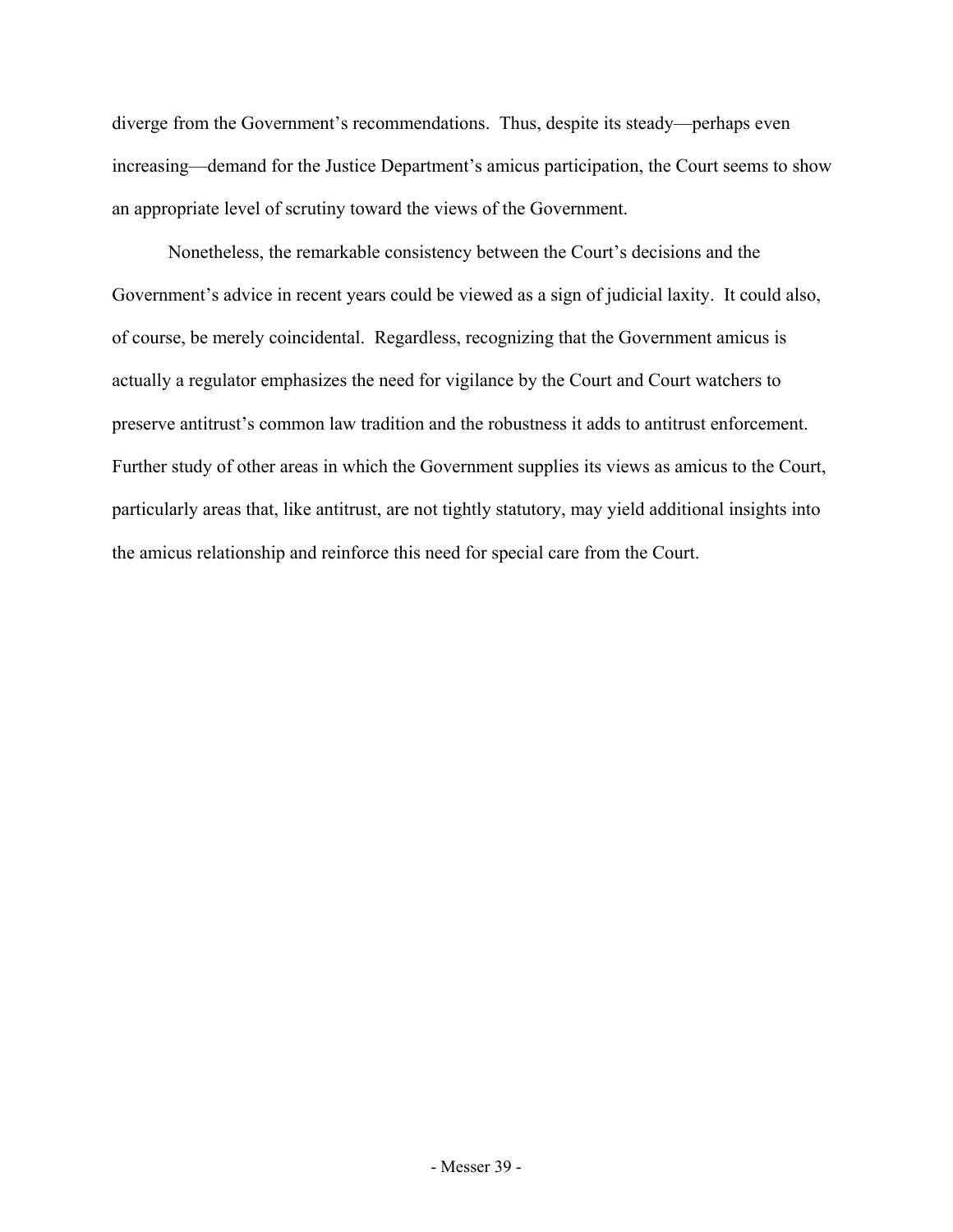# APPENDIX A

# **Table A.1: Private Antitrust Cases Granted Cert. by the Supreme Court or Where the U.S. Participated at Petition Stage, Present to 1997**

| Case Name & Citation             | <b>US</b> Invited?      | <b>US</b> on Petition | <b>US</b> on Merits | US in Oral Argument | Decision    | Favoring                |
|----------------------------------|-------------------------|-----------------------|---------------------|---------------------|-------------|-------------------------|
| Leegin Creative Leather          | N <sub>o</sub>          | N/A                   | For reversal        | For reversal and    | Pending     | Petitioner is antitrust |
| Prods. v. PSKS Inc., 171         |                         |                       | and remand          | remand              |             | defendant               |
| Fed. Appx 464 (5th Cir.),        |                         |                       |                     |                     |             |                         |
| cert. granted, 127 S. Ct. 763    |                         |                       |                     |                     |             |                         |
| (2006)                           |                         |                       |                     |                     |             |                         |
| Credit Suisse First Boston       | Yes, on                 | For cert.             | For vacatur         | For vacatur and     | Pending     | Petitioners are         |
| Ltd. v. Billing, 426 F.3d 130    | petition                |                       | and remand          | remand              |             | antitrust defendants    |
| $(2d$ Cir. 2005), cert. granted, |                         |                       |                     |                     |             |                         |
| 127 S. Ct. 762 (2006)            |                         |                       |                     |                     |             |                         |
| Bell Atl. Corp. v. Twombly,      | N <sub>o</sub>          | N/A                   | For reversal        | For reversal        | Pending     | Petitioners are         |
| 425 F.3d 99 (2d Cir. 2005),      |                         |                       |                     |                     |             | antitrust defendants    |
| cert. granted, 126 S. Ct.        |                         |                       |                     |                     |             |                         |
| 2965 (2006)                      |                         |                       |                     |                     |             |                         |
| Weyerhaeuser Co. v. Ross-        | Yes, on                 | For cert.             | For reversal        | For reversal and    | Vacated and | Petitioner is antitrust |
| Simmons Hardwood Lumber          | petition                |                       | and remand          | remand              | remanded    | defendant               |
| Co., 127 S. Ct. 1069 (2007)      |                         |                       |                     |                     |             |                         |
| FTC v. Schering-Plough           | Yes, on                 | Against cert.         | N/A                 | N/A                 | N/A         | Petitioner was          |
| Corp., 402 F.3d 1056 (2005),     | petition <sup>128</sup> |                       |                     |                     |             | antitrust plaintiff     |
| cert. denied, 126 S. Ct. 2929    |                         |                       |                     |                     |             |                         |
| (2006)                           |                         |                       |                     |                     |             |                         |
| Ill. Tool Works Inc. v. Indep.   | N <sub>o</sub>          | N/A                   | For reversal        | For reversal        | Vacated and | Antitrust defendant     |
| Ink, Inc., 126 S. Ct. 1281       |                         |                       |                     |                     | remanded    |                         |
| (2006)                           |                         |                       |                     |                     |             |                         |
| Texaco Inc. v. Dagher, 126       | Yes, on                 | For cert.             | For reversal        | For reversal        | Reversed    | Antitrust defendants    |
| S. Ct. 1276 (2006)               | petition                |                       |                     |                     |             |                         |

<sup>&</sup>lt;sup>128</sup> I include this FTC case because, even though the administrative agency was petitioning for certiorari, the Court invited the Solicitor General to submit an amicus petition presenting the views of the United States as to whether that certiorari petition should be granted. *See* FTC v. Schering-Plough Corp., 126 S. Ct. 544 (2005) (order inviting Solicitor General to submit views of the United States).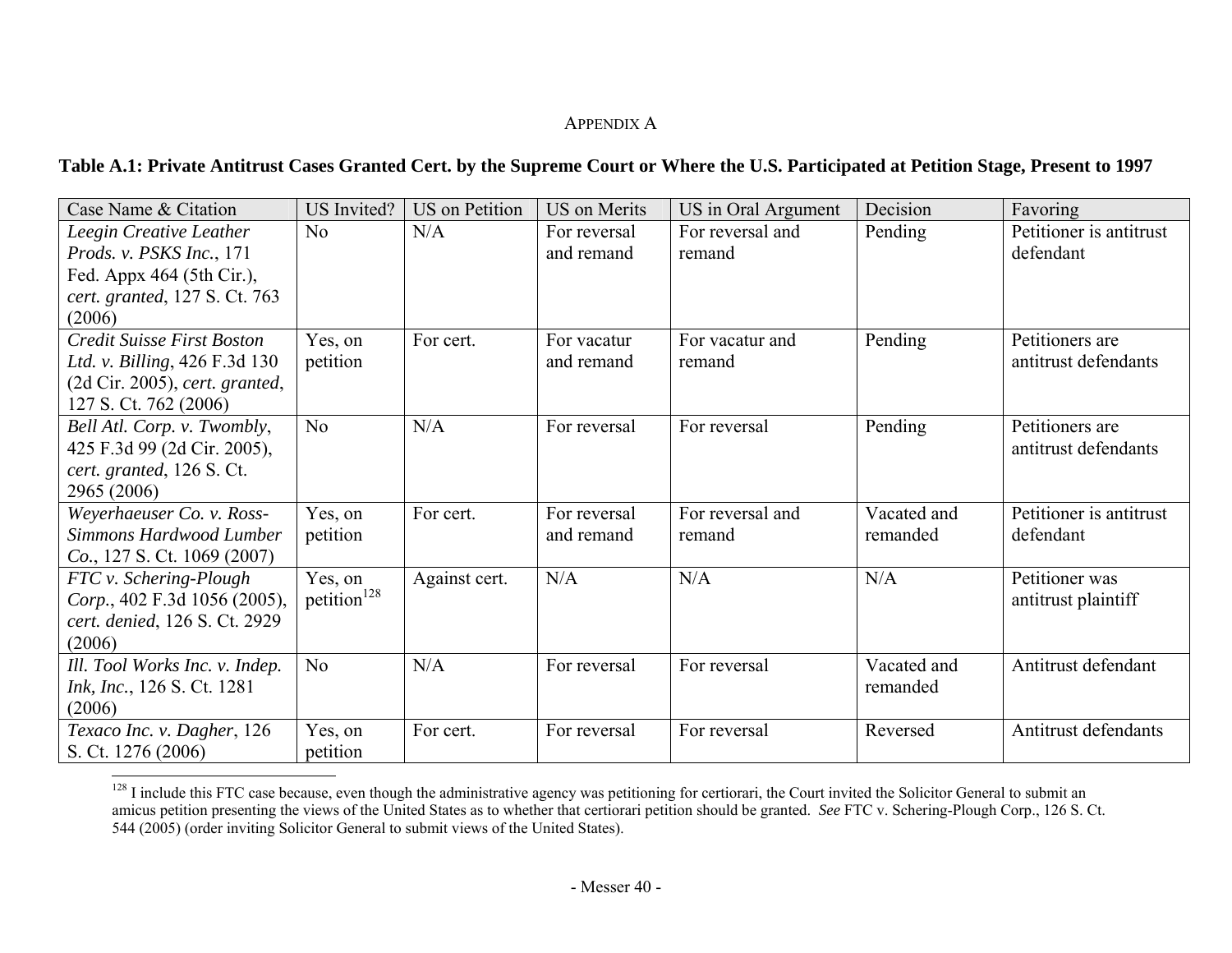| Case Name & Citation                                           | <b>US</b> Invited?  | <b>US</b> on Petition | <b>US</b> on Merits | US in Oral Argument | Decision                        | Favoring                              |
|----------------------------------------------------------------|---------------------|-----------------------|---------------------|---------------------|---------------------------------|---------------------------------------|
| Volvo Trucks N. Am., Inc. v.                                   | No                  | N/A                   | For reversal        | For reversal        | Reversed and                    | Antitrust defendant                   |
| Reeder-Simco GMC, Inc.,                                        |                     |                       |                     |                     | remanded (but                   |                                       |
| 546 U.S. 164 (2006)                                            |                     |                       |                     |                     | declined to go as               |                                       |
|                                                                |                     |                       |                     |                     | far as US                       |                                       |
|                                                                |                     |                       |                     |                     | advocated,<br>saying it was not |                                       |
|                                                                |                     |                       |                     |                     | necessary to this               |                                       |
|                                                                |                     |                       |                     |                     | decision)                       |                                       |
| McFarling v. Monsanto, 363                                     | Yes, on             | Against cert.         | N/A                 | N/A                 | N/A                             | Petitioner was                        |
| F.3d 1336 (Fed. Cir. 2004),                                    | petition            |                       |                     |                     |                                 | antitrust plaintiff                   |
| cert. denied, 125 S. Ct. 2956                                  |                     |                       |                     |                     |                                 |                                       |
| (2005)                                                         |                     |                       |                     |                     |                                 |                                       |
| Andrx Pharms. v. Kroger                                        | Yes, on             | Against cert.         | N/A                 | N/A                 | N/A                             | Petitioner was                        |
| Co., 332 F.3d 896 (6th Cir.                                    | petition            |                       |                     |                     |                                 | antitrust plaintiff                   |
| 2003), cert. denied, 543 U.S.                                  |                     |                       |                     |                     |                                 |                                       |
| 939 (2004)                                                     |                     |                       | N/A                 | N/A                 | N/A                             |                                       |
| 3M Co. v. LePage's Inc., 324<br>F.3d 141 (3d Cir. 2003), cert. | Yes, on<br>petition | Against cert.         |                     |                     |                                 | Petitioner was<br>antitrust defendant |
| denied, 542 U.S. 953 (2004)                                    |                     |                       |                     |                     |                                 |                                       |
| Hoffman-La Roche Ltd. v.                                       | No                  | N/A                   | For reversal        | For reversal        | Vacated and                     | Antitrust defendant                   |
| <i>Empagran S.A.</i> , 542 U.S. 155                            |                     |                       |                     |                     | remanded                        |                                       |
| (2004)                                                         |                     |                       |                     |                     |                                 |                                       |
| Verizon Commc'ns Inc. v.                                       | No                  | For cert.             | For reversal        | For reversal        | Reversed and                    | Antitrust defendant                   |
| Law Offices of Curtis V.                                       |                     |                       |                     |                     | remanded                        |                                       |
| Trinko, 540 U.S. 398 (2004)                                    |                     |                       |                     |                     |                                 |                                       |
| Dee-K Enters., Inc. v.                                         | Yes, on             | Against cert.         | N/A                 | N/A                 | N/A                             | Petitioner was                        |
| Heveafil, 299 F.3d 281 (4th                                    | petition            |                       |                     |                     |                                 | antitrust plaintiff                   |
| Cir. 2002), cert. denied, 539                                  |                     |                       |                     |                     |                                 |                                       |
| U.S. $969(2003)$                                               |                     |                       |                     |                     |                                 |                                       |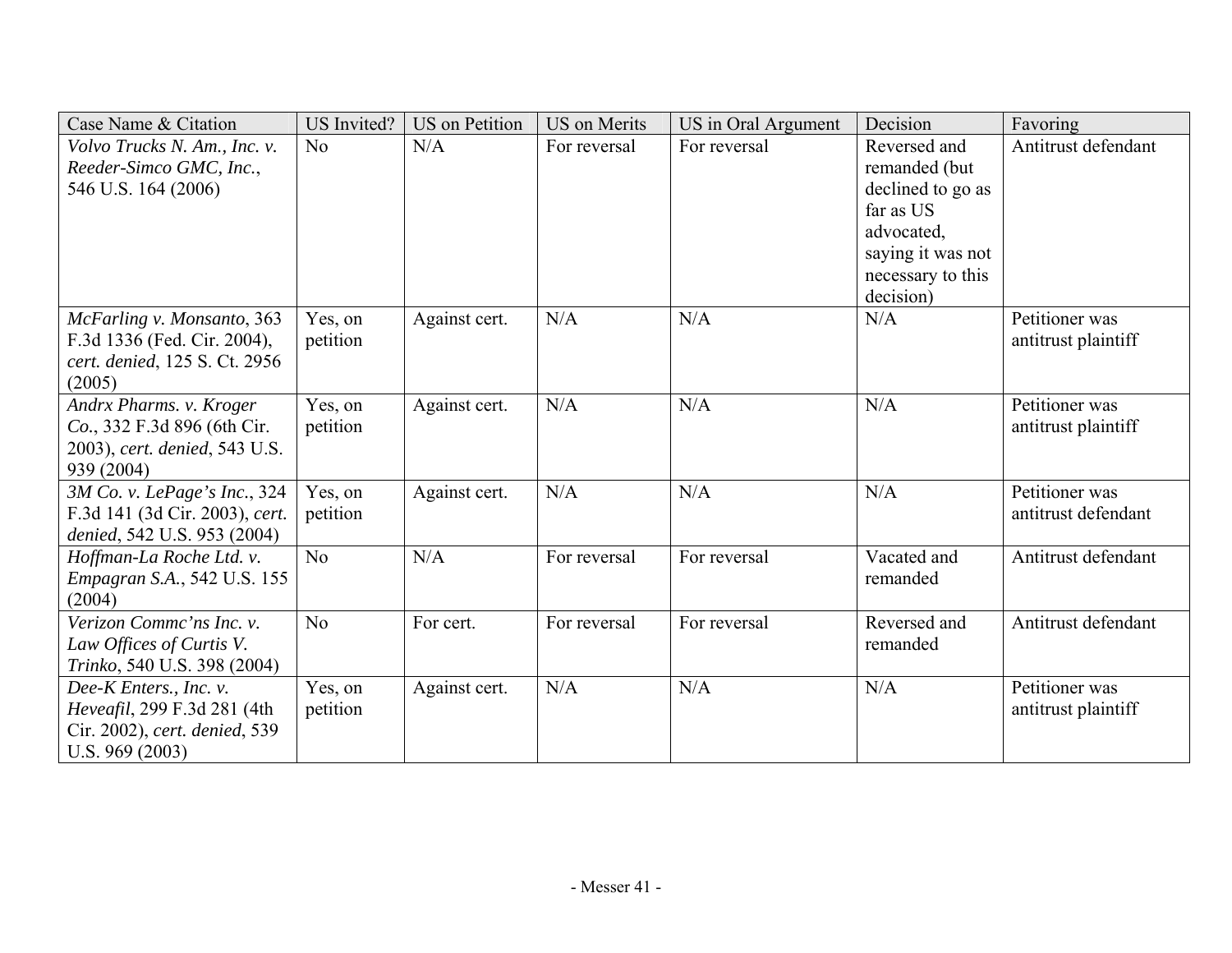| Case Name & Citation                                        | US Invited? | <b>US</b> on Petition | <b>US</b> on Merits | US in Oral Argument | Decision    | Favoring             |
|-------------------------------------------------------------|-------------|-----------------------|---------------------|---------------------|-------------|----------------------|
| Statoil ASA v. HeereMac,                                    | Yes, on     | Against cert.         | N/A                 | N/A                 | N/A         | Petitioner was       |
| 241 F.3d 420 (5th Cir. 2001),                               | petition    |                       |                     |                     |             | antitrust plaintiff  |
| cert. denied, 534 U.S. 1127<br>(2002)                       |             |                       |                     |                     |             |                      |
| CSU, LLC v. Xerox Corp.,                                    | Yes, on     | Against cert.         | N/A                 | N/A                 | N/A         | Petitioner was       |
| 203 F.3d 1322 (Fed. Cir.                                    | petition    |                       |                     |                     |             | antitrust plaintiff  |
| 2000), cert. denied, 531 U.S.                               |             |                       |                     |                     |             |                      |
| 1143 (2001)                                                 |             |                       |                     |                     |             |                      |
| Armstrong Surgical Ctr., Inc.                               | Yes, on     | Against cert.         | N/A                 | N/A                 | N/A         | Petitioner was       |
| v. Armstrong County Mem'l                                   | petition    |                       |                     |                     |             | antitrust plaintiff  |
| Hosp., 185 F.3d 154 (3d Cir.                                |             |                       |                     |                     |             |                      |
| 1999), cert. denied, 530 U.S.                               |             |                       |                     |                     |             |                      |
| 1261 (2000)                                                 |             |                       |                     |                     |             |                      |
| Campos v. Ticketmaster                                      | Yes, on     | Against cert.         | N/A                 | N/A                 | N/A         | Petitioners were     |
| Corp., 140 F.3d 1166 (8th                                   | petition    |                       |                     |                     |             | antitrust plaintiffs |
| Cir. 1998), cert. denied, 525                               |             |                       |                     |                     |             |                      |
| U.S. 1102 (1999)                                            |             |                       |                     |                     |             |                      |
| Practice Mgmt. Info. Corp. v.                               | Yes, on     | Against cert.         | N/A                 | N/A                 | N/A         | Petitioner was       |
| Am. Med. Ass'n, 121 F.3d                                    | petition    |                       |                     |                     |             | antitrust plaintiff  |
| 516 (9th Cir. 1997), cert.                                  |             |                       |                     |                     |             |                      |
| denied, 525 U.S. 810 (1998)<br>Nynex Corp. v. Discon, Inc., | Yes, on     | Against cert.         | For vacatur         | For vacatur and     | Vacated and | Antitrust defendant  |
| 525 U.S. 128 (1998)                                         | petition    |                       | and remand          | remand              | remanded    |                      |
| Portland Gen. Elec. Co. v.                                  | Yes, on     | Against cert.         | N/A                 | N/A                 | N/A         | Petitioner was       |
| Columbia Steel Casting Co.,                                 | petition    |                       |                     |                     |             | antitrust defendant  |
| 111 F.3d 1427 (9th Cir.                                     |             |                       |                     |                     |             |                      |
| 1996), cert. denied, 523 U.S.                               |             |                       |                     |                     |             |                      |
| 1112 (1998)                                                 |             |                       |                     |                     |             |                      |
| State Oil Co. v. Khan, 522                                  | No          | N/A                   | For reversal        | For reversal        | Vacated and | Antitrust defendant  |
| U.S. 3(1997)                                                |             |                       |                     |                     | remanded    |                      |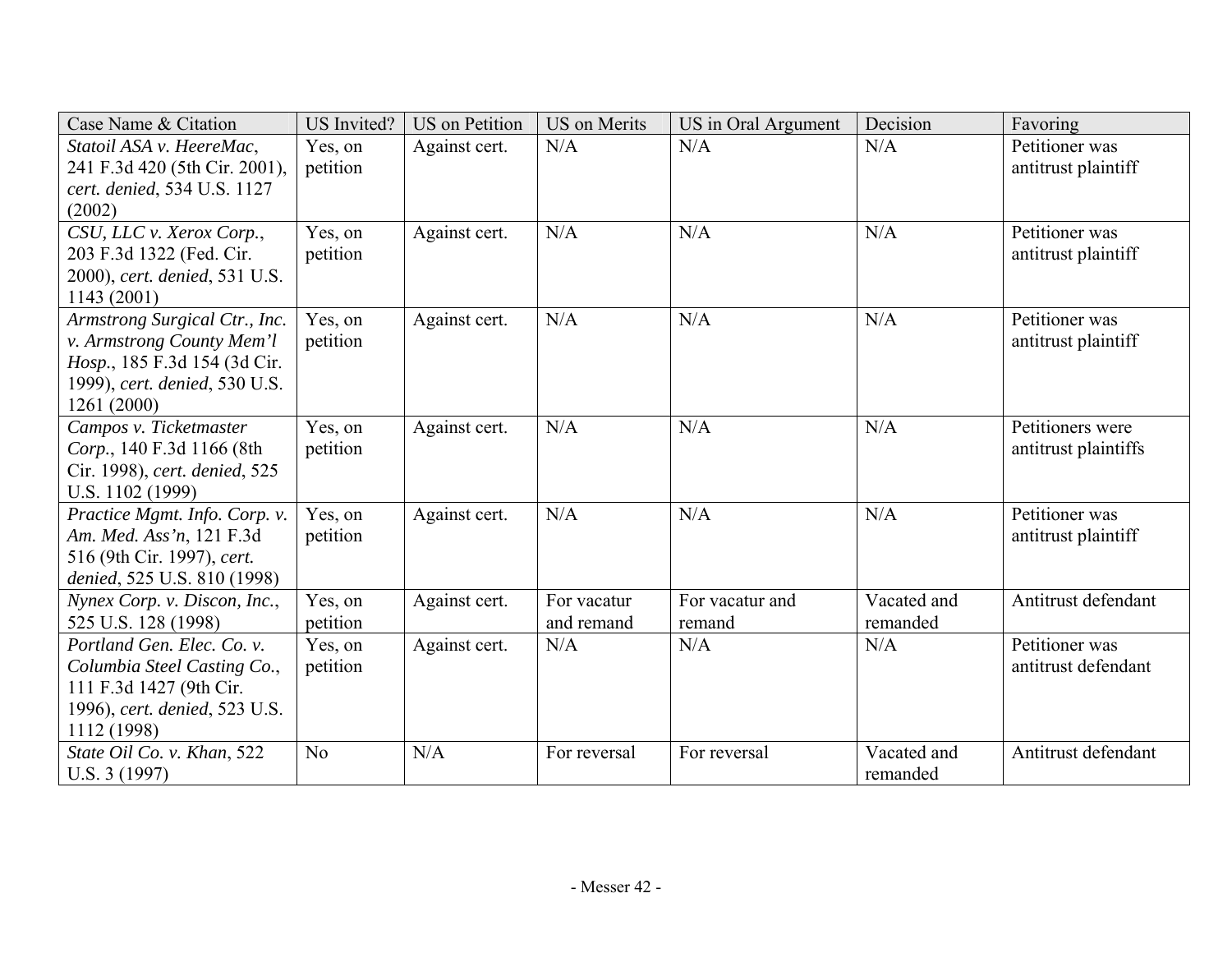| Table A.2: Private Antitrust Cases Decided by the Supreme Court, 1996-1980 <sup>129</sup> |  |
|-------------------------------------------------------------------------------------------|--|
|                                                                                           |  |

| Case Name & Citation                | <b>US</b> Invited? | <b>US</b> on Petition | <b>US</b> on Merits | US in Oral Argument | Decision       | Favoring             |
|-------------------------------------|--------------------|-----------------------|---------------------|---------------------|----------------|----------------------|
| Brown v. Pro Football, Inc.,        | N <sub>o</sub>     | For cert.             | For reversal and    | For reversal and    | Affirmed       | Antitrust            |
| 518 U.S. 231 (1996)                 |                    |                       | remand              | remand              |                | defendant            |
| Hartford Fire Ins. Co. v.           | Yes, on            | Against cert.         | For affirmance      | For affirmance      | Affirmed in    | Mostly antitrust     |
| California, 509 U.S. 764            | petition           |                       |                     |                     | part, reversed | plaintiff            |
| (1993)                              |                    |                       |                     |                     | in part,       | (petitioners were    |
|                                     |                    |                       |                     |                     | remanded       | defendants)          |
| Brooke Group Ltd. v. Brown          | N <sub>o</sub>     | N/A                   | N/A                 | N/A                 | Affirmed       | Antitrust            |
| & Williamson Tobacco                |                    |                       |                     |                     |                | defendant            |
| Corp., 509 U.S. 209 (1993)          |                    |                       |                     |                     |                |                      |
| Prof'l Real Estate Investors,       | N <sub>o</sub>     | N/A                   | For affirmance      | N/A                 | Affirmed       | Antitrust            |
| Inc. v. Columbia Pictures           |                    |                       |                     |                     |                | defendant            |
| <i>Indus., Inc., 508 U.S. 49</i>    |                    |                       |                     |                     |                |                      |
| (1993)                              |                    |                       |                     |                     |                |                      |
| Spectrum Sports, Inc. v.            | Yes, on            | Against cert.         | For reversal        | For reversal        | Reversed and   | Antitrust            |
| McQuillan, 506 U.S. 447<br>(1993)   | petition           |                       |                     |                     | remanded       | defendant            |
| Eastman Kodak Co. v. Image          | Yes, on            | For cert.             | For reversal        | For reversal        | Affirmed       | Antitrust plaintiffs |
| Technical Servs., Inc., 504         | petition           |                       |                     |                     |                |                      |
| U.S. 451 (1992)                     |                    |                       |                     |                     |                |                      |
| Summit Health Ltd. v.               | N <sub>o</sub>     | N/A                   | For affirmance      | For affirmance      | Affirmed       | Antitrust plaintiff  |
| <i>Pinhas</i> , 500 U.S. 322 (1991) |                    |                       |                     |                     |                |                      |
| City of Columbia v. Omni            | N <sub>o</sub>     | N/A                   | N/A                 | N/A                 | Reversed and   | Antitrust            |
| Outdoor Advertising, Inc.,          |                    |                       |                     |                     | remanded       | defendants           |
| 499 U.S. 365 (1991)                 |                    |                       |                     |                     |                |                      |

<sup>129</sup> The cases in this set were identified from Sullivan & Thompson, *supra* note 95, at 1636-40; and The Antitrust Case Browser, http://www.stolaf.edu/people/becker/antitrust/index.htm (last visited Jan. 25, 2007).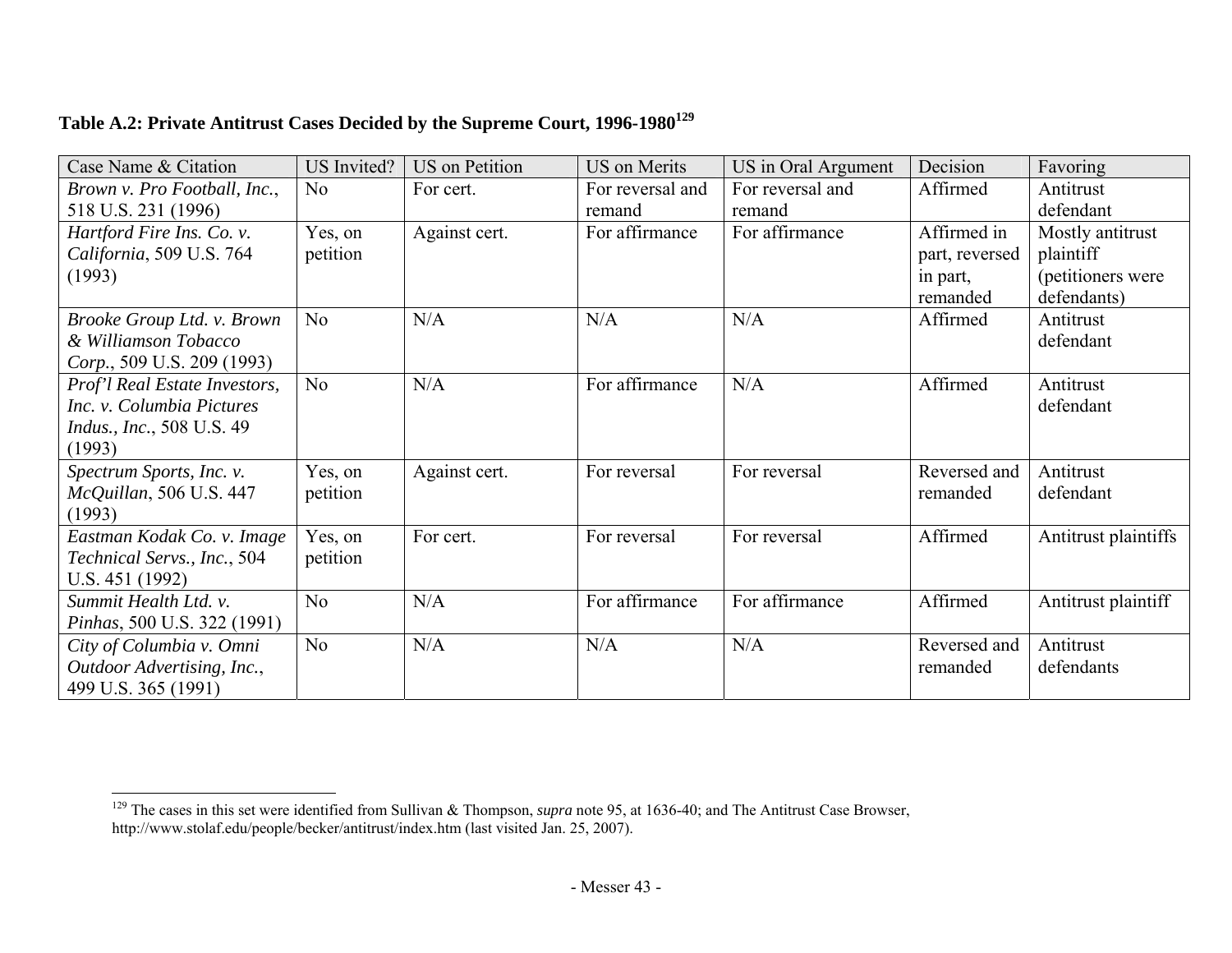| Case Name & Citation              | <b>US</b> Invited? | <b>US</b> on Petition | <b>US</b> on Merits | US in Oral Argument | Decision     | Favoring             |
|-----------------------------------|--------------------|-----------------------|---------------------|---------------------|--------------|----------------------|
| Palmer v. BRG of Ga., Inc.,       | Yes, on            | For cert. as to       | N/A                 | N/A                 | Reversed and | Antitrust plaintiffs |
| 498 U.S. 46 (1990) (per           | petition           | Question 1 and        |                     |                     | remanded     |                      |
| curiam)                           |                    | recommending          |                     |                     |              |                      |
|                                   |                    | summary reversal      |                     |                     |              |                      |
|                                   |                    | and remand            |                     |                     |              |                      |
| Kansas v. Utilicorp United,       | Yes, on            | For cert.             | For affirmance      | For affirmance      | Affirmed     | Antitrust plaintiff  |
| <i>Inc.</i> , 497 U.S. 199 (1990) | petition           |                       |                     |                     |              | (petitioner was      |
|                                   |                    |                       |                     |                     |              | also antitrust       |
|                                   |                    |                       |                     |                     |              | plaintiff against    |
|                                   |                    |                       |                     |                     |              | same defendant       |
|                                   |                    |                       |                     |                     |              | but was suing on     |
|                                   |                    |                       |                     |                     |              | behalf of indirect   |
|                                   |                    |                       |                     |                     |              | purchasers,          |
|                                   |                    |                       |                     |                     |              | whereas utilities    |
|                                   |                    |                       |                     |                     |              | were direct          |
|                                   |                    |                       |                     |                     |              | purchasers)          |
| Texaco Inc. v. Hasbrouck,         | Yes, on            | Against cert.         | For reversal and    | For reversal and    | Affirmed     | Antitrust plaintiff  |
| 496 U.S. 543 (1990)               | petition           |                       | remand              | remand              |              |                      |
| Atl. Richfield Co. v. USA         | N <sub>o</sub>     | N/A                   | For reversal and    | For reversal and    | Reversed and | Antitrust            |
| Petroleum Co., 495 U.S. 328       |                    |                       | remand              | remand              | remanded     | defendant            |
| (1990)                            |                    |                       |                     |                     |              |                      |
| California v. Am. Stores Co.,     | N <sub>o</sub>     | N/A                   | N/A                 | N/A                 | Reversed and | Antitrust plaintiff  |
| 495 U.S. 271 (1990)               |                    |                       |                     |                     | remanded     |                      |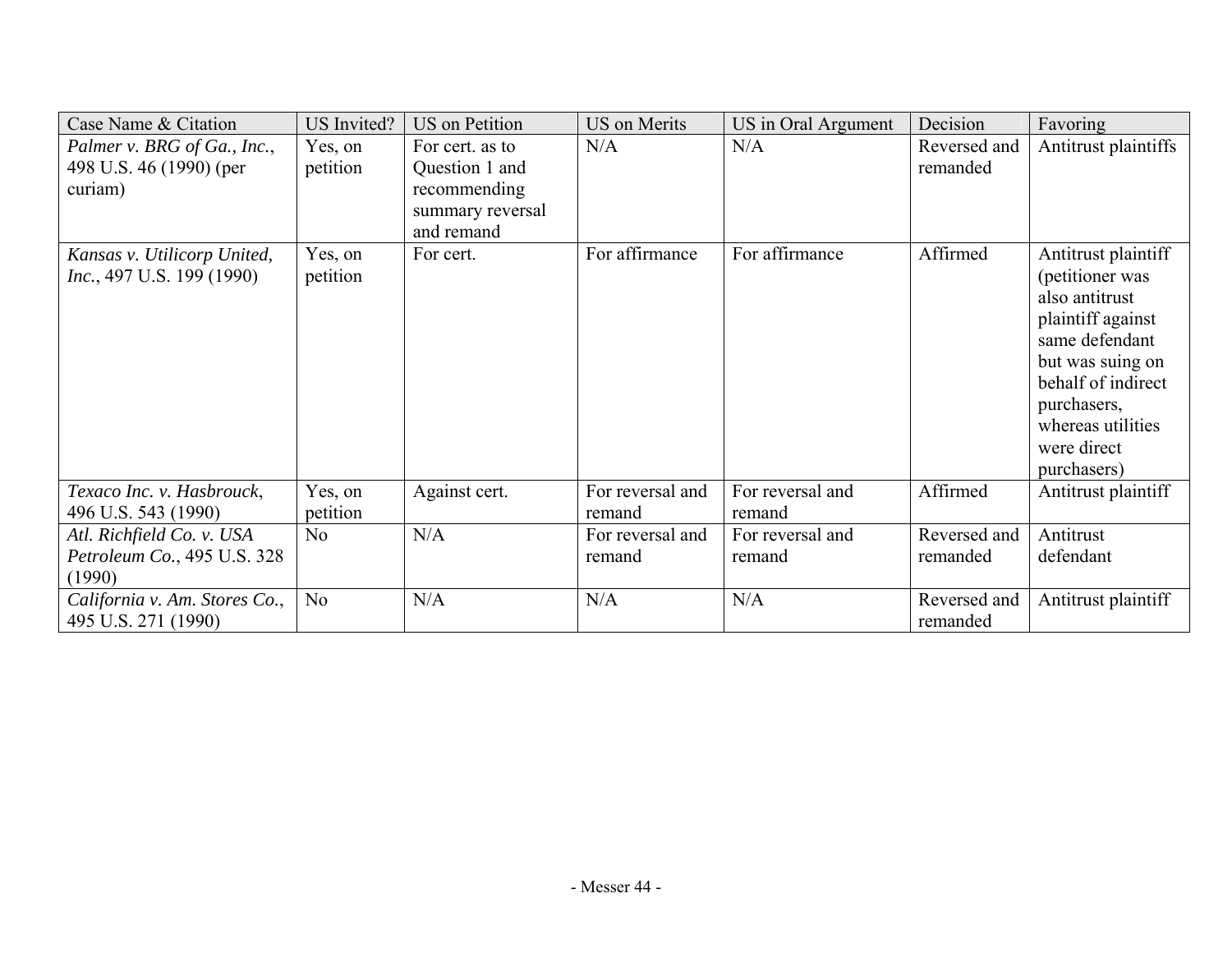| Case Name & Citation        | <b>US</b> Invited? | <b>US</b> on Petition | <b>US</b> on Merits | US in Oral Argument                 | Decision     | Favoring             |
|-----------------------------|--------------------|-----------------------|---------------------|-------------------------------------|--------------|----------------------|
| California v. ARC Am.       | N <sub>o</sub>     | For noting probable   | For reversal and    | For reversal                        | Reversed     | Antitrust plaintiffs |
| Corp., 490 U.S. 93 (1989)   |                    | jurisdiction          | remand              |                                     |              | (but respondents)    |
|                             |                    |                       |                     |                                     |              | were antitrust       |
|                             |                    |                       |                     |                                     |              | plaintiffs as well - |
|                             |                    |                       |                     |                                     |              | this was dispute     |
|                             |                    |                       |                     |                                     |              | between indirect     |
|                             |                    |                       |                     |                                     |              | and direct           |
|                             |                    |                       |                     |                                     |              | purchasers over      |
|                             |                    |                       |                     |                                     |              | distribution of      |
|                             |                    |                       |                     |                                     |              | settlement funds)    |
| Christianson v. Colt Indus. | N <sub>o</sub>     | N/A                   | N/A                 | N/A (but this case was              | Vacated and  | Antitrust plaintiffs |
| Operating Corp., 486 U.S.   |                    |                       |                     | more jurisdictional                 | remanded     |                      |
| 800 (1988)                  |                    |                       |                     | than antitrust)                     |              |                      |
| Allied Tube & Conduit Corp. | N <sub>o</sub>     | N/A                   | For affirmance      | Court denied Solicitor              | Affirmed     | Antitrust plaintiff  |
| v. Indian Head, Inc., 486   |                    |                       |                     | General's motion to                 |              |                      |
| U.S. 492 (1988)             |                    |                       |                     | participate (484 U.S.               |              |                      |
|                             |                    |                       |                     | 1023(1988)                          |              |                      |
| Patrick v. Burget, 486 U.S. | Yes, on            | For cert. as to       | For reversal        | Court denied Solicitor              | Reversed     | Antitrust plaintiff  |
| 94 (1988)                   | petition           | Question 1            |                     | General's motion to                 |              |                      |
|                             |                    |                       |                     | participate (484 U.S.<br>1000(1988) |              |                      |
| Bus. Elecs. Corp. v. Sharp  | Yes, on            | Against cert. on      | N/A                 | N/A                                 | Affirmed     | Antitrust            |
| Elecs. Corp., 485 U.S. 717  | petition           | question of whether   |                     |                                     |              | defendant            |
| (1988)                      |                    | agreement required    |                     |                                     |              |                      |
|                             |                    | and took no position  |                     |                                     |              |                      |
|                             |                    | on Dr. Miles          |                     |                                     |              |                      |
|                             |                    | reversal              |                     |                                     |              |                      |
| 324 Liquor Corp. v. Duffy,  | Yes, on            | For noting probable   | For reversal        | For reversal                        | Reversed and | Antitrust plaintiff  |
| 479 U.S. 335 (1987)         | petition           | jurisdiction          |                     |                                     | remanded     |                      |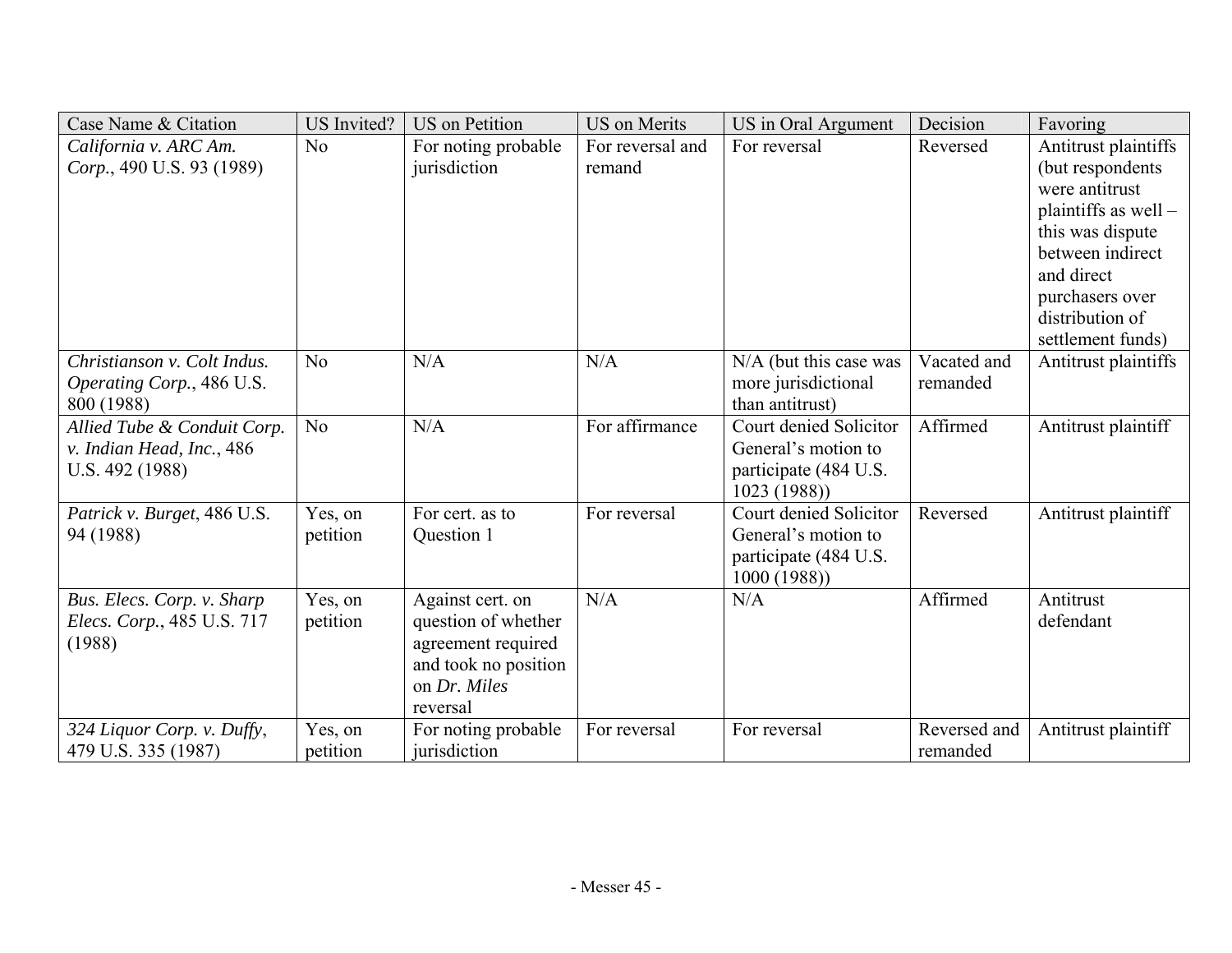| Case Name & Citation                                                            | <b>US</b> Invited? | <b>US</b> on Petition                                                                       | <b>US</b> on Merits | US in Oral Argument                                                                                                 | Decision                                                                                                                                                                              | Favoring                |
|---------------------------------------------------------------------------------|--------------------|---------------------------------------------------------------------------------------------|---------------------|---------------------------------------------------------------------------------------------------------------------|---------------------------------------------------------------------------------------------------------------------------------------------------------------------------------------|-------------------------|
| Cargill, Inc. v. Monfort of                                                     | No                 | For cert. limited to                                                                        | For reversal        | For reversal                                                                                                        | Reversed and                                                                                                                                                                          | Antitrust               |
| Colo., Inc., 479 U.S. 104<br>(1986)                                             |                    | Question 1 (Court<br>granted as to both<br>Questions<br>Presented)                          |                     |                                                                                                                     | remanded<br>(but)<br>"decline[d]<br>the<br>invitation"<br>by US to<br>adopt per se<br>rule against<br>competitor<br>suits to<br>challenge<br>acquisitions<br>on basis of<br>predatory | defendant               |
| Square D Co. v. Niagara<br>Frontier Tariff Bureau, Inc.,<br>476 U.S. 409 (1986) | N <sub>o</sub>     | For cert.                                                                                   | For reversal        | For reversal                                                                                                        | pricing)<br>Affirmed                                                                                                                                                                  | Antitrust<br>defendants |
| Matsushita Elec. Indus. Co.<br>v. Zenith Radio Corp., 475<br>U.S. 574 (1986)    | Yes                | For cert. limited to<br>Questions 1 & 2<br>(Court granted<br>limited to Questions<br>1 & 2) | For reversal        | For reversal (Court<br>first denied US's<br>request to appear in<br>July 1985 then<br>granted in September<br>1985) | Reversed and<br>remanded                                                                                                                                                              | Antitrust<br>defendants |
| Fisher v. City of Berkeley,<br>475 U.S. 260 (1986)                              | N <sub>o</sub>     | N/A                                                                                         | N/A                 | N/A                                                                                                                 | Affirmed                                                                                                                                                                              | Antitrust<br>defendant  |
| Aspen Skiing Co. v. Aspen<br>Highlands Skiing Corp., 472<br>U.S. $585(1985)$    | N <sub>o</sub>     | N/A                                                                                         | N/A                 | N/A                                                                                                                 | Affirmed                                                                                                                                                                              | Antitrust plaintiff     |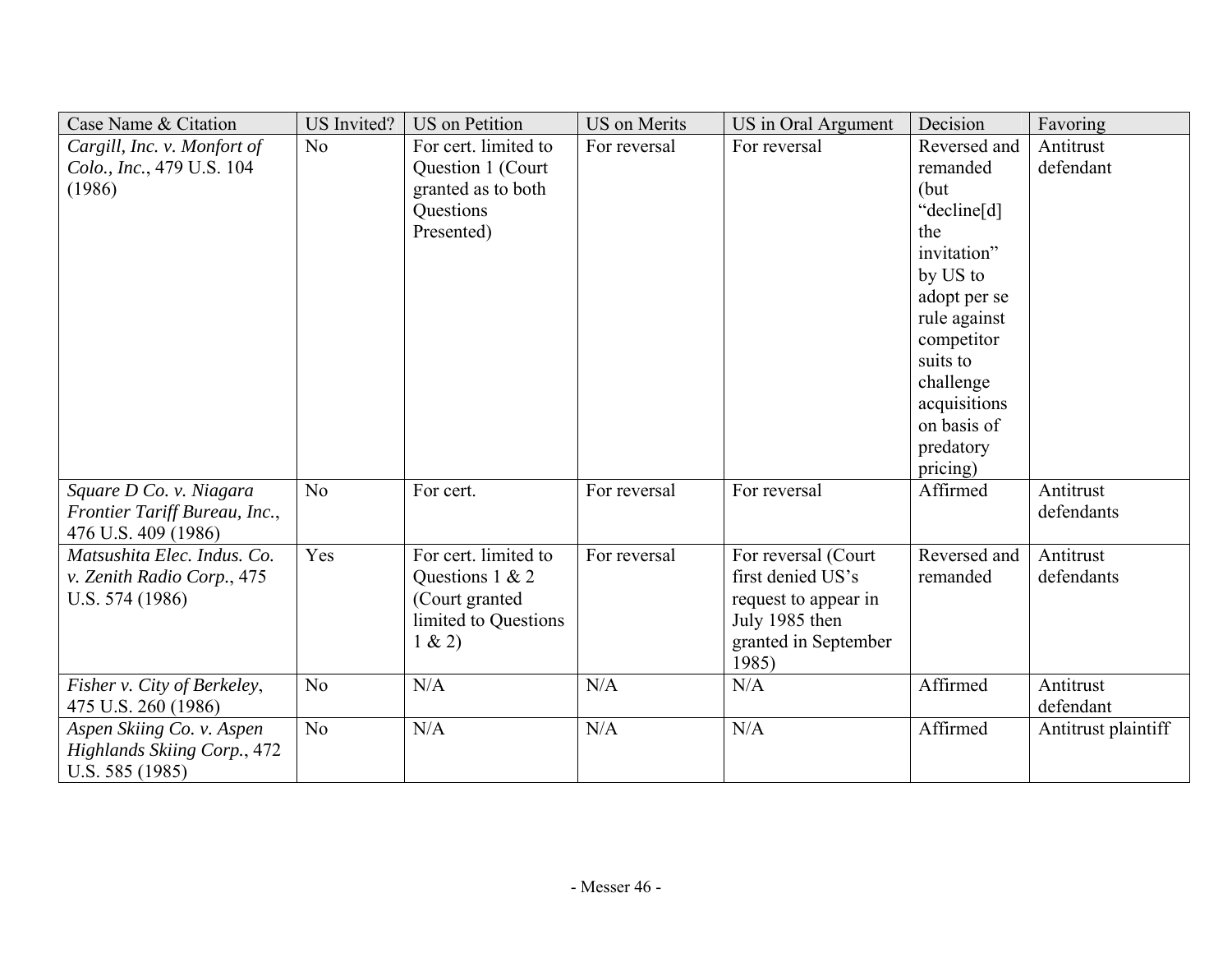| Nw. Wholesale Stationers,<br>Yes, on<br>For reversal and<br>For reversal<br>Reversed and<br>Antitrust<br>Against cert.<br>Inc. v. Pac. Stationery &<br>petition<br>defendant<br>remanded<br>remand<br>Printing Co., 472 U.S. 284<br>(1985)<br>Town of Hallie v. City of Eau<br>N <sub>o</sub><br>N/A<br>For affirmance<br>N/A<br>Affirmed<br>Antitrust<br>Claire, 471 U.S. 34 (1985)<br>defendant<br>N/A<br>For affirmance<br>For affirmance<br>Affirmed<br>No<br>Antitrust plaintiffs<br>NCAA v. Bd. of Regents, 468<br>U.S. 85 (1984)<br>For cert. limited to<br>Copperweld Corp. v.<br>For reversal<br>For reversal<br>Reversed<br>Antitrust<br>Yes, on<br>Independence Tube Corp.,<br>petition<br>defendants<br>Question 1 (Court)<br>467 U.S. 752 (1984)<br>granted limited to<br>Question 1)<br>For affirmance<br>For affirmance<br>No<br>N/A<br>Hoover v. Ronwin, 466 U.S.<br>Antitrust<br>Reversed<br>defendant<br>558 (1984)<br>Jefferson Parish Hosp. Dist.<br>No<br>For reversal<br>Reversed and<br>Antitrust<br>For cert.<br>For reversal<br>No. 2 v. Hyde, 466 U.S. 2<br>remanded<br>defendants<br>(1984)<br>Affirmed<br>N <sub>o</sub><br>Argued appellate<br>Antitrust plaintiff<br>Monsanto Co. v. Spray-Rite<br>For cert.<br>For vacatur and<br>Serv. Corp., 465 U.S. 752<br>court applied incorrect<br>remand<br>(1984)<br>standard, taking no<br>position on whether<br>evidence sufficient to<br>reach jury anyway<br>N <sub>o</sub><br>For cert. limited to<br>For reversal<br>Vacated and<br>For reversal<br>Antitrust<br>Falls City Indus., Inc. v.<br>Vanco Beverage, Inc., 460<br>Question 1 (Court)<br>defendant<br>remanded<br>granted cert. limited<br>U.S. $428(1983)$<br>to Questions $1 \& 2)$ | Case Name & Citation    | <b>US</b> Invited? | <b>US</b> on Petition | <b>US</b> on Merits | US in Oral Argument | Decision     | Favoring             |
|-------------------------------------------------------------------------------------------------------------------------------------------------------------------------------------------------------------------------------------------------------------------------------------------------------------------------------------------------------------------------------------------------------------------------------------------------------------------------------------------------------------------------------------------------------------------------------------------------------------------------------------------------------------------------------------------------------------------------------------------------------------------------------------------------------------------------------------------------------------------------------------------------------------------------------------------------------------------------------------------------------------------------------------------------------------------------------------------------------------------------------------------------------------------------------------------------------------------------------------------------------------------------------------------------------------------------------------------------------------------------------------------------------------------------------------------------------------------------------------------------------------------------------------------------------------------------------------------------------------------------------------------------------------------------------------------------------------------------------|-------------------------|--------------------|-----------------------|---------------------|---------------------|--------------|----------------------|
|                                                                                                                                                                                                                                                                                                                                                                                                                                                                                                                                                                                                                                                                                                                                                                                                                                                                                                                                                                                                                                                                                                                                                                                                                                                                                                                                                                                                                                                                                                                                                                                                                                                                                                                               |                         |                    |                       |                     |                     |              |                      |
|                                                                                                                                                                                                                                                                                                                                                                                                                                                                                                                                                                                                                                                                                                                                                                                                                                                                                                                                                                                                                                                                                                                                                                                                                                                                                                                                                                                                                                                                                                                                                                                                                                                                                                                               |                         |                    |                       |                     |                     |              |                      |
|                                                                                                                                                                                                                                                                                                                                                                                                                                                                                                                                                                                                                                                                                                                                                                                                                                                                                                                                                                                                                                                                                                                                                                                                                                                                                                                                                                                                                                                                                                                                                                                                                                                                                                                               |                         |                    |                       |                     |                     |              |                      |
|                                                                                                                                                                                                                                                                                                                                                                                                                                                                                                                                                                                                                                                                                                                                                                                                                                                                                                                                                                                                                                                                                                                                                                                                                                                                                                                                                                                                                                                                                                                                                                                                                                                                                                                               |                         |                    |                       |                     |                     |              |                      |
|                                                                                                                                                                                                                                                                                                                                                                                                                                                                                                                                                                                                                                                                                                                                                                                                                                                                                                                                                                                                                                                                                                                                                                                                                                                                                                                                                                                                                                                                                                                                                                                                                                                                                                                               |                         |                    |                       |                     |                     |              |                      |
|                                                                                                                                                                                                                                                                                                                                                                                                                                                                                                                                                                                                                                                                                                                                                                                                                                                                                                                                                                                                                                                                                                                                                                                                                                                                                                                                                                                                                                                                                                                                                                                                                                                                                                                               |                         |                    |                       |                     |                     |              |                      |
|                                                                                                                                                                                                                                                                                                                                                                                                                                                                                                                                                                                                                                                                                                                                                                                                                                                                                                                                                                                                                                                                                                                                                                                                                                                                                                                                                                                                                                                                                                                                                                                                                                                                                                                               |                         |                    |                       |                     |                     |              |                      |
|                                                                                                                                                                                                                                                                                                                                                                                                                                                                                                                                                                                                                                                                                                                                                                                                                                                                                                                                                                                                                                                                                                                                                                                                                                                                                                                                                                                                                                                                                                                                                                                                                                                                                                                               |                         |                    |                       |                     |                     |              |                      |
|                                                                                                                                                                                                                                                                                                                                                                                                                                                                                                                                                                                                                                                                                                                                                                                                                                                                                                                                                                                                                                                                                                                                                                                                                                                                                                                                                                                                                                                                                                                                                                                                                                                                                                                               |                         |                    |                       |                     |                     |              |                      |
|                                                                                                                                                                                                                                                                                                                                                                                                                                                                                                                                                                                                                                                                                                                                                                                                                                                                                                                                                                                                                                                                                                                                                                                                                                                                                                                                                                                                                                                                                                                                                                                                                                                                                                                               |                         |                    |                       |                     |                     |              |                      |
|                                                                                                                                                                                                                                                                                                                                                                                                                                                                                                                                                                                                                                                                                                                                                                                                                                                                                                                                                                                                                                                                                                                                                                                                                                                                                                                                                                                                                                                                                                                                                                                                                                                                                                                               |                         |                    |                       |                     |                     |              |                      |
|                                                                                                                                                                                                                                                                                                                                                                                                                                                                                                                                                                                                                                                                                                                                                                                                                                                                                                                                                                                                                                                                                                                                                                                                                                                                                                                                                                                                                                                                                                                                                                                                                                                                                                                               |                         |                    |                       |                     |                     |              |                      |
|                                                                                                                                                                                                                                                                                                                                                                                                                                                                                                                                                                                                                                                                                                                                                                                                                                                                                                                                                                                                                                                                                                                                                                                                                                                                                                                                                                                                                                                                                                                                                                                                                                                                                                                               |                         |                    |                       |                     |                     |              |                      |
|                                                                                                                                                                                                                                                                                                                                                                                                                                                                                                                                                                                                                                                                                                                                                                                                                                                                                                                                                                                                                                                                                                                                                                                                                                                                                                                                                                                                                                                                                                                                                                                                                                                                                                                               |                         |                    |                       |                     |                     |              |                      |
|                                                                                                                                                                                                                                                                                                                                                                                                                                                                                                                                                                                                                                                                                                                                                                                                                                                                                                                                                                                                                                                                                                                                                                                                                                                                                                                                                                                                                                                                                                                                                                                                                                                                                                                               |                         |                    |                       |                     |                     |              |                      |
|                                                                                                                                                                                                                                                                                                                                                                                                                                                                                                                                                                                                                                                                                                                                                                                                                                                                                                                                                                                                                                                                                                                                                                                                                                                                                                                                                                                                                                                                                                                                                                                                                                                                                                                               |                         |                    |                       |                     |                     |              |                      |
|                                                                                                                                                                                                                                                                                                                                                                                                                                                                                                                                                                                                                                                                                                                                                                                                                                                                                                                                                                                                                                                                                                                                                                                                                                                                                                                                                                                                                                                                                                                                                                                                                                                                                                                               |                         |                    |                       |                     |                     |              |                      |
|                                                                                                                                                                                                                                                                                                                                                                                                                                                                                                                                                                                                                                                                                                                                                                                                                                                                                                                                                                                                                                                                                                                                                                                                                                                                                                                                                                                                                                                                                                                                                                                                                                                                                                                               |                         |                    |                       |                     |                     |              |                      |
|                                                                                                                                                                                                                                                                                                                                                                                                                                                                                                                                                                                                                                                                                                                                                                                                                                                                                                                                                                                                                                                                                                                                                                                                                                                                                                                                                                                                                                                                                                                                                                                                                                                                                                                               |                         |                    |                       |                     |                     |              |                      |
|                                                                                                                                                                                                                                                                                                                                                                                                                                                                                                                                                                                                                                                                                                                                                                                                                                                                                                                                                                                                                                                                                                                                                                                                                                                                                                                                                                                                                                                                                                                                                                                                                                                                                                                               |                         |                    |                       |                     |                     |              |                      |
|                                                                                                                                                                                                                                                                                                                                                                                                                                                                                                                                                                                                                                                                                                                                                                                                                                                                                                                                                                                                                                                                                                                                                                                                                                                                                                                                                                                                                                                                                                                                                                                                                                                                                                                               |                         |                    |                       |                     |                     |              |                      |
|                                                                                                                                                                                                                                                                                                                                                                                                                                                                                                                                                                                                                                                                                                                                                                                                                                                                                                                                                                                                                                                                                                                                                                                                                                                                                                                                                                                                                                                                                                                                                                                                                                                                                                                               |                         |                    |                       |                     |                     |              |                      |
|                                                                                                                                                                                                                                                                                                                                                                                                                                                                                                                                                                                                                                                                                                                                                                                                                                                                                                                                                                                                                                                                                                                                                                                                                                                                                                                                                                                                                                                                                                                                                                                                                                                                                                                               |                         |                    |                       |                     |                     |              |                      |
|                                                                                                                                                                                                                                                                                                                                                                                                                                                                                                                                                                                                                                                                                                                                                                                                                                                                                                                                                                                                                                                                                                                                                                                                                                                                                                                                                                                                                                                                                                                                                                                                                                                                                                                               |                         |                    |                       |                     |                     |              |                      |
|                                                                                                                                                                                                                                                                                                                                                                                                                                                                                                                                                                                                                                                                                                                                                                                                                                                                                                                                                                                                                                                                                                                                                                                                                                                                                                                                                                                                                                                                                                                                                                                                                                                                                                                               |                         |                    |                       |                     |                     |              |                      |
|                                                                                                                                                                                                                                                                                                                                                                                                                                                                                                                                                                                                                                                                                                                                                                                                                                                                                                                                                                                                                                                                                                                                                                                                                                                                                                                                                                                                                                                                                                                                                                                                                                                                                                                               |                         |                    |                       |                     |                     |              |                      |
|                                                                                                                                                                                                                                                                                                                                                                                                                                                                                                                                                                                                                                                                                                                                                                                                                                                                                                                                                                                                                                                                                                                                                                                                                                                                                                                                                                                                                                                                                                                                                                                                                                                                                                                               | Jefferson County Pharm. | N <sub>o</sub>     | N/A                   | N/A                 | N/A                 | Reversed and | Antitrust plaintiffs |
| Ass'n v. Abbott Labs., 460<br>remanded                                                                                                                                                                                                                                                                                                                                                                                                                                                                                                                                                                                                                                                                                                                                                                                                                                                                                                                                                                                                                                                                                                                                                                                                                                                                                                                                                                                                                                                                                                                                                                                                                                                                                        |                         |                    |                       |                     |                     |              |                      |
| U.S. $150(1983)$                                                                                                                                                                                                                                                                                                                                                                                                                                                                                                                                                                                                                                                                                                                                                                                                                                                                                                                                                                                                                                                                                                                                                                                                                                                                                                                                                                                                                                                                                                                                                                                                                                                                                                              |                         |                    |                       |                     |                     |              |                      |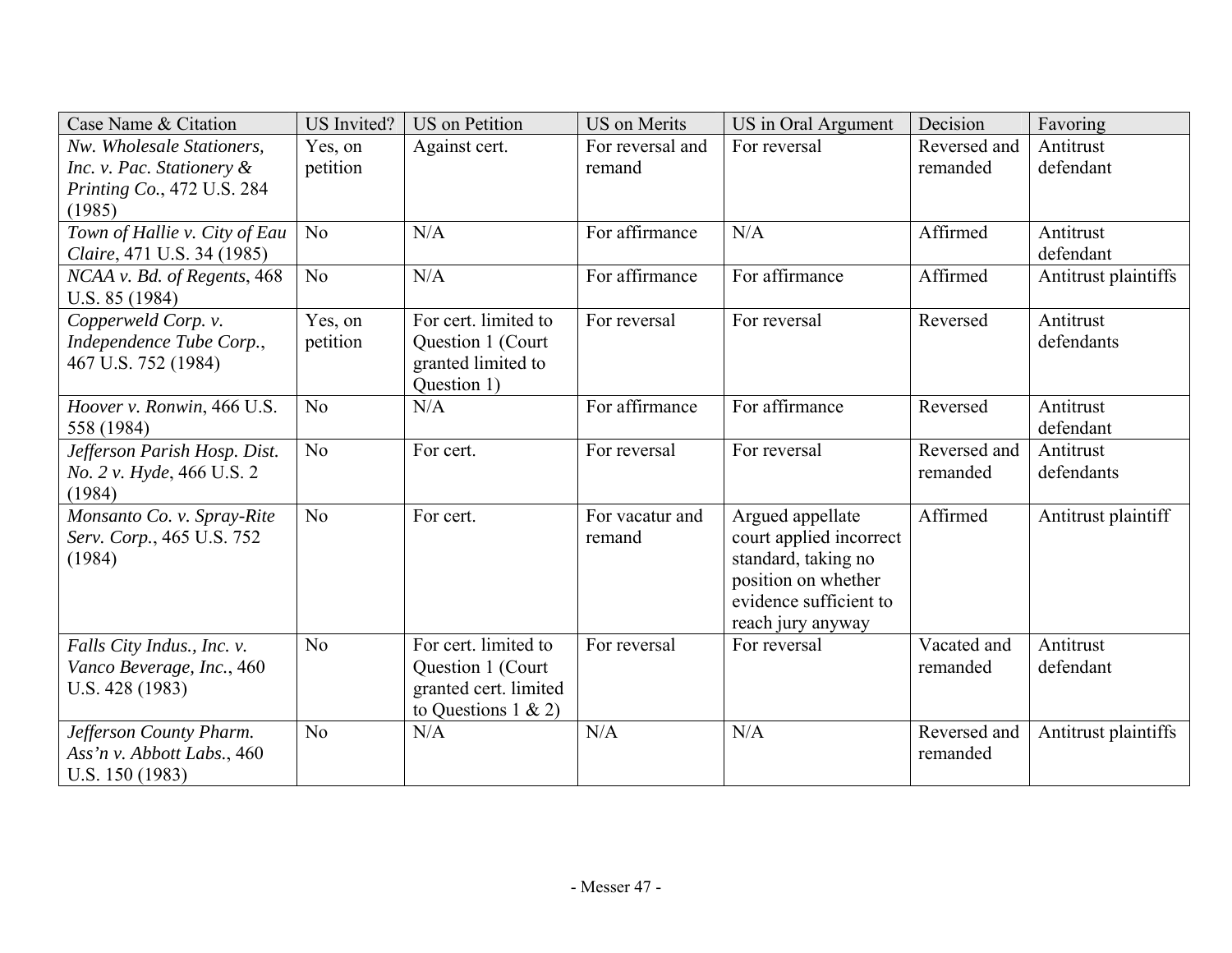| N/A<br><b>Associated Gen. Contractors,</b><br>Yes, on<br>N/A<br>For reversal<br>Reversed<br>Antitrust<br>Inc. v. Cal. State Council of<br>defendant<br>merits<br>Carpenters, 459 U.S. 519<br>when Court<br>(1983)<br>granted<br>cert.<br>N/A<br>N/A<br>Rice v. Norman Williams<br>Yes, on<br>Reversed and<br>Suggested several<br>Antitrust<br>$Co., 458$ U.S. 654 (1982)<br>possible<br>defendant<br>petition<br>remanded<br>dispositions,<br>including summary<br>reversal<br>For affirmance<br>For affirmance<br>Affirmed<br>Union Labor Life Ins. Co. v.<br>N/A<br>Antitrust plaintiff<br>No<br>Pinero, 458 U.S. 119 (1982)<br>N <sub>o</sub><br>N/A<br>N/A<br>Affirmed<br>Antitrust plaintiff<br>Blue Shield of Va. v.<br>N/A<br>McCready, 457 U.S. 465<br>(1982)<br>N <sub>o</sub><br>N/A<br>Arizona v. Maricopa County<br>Antitrust plaintiff<br>For reversal<br>Reversed<br>For reversal<br>Med. Soc'y, 457 U.S. 332 | Case Name & Citation | <b>US</b> Invited? | <b>US</b> on Petition | <b>US</b> on Merits | US in Oral Argument | Decision | Favoring |
|------------------------------------------------------------------------------------------------------------------------------------------------------------------------------------------------------------------------------------------------------------------------------------------------------------------------------------------------------------------------------------------------------------------------------------------------------------------------------------------------------------------------------------------------------------------------------------------------------------------------------------------------------------------------------------------------------------------------------------------------------------------------------------------------------------------------------------------------------------------------------------------------------------------------------|----------------------|--------------------|-----------------------|---------------------|---------------------|----------|----------|
|                                                                                                                                                                                                                                                                                                                                                                                                                                                                                                                                                                                                                                                                                                                                                                                                                                                                                                                              |                      |                    |                       |                     |                     |          |          |
|                                                                                                                                                                                                                                                                                                                                                                                                                                                                                                                                                                                                                                                                                                                                                                                                                                                                                                                              |                      |                    |                       |                     |                     |          |          |
|                                                                                                                                                                                                                                                                                                                                                                                                                                                                                                                                                                                                                                                                                                                                                                                                                                                                                                                              |                      |                    |                       |                     |                     |          |          |
|                                                                                                                                                                                                                                                                                                                                                                                                                                                                                                                                                                                                                                                                                                                                                                                                                                                                                                                              |                      |                    |                       |                     |                     |          |          |
|                                                                                                                                                                                                                                                                                                                                                                                                                                                                                                                                                                                                                                                                                                                                                                                                                                                                                                                              |                      |                    |                       |                     |                     |          |          |
|                                                                                                                                                                                                                                                                                                                                                                                                                                                                                                                                                                                                                                                                                                                                                                                                                                                                                                                              |                      |                    |                       |                     |                     |          |          |
|                                                                                                                                                                                                                                                                                                                                                                                                                                                                                                                                                                                                                                                                                                                                                                                                                                                                                                                              |                      |                    |                       |                     |                     |          |          |
|                                                                                                                                                                                                                                                                                                                                                                                                                                                                                                                                                                                                                                                                                                                                                                                                                                                                                                                              |                      |                    |                       |                     |                     |          |          |
|                                                                                                                                                                                                                                                                                                                                                                                                                                                                                                                                                                                                                                                                                                                                                                                                                                                                                                                              |                      |                    |                       |                     |                     |          |          |
|                                                                                                                                                                                                                                                                                                                                                                                                                                                                                                                                                                                                                                                                                                                                                                                                                                                                                                                              |                      |                    |                       |                     |                     |          |          |
|                                                                                                                                                                                                                                                                                                                                                                                                                                                                                                                                                                                                                                                                                                                                                                                                                                                                                                                              |                      |                    |                       |                     |                     |          |          |
|                                                                                                                                                                                                                                                                                                                                                                                                                                                                                                                                                                                                                                                                                                                                                                                                                                                                                                                              |                      |                    |                       |                     |                     |          |          |
|                                                                                                                                                                                                                                                                                                                                                                                                                                                                                                                                                                                                                                                                                                                                                                                                                                                                                                                              |                      |                    |                       |                     |                     |          |          |
|                                                                                                                                                                                                                                                                                                                                                                                                                                                                                                                                                                                                                                                                                                                                                                                                                                                                                                                              |                      |                    |                       |                     |                     |          |          |
| (1982)                                                                                                                                                                                                                                                                                                                                                                                                                                                                                                                                                                                                                                                                                                                                                                                                                                                                                                                       |                      |                    |                       |                     |                     |          |          |
| For affirmance<br>For affirmance<br>Affirmed<br>N <sub>o</sub><br>N/A<br>Am. Soc'y of Mech. Eng'rs,<br>Antitrust plaintiff                                                                                                                                                                                                                                                                                                                                                                                                                                                                                                                                                                                                                                                                                                                                                                                                   |                      |                    |                       |                     |                     |          |          |
| Inc. v. Hydrolevel Corp., 456                                                                                                                                                                                                                                                                                                                                                                                                                                                                                                                                                                                                                                                                                                                                                                                                                                                                                                |                      |                    |                       |                     |                     |          |          |
| U.S. 556 (1982)                                                                                                                                                                                                                                                                                                                                                                                                                                                                                                                                                                                                                                                                                                                                                                                                                                                                                                              |                      |                    |                       |                     |                     |          |          |
| N <sub>o</sub><br>N/A<br>N/A<br>N/A<br>Cmty. Commc'ns Co. v. City<br>Reversed and<br>Antitrust plaintiff                                                                                                                                                                                                                                                                                                                                                                                                                                                                                                                                                                                                                                                                                                                                                                                                                     |                      |                    |                       |                     |                     |          |          |
| of Boulder, 455 U.S. 40<br>remanded                                                                                                                                                                                                                                                                                                                                                                                                                                                                                                                                                                                                                                                                                                                                                                                                                                                                                          |                      |                    |                       |                     |                     |          |          |
| (1982)                                                                                                                                                                                                                                                                                                                                                                                                                                                                                                                                                                                                                                                                                                                                                                                                                                                                                                                       |                      |                    |                       |                     |                     |          |          |
| Nat'l Gerimedical Hosp. &<br>N <sub>o</sub><br>For reversal<br>Antitrust plaintiff<br>For cert.<br>For reversal<br>Reversed and                                                                                                                                                                                                                                                                                                                                                                                                                                                                                                                                                                                                                                                                                                                                                                                              |                      |                    |                       |                     |                     |          |          |
| Gerontology Ctr. v. Blue<br>remanded                                                                                                                                                                                                                                                                                                                                                                                                                                                                                                                                                                                                                                                                                                                                                                                                                                                                                         |                      |                    |                       |                     |                     |          |          |
| Cross, 452 U.S. 378 (1981)<br>N/A<br>N/A<br>N/A<br>Affirmed in<br>Petitioner was<br>No<br>H.A. Artists & Assocs., Inc.                                                                                                                                                                                                                                                                                                                                                                                                                                                                                                                                                                                                                                                                                                                                                                                                       |                      |                    |                       |                     |                     |          |          |
| v. Actors' Equity Ass'n, 451<br>antitrust plaintiff<br>part, reversed                                                                                                                                                                                                                                                                                                                                                                                                                                                                                                                                                                                                                                                                                                                                                                                                                                                        |                      |                    |                       |                     |                     |          |          |
| U.S. $704(1981)$<br>in part                                                                                                                                                                                                                                                                                                                                                                                                                                                                                                                                                                                                                                                                                                                                                                                                                                                                                                  |                      |                    |                       |                     |                     |          |          |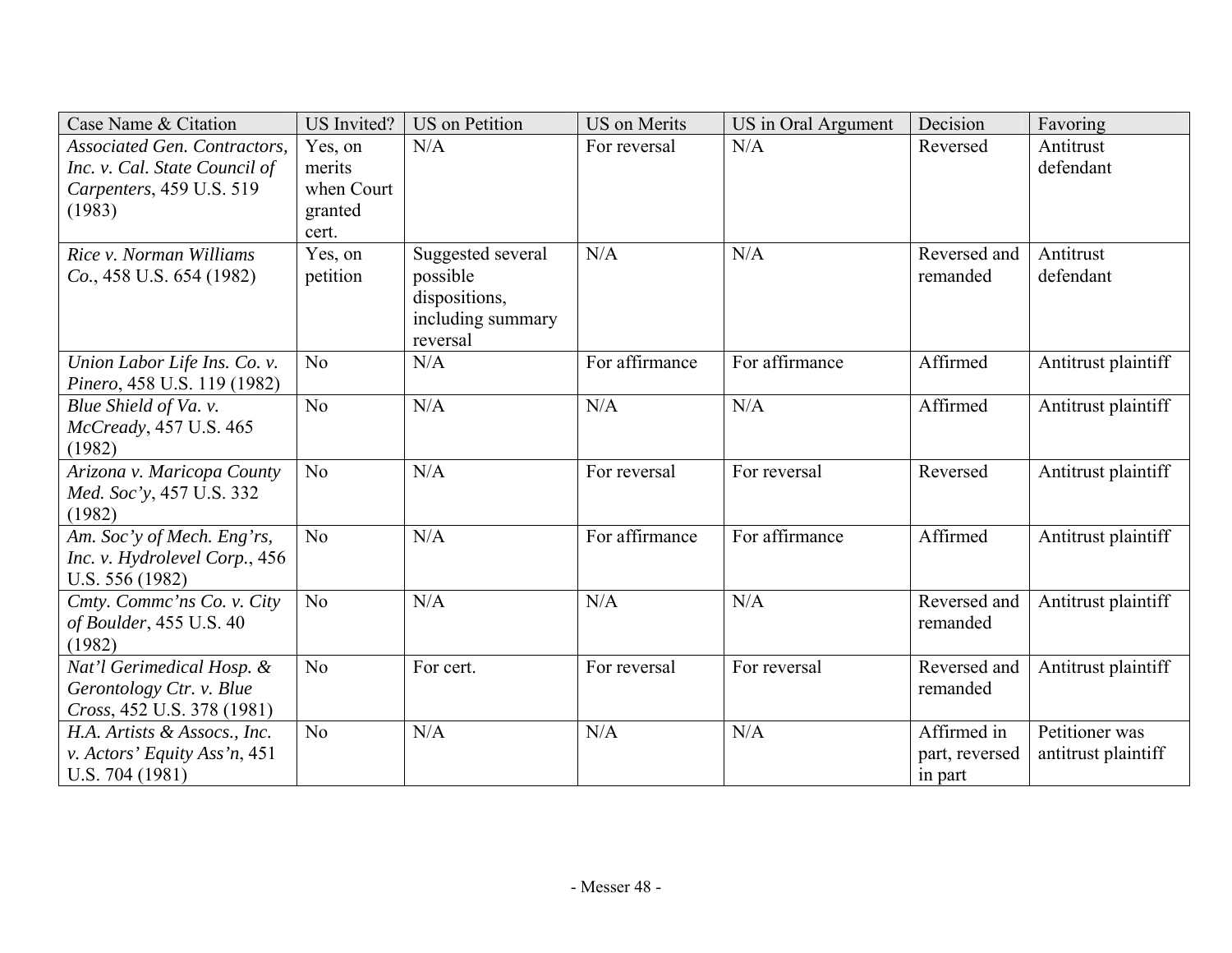| Case Name & Citation                 | US Invited?    | <b>US</b> on Petition | US on Merits   | US in Oral Argument | Decision     | Favoring             |
|--------------------------------------|----------------|-----------------------|----------------|---------------------|--------------|----------------------|
| Tex. Indus., Inc. v. Radcliff        | No             | N/A                   | For affirmance | For affirmance      | Affirmed     | Antitrust            |
| <i>Materials, Inc., 451 U.S. 630</i> |                |                       |                |                     |              | defendant            |
| (1981)                               |                |                       |                |                     |              |                      |
| J. Truett Payne Co. v.               | N <sub>o</sub> | N/A                   | N/A            | N/A                 | Vacated and  | Antitrust plaintiff  |
| Chrysler Motors Corp., 451           |                |                       |                |                     | remanded     |                      |
| U.S. $557(1981)$                     |                |                       |                |                     |              |                      |
| Catalano, Inc. v. Target             | N <sub>o</sub> | For cert.,            | N/A            | N/A                 | Reversed and | Antitrust plaintiffs |
| Sales, Inc., 446 U.S. 643            |                | recommending          |                |                     | remanded     |                      |
| $(1980)$ (per curiam)                |                | summary reversal      |                |                     |              |                      |
| Cal. Retail Liquor Dealers           | N <sub>o</sub> | N/A                   | For affirmance | N/A                 | Affirmed     | Antitrust plaintiff  |
| Ass'n v. Midcal Aluminum,            |                |                       |                |                     |              |                      |
| <i>Inc.</i> , 445 U.S. 97 (1980)     |                |                       |                |                     |              |                      |
| McLain v. Real Estate Bd.,           | N <sub>o</sub> | N/A                   | For reversal   | For reversal        | Vacated and  | Antitrust plaintiff  |
| <i>Inc.</i> , 444 U.S. 232 (1980)    |                |                       |                |                     | remanded     |                      |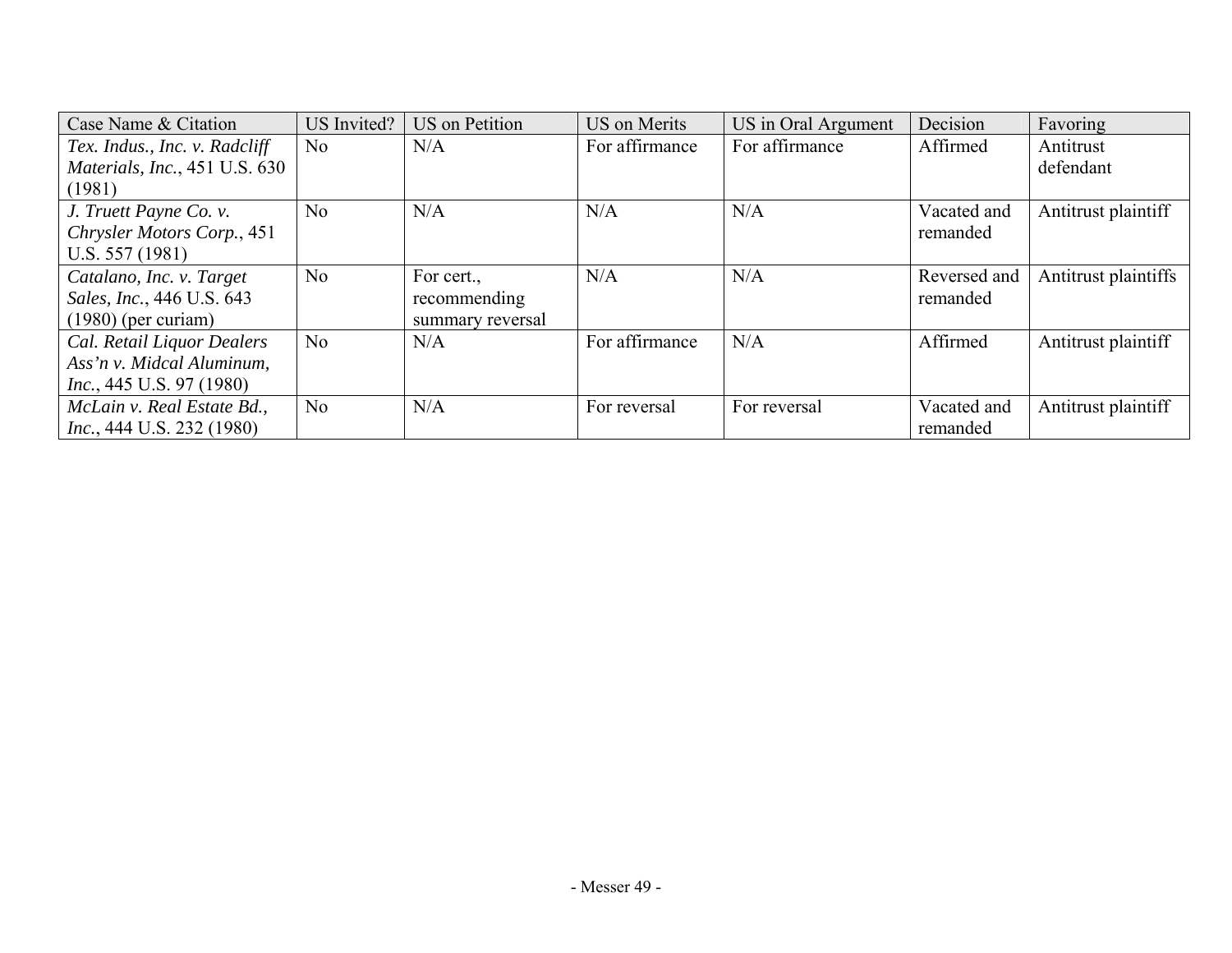# APPENDIX B

## **List B.1: Non-Per Curiam Decisions, 1980-1985**

- 1. *McLain v. Real Estate Bd., Inc.* (1980)
- 2. *Cal. Retail Liquor Dealers Ass'n v. Midcal Aluminum, Inc.* (1980)†
- 3. *J. Truett Payne Co. v. Chrysler Motors Corp.* (1981)\*
- 4. *Tex. Indus., Inc. v. Radcliff Materials, Inc.* (1981)
- 5. H.A. Artists & Assocs., Inc. v. Actors' Equity Ass'n (1981)<sup>\*</sup>
- 6. *Nat'l Gerimedical Hosp. & Gerontology Ctr. V. Blue Cross* (1981)
- 7. *Cmty. Commc'ns Co. v. City of Boulder* (1982)\*
- 8. *Am. Soc'y of Mech. Eng'rs, Inc. v. Hydrolevel Corp.* (1982)
- 9. *Arizona v. Maricopa County Med. Soc'y* (1982)
- 10. *Blue Shield of Va. V. McCready* (1982)\*
- 11. *Union Labor Life Ins. Co. v. Pinero* (1982)
- 12. *Rice v. Norman Williams Co.* (1982)\*
- 13. *Associated Gen. Contractors, Inc. v. Cal. State Council of Carpenters* (1983)†
- 14. *Jefferson County Pharm. Ass'n v. Abbott Labs.* (1983)\*
- 15. *Falls City Indus., Inc. v. Vanco Beverage, Inc.* (1983)
- 16. *Monsanto Co. v. Spray-Rite Serv. Corp.* (1984)
- 17. *Jefferson Parish Hosp. Dist. No. 2 v. Hyde* (1984)
- 18. *Hoover v. Ronwin* (1984)

 $\mathcal{L}_\text{max}$  , where  $\mathcal{L}_\text{max}$  , we have the set of  $\mathcal{L}_\text{max}$ 

- 19. *Copperweld Corp. v. Independence Tube Corp.* (1984)
- 20. *NCAA v. Bd. of Regents* (1984)
- 21. *Town of Hallie v. City of Eau Claire* (1985)†
- 22. *Nw. Wholesale Stationers, Inc. v. Pac. Stationery & Printing Co.* (1985)
- 23. *Aspen Skiing Co. v. Aspen Highlands Skiing Corp.* (1985)\*

† US merits brief but no U.S. oral argument participation (total=3).

<sup>\*</sup> No U.S. merits brief and no U.S. oral argument participation (total=7).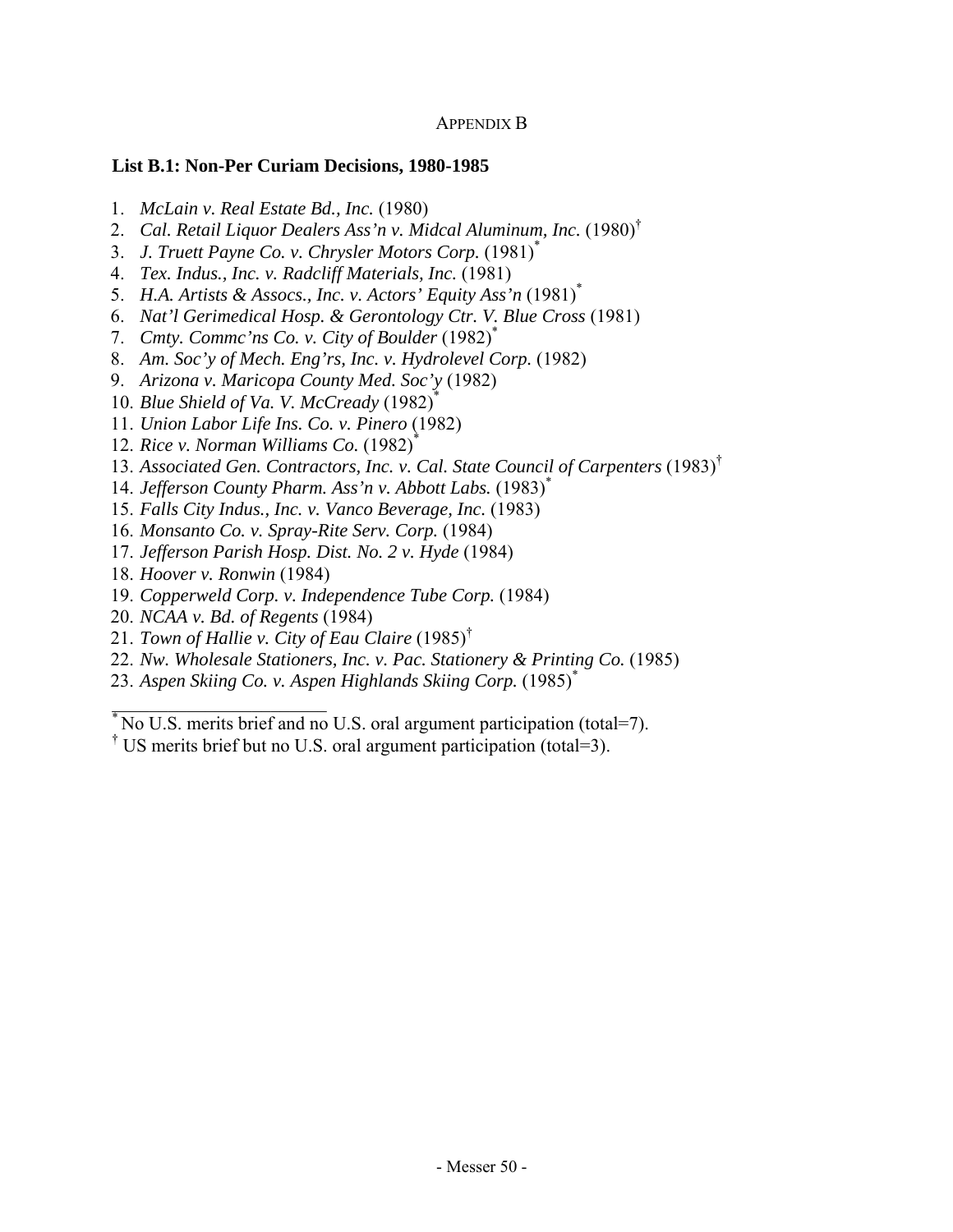# **List B.2: Non-Per Curiam Decisions With No U.S. Oral Argument Participation, 1980-1996**

- 1. *Cal. Retail Liquor Dealers Ass'n v. Midcal Aluminum, Inc.* (1980)
- 2. *J. Truett Payne Co. v. Chrysler Motors Corp.* (1981)
- 3. *H.A. Artists & Assocs. Inc. v. Actors' Equity Ass'n* (1981)
- 4. *Cmty. Commc'ns Co. v. City of Boulder* (1982)
- 5. *Blue Shield of Va. V. McCready* (1982)
- 6. *Rice v. Norman Williams Co.* (1982)
- 7. *Associated Gen. Contractors, Inc. v. Cal. State Council of Carpenters* (1983)
- 8. *Jefferson County Pharm. Ass'n v. Abbott Labs.* (1983)
- 9. *Town of Hallie v. City of Eau Claire* (1985)
- 10. *Aspen Skiing Co. v. Aspen Highlands Skiing Corp.* (1985)
- 11. *Fisher v. City of Berkeley* (1986)
- 12. *Bus. Elecs. Corp. v. Sharp Elecs. Corp.* (1988)
- 13. *Patrick v. Burget* (1988)\*\*

\_\_\_\_\_\_\_\_\_\_\_\_\_\_\_\_\_\_\_\_\_\_\_

- 14. *Allied Tube & Conduit Corp. v. Indian Head, Inc.* (1988)\*\*
- 15. *Christianson v. Colt Indus. Operating Corp.* (1988)
- 16. *California v. Am. Stores Co.* (1990)
- 17. *City of Columbia v. Omni Outdoor Advertising, Inc.* (1991)
- 18. *Prof'l Real Estate Investors, Inc. v. Columbia Pictures Indus., Inc.* (1993)
- 19. *Brooke Group Ltd. v. Brown & Williamson Tobacco Corp.* (1993)

<sup>\*\*\*</sup> The Solicitor General requested leave to participate in the oral argument but the Court denied his request (total=2).